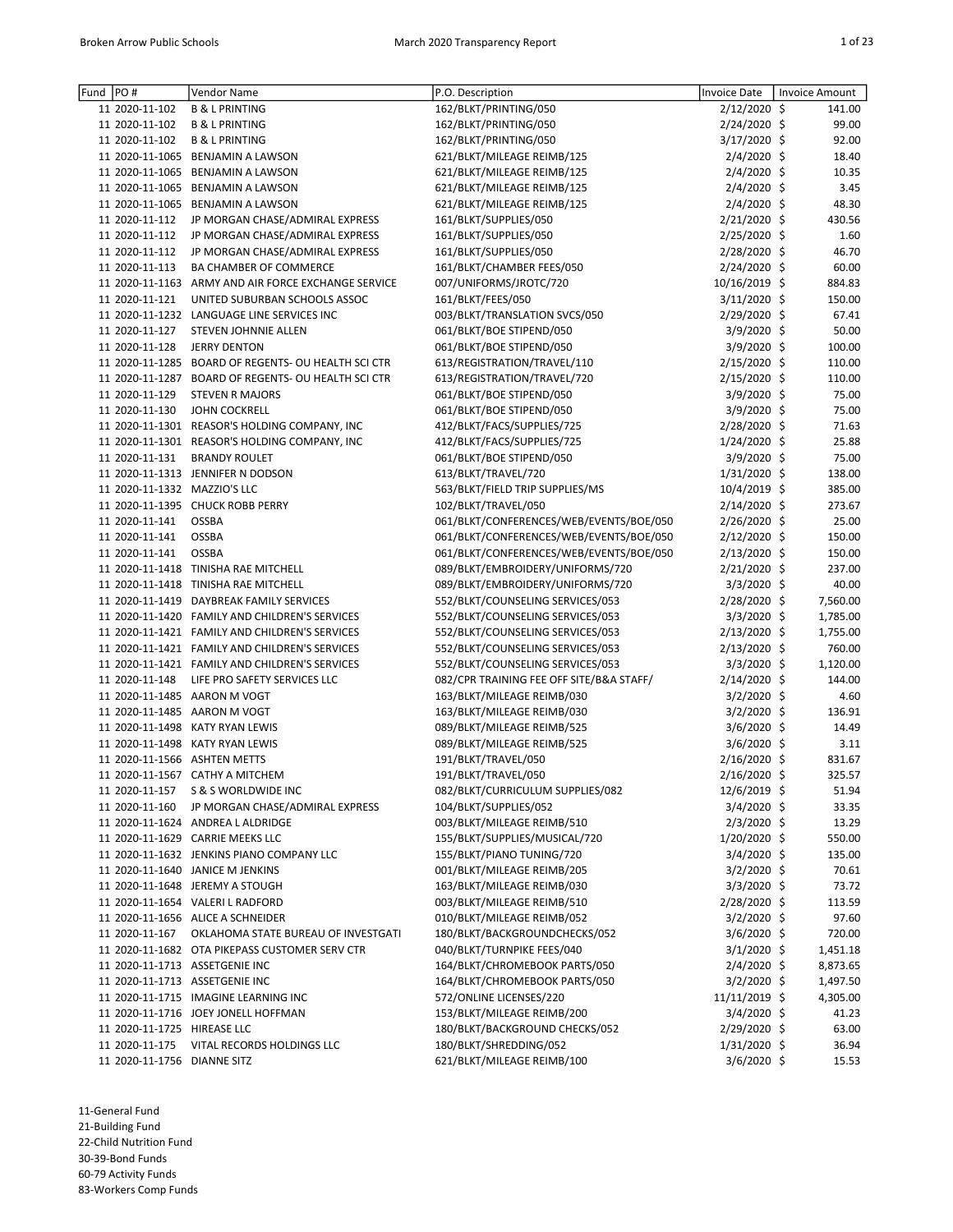| 11 2020-11-177                 | <b>BADGEPASS INC</b>                            | 180/BLKT/BADGE MACHINE SUPPLIES/052   | 2/27/2020 \$   | 370.00   |
|--------------------------------|-------------------------------------------------|---------------------------------------|----------------|----------|
|                                | 11 2020-11-1776 REASOR'S HOLDING COMPANY, INC   | 563/BLKT/PROGRAM MANAGEMENT/053       | 2/17/2020 \$   | 6.87     |
|                                | 11 2020-11-1777 JP MORGAN CHASE/ADMIRAL EXPRESS | 563/BLKT/CLASS SUPPLIES/053           | $2/28/2020$ \$ | 477.57   |
| 11 2020-11-1797 WEX BANK       |                                                 | 040/BLKT/ACT/FUEL/040                 | 3/6/2020 \$    | 284.23   |
|                                | 11 2020-11-1802 JW PEPPER & SON INC             | 001/MUSIC SUPPLIES/220                | 11/20/2019 \$  | 221.95   |
|                                | 11 2020-11-1811 JP MORGAN CHASE/ADMIRAL EXPRESS | 010/BLKT/SUPPLIES/052                 | 2/27/2020 \$   | 80.89    |
|                                |                                                 |                                       |                |          |
| 11 2020-11-1812 FENG ZONG LEE  |                                                 | 163/BLKT/MILEAGE REIMB/030            | $3/2/2020$ \$  | 68.82    |
|                                | 11 2020-11-1815 S & S WORLDWIDE INC             | 082/BLKT/SUPPLIES/082                 | $2/11/2020$ \$ | 1,055.78 |
|                                | 11 2020-11-1815 S & S WORLDWIDE INC             | 082/BLKT/SUPPLIES/082                 | 2/17/2020 \$   | 29.99    |
|                                | 11 2020-11-1815 S & S WORLDWIDE INC             | 082/BLKT/SUPPLIES/082                 | 2/21/2020 \$   | 124.76   |
|                                | 11 2020-11-1816 NASCO EDUCATION LLC             | 082/BLKT/SUPPLIES/082                 | $3/2/2020$ \$  | 258.88   |
|                                | 11 2020-11-1819 KAPLAN EARLY LEARNING COMPANY   | 082/BLKT/SUPPLIES/082                 | 2/10/2020 \$   | 256.48   |
|                                | 11 2020-11-1819 KAPLAN EARLY LEARNING COMPANY   | 082/BLKT/SUPPLIES/082                 | 3/3/2020 \$    | 490.30   |
|                                |                                                 |                                       |                |          |
| 11 2020-11-1820 JESSICA L WING |                                                 | 082/BLKT/MILEAGE REIMB/082            | $3/2/2020$ \$  | 57.69    |
|                                | 11 2020-11-1821 AMORY LEA BUTLER                | 082/BLKT/MILEAGE REIMB/082            | 3/2/2020 \$    | 67.00    |
|                                | 11 2020-11-1822 COREY LYN WAGNER                | 082/BLKT/MILEAGE REIMB/082            | 3/9/2020 \$    | 53.98    |
|                                | 11 2020-11-1824 KEOMI MONIQUE MARTIN            | 082/BLKT/MILEAGE REIMB/205            | 3/4/2020 \$    | 48.44    |
|                                | 11 2020-11-1842 JP MORGAN CHASE/ADMIRAL EXPRESS | 082/BLKT/SUPPLIES/082                 | 2/24/2020 \$   | 39.98    |
|                                | 11 2020-11-1842 JP MORGAN CHASE/ADMIRAL EXPRESS | 082/BLKT/SUPPLIES/082                 | 2/21/2020 \$   | 11.95    |
|                                | 11 2020-11-1842 JP MORGAN CHASE/ADMIRAL EXPRESS | 082/BLKT/SUPPLIES/082                 | 2/24/2020 \$   | 100.97   |
|                                |                                                 |                                       |                |          |
|                                | 11 2020-11-1842 JP MORGAN CHASE/ADMIRAL EXPRESS | 082/BLKT/SUPPLIES/082                 | 2/28/2020 \$   | 62.08    |
|                                | 11 2020-11-1842 JP MORGAN CHASE/ADMIRAL EXPRESS | 082/BLKT/SUPPLIES/082                 | $3/2/2020$ \$  | 5.77     |
|                                | 11 2020-11-1842 JP MORGAN CHASE/ADMIRAL EXPRESS | 082/BLKT/SUPPLIES/082                 | $3/3/2020$ \$  | 46.84    |
| 11 2020-11-1848 TDT KNOX LLC   |                                                 | 040/BLKT/TRANSPORTATION PHYSICALS/040 | 2/29/2020 \$   | 1,485.00 |
|                                | 11 2020-11-1855 JENNIFER LYNN ONEILL            | 153/BLKT/MILEAGE REIMB/135            | 3/12/2020 \$   | 34.16    |
|                                | 11 2020-11-1862 EARTHWALK COMMUNICATIONS        | 203/CART CONVERSION/165               | 12/4/2019 \$   | 350.00   |
| 11 2020-11-187                 | BACKGROUND INVESTIGATION BUREAU LLC             | 180/BLKT/BACKGROUND CHECKS/052        | $3/1/2020$ \$  | 1,189.10 |
|                                | 11 2020-11-1871 BRIDGEPOINT ELECTRIC INC        |                                       |                |          |
|                                |                                                 | 163/INSTALL ELECTRICAL/PROJECTOR/120  | $1/9/2020$ \$  | 1,825.00 |
|                                | 11 2020-11-1896 JULIE LYNN SUNDERLAND           | 104/BLKT/TRAVEL/530                   | 2/13/2020 \$   | 73.55    |
| 11 2020-11-1903 TRINITY 3 LLC  |                                                 | 001/MUSIC CHROMEBOOK/160              | $1/23/2020$ \$ | 375.00   |
|                                | 11 2020-11-1908 BARNETT MUSICAL INDUSTRIES      | 203/BAND INSTRUMENT/700               | $1/21/2020$ \$ | 600.00   |
|                                | 11 2020-11-1941 ALICE A SCHNEIDER               | 010/BLKT/TRAVEL/052                   | $2/12/2020$ \$ | 25.17    |
|                                | 11 2020-11-1958 JP MORGAN CHASE/ADMIRAL EXPRESS | 090/BLKT/OFFICE SUPPLIES/030          | $1/22/2020$ \$ | 27.85    |
|                                | 11 2020-11-1958 JP MORGAN CHASE/ADMIRAL EXPRESS | 090/BLKT/OFFICE SUPPLIES/030          | 2/24/2020 \$   | 95.93    |
|                                | 11 2020-11-1958 JP MORGAN CHASE/ADMIRAL EXPRESS | 090/BLKT/OFFICE SUPPLIES/030          | 2/26/2020 \$   | 19.53    |
|                                |                                                 |                                       |                |          |
|                                | 11 2020-11-1958 JP MORGAN CHASE/ADMIRAL EXPRESS | 090/BLKT/OFFICE SUPPLIES/030          | $1/23/2020$ \$ | (18.55)  |
|                                | 11 2020-11-1958 JP MORGAN CHASE/ADMIRAL EXPRESS | 090/BLKT/OFFICE SUPPLIES/030          | $1/29/2020$ \$ | (16.76)  |
|                                | 11 2020-11-1958 JP MORGAN CHASE/ADMIRAL EXPRESS | 090/BLKT/OFFICE SUPPLIES/030          | $2/26/2020$ \$ | (78.54)  |
|                                | 11 2020-11-1960 JP MORGAN CHASE/ADMIRAL EXPRESS | 191/BLKT/OFFICE SUPPLIES/CMET/052     | 3/10/2020 \$   | 677.42   |
|                                | 11 2020-11-1961 JP MORGAN CHASE/ADMIRAL EXPRESS | 191/BLKT/OFFICE SUPPLIES/CFO/052      | 3/10/2020 \$   | 80.79    |
|                                | 11 2020-11-1987 MICHELLE RENEE STOERMER         | 621/BLKT/MILEAGE REIMB/720            | 2/4/2020 \$    | 20.70    |
|                                | 11 2020-11-1987 MICHELLE RENEE STOERMER         | 621/BLKT/MILEAGE REIMB/720            | 2/4/2020 \$    | 23.00    |
|                                | 11 2020-11-1987 MICHELLE RENEE STOERMER         |                                       | 2/7/2020 \$    | 37.95    |
|                                |                                                 | 621/BLKT/MILEAGE REIMB/720            |                |          |
|                                | 11 2020-11-1987 MICHELLE RENEE STOERMER         | 621/BLKT/MILEAGE REIMB/720            | 3/9/2020 \$    | 50.60    |
|                                | 11 2020-11-1987 MICHELLE RENEE STOERMER         | 621/BLKT/MILEAGE REIMB/720            | 3/9/2020 \$    | 27.60    |
|                                | 11 2020-11-1987 MICHELLE RENEE STOERMER         | 621/BLKT/MILEAGE REIMB/720            | 3/9/2020 \$    | 10.35    |
|                                | 11 2020-11-1989 ROXANNA BOLDING                 | 412/BLKT/TRAVEL/505                   | 1/31/2020 \$   | 135.72   |
| 11 2020-11-199                 | JOSEPH ENTERPRISES                              | 040/BLKT/YARD REPAIRS/040             | 2/20/2020 \$   | 150.00   |
|                                | 11 2020-11-1993 ERIN MARIE PASLAY               | 615/BLKT/TRAVEL/165                   | 2/21/2020 \$   | 144.00   |
|                                | 11 2020-11-1994 KRISTEN D SCHAFNITT             | 615/BLKT/TRAVEL/150                   | 2/21/2020 \$   | 145.10   |
|                                |                                                 |                                       |                |          |
| 11 2020-11-1995 KELLI A TRAVIS |                                                 | 615/BLKT/TRAVEL/150                   | 2/21/2020 \$   | 134.55   |
|                                | 11 2020-11-1996 SHARON LJAMES                   | 552/BLKT/TRAVEL/053                   | $2/16/2020$ \$ | 362.26   |
|                                | 11 2020-11-1997 NATHALIE JEAN BRASSFIELD        | 552/BLKT/TRAVEL/053                   | 2/16/2020 \$   | 331.27   |
|                                | 11 2020-11-1998 ERIKA LEIGH VASAS               | 552/BLKT/TRAVEL/125                   | 2/16/2020 \$   | 353.04   |
|                                | 11 2020-11-1999 DEREK L BLACKBURN               | 552/BLKT/TRAVEL/053                   | 2/16/2020 \$   | 315.72   |
|                                | 11 2020-11-2000 JENNIFER LIN PETERSON           | 552/BLKT/TRAVEL/053                   | $2/16/2020$ \$ | 373.40   |
|                                | 11 2020-11-2001 KRISTIN BROOKE HENNESS          | 552/BLKT/TRAVEL/053                   | 2/16/2020 \$   | 345.06   |
|                                | 11 2020-11-2002 MARY JEANETTE BROWN             | 615/BLKT/TRAVEL/720                   | 2/16/2020 \$   | 361.81   |
|                                |                                                 |                                       |                |          |
|                                | 11 2020-11-2003 TINA DAYLENE THORNTON           | 615/BLKT/TRAVEL/165                   | 2/16/2020 \$   | 443.63   |
| 11 2020-11-2006 ELORA F ORR    |                                                 | 121/BLKT/TRAVEL/175                   | 2/11/2020 \$   | 142.19   |
|                                | 11 2020-11-2024 CINTAS CORPORATION NO. 2        | 191/BLKT/FIRST AID SUPPLIES/CMET/052  | 3/12/2020 \$   | 266.50   |
|                                | 11 2020-11-2044 STACY DIANNE REPLOGLE           | 121/BLKT/TRAVEL/520                   | 2/11/2020 \$   | 137.81   |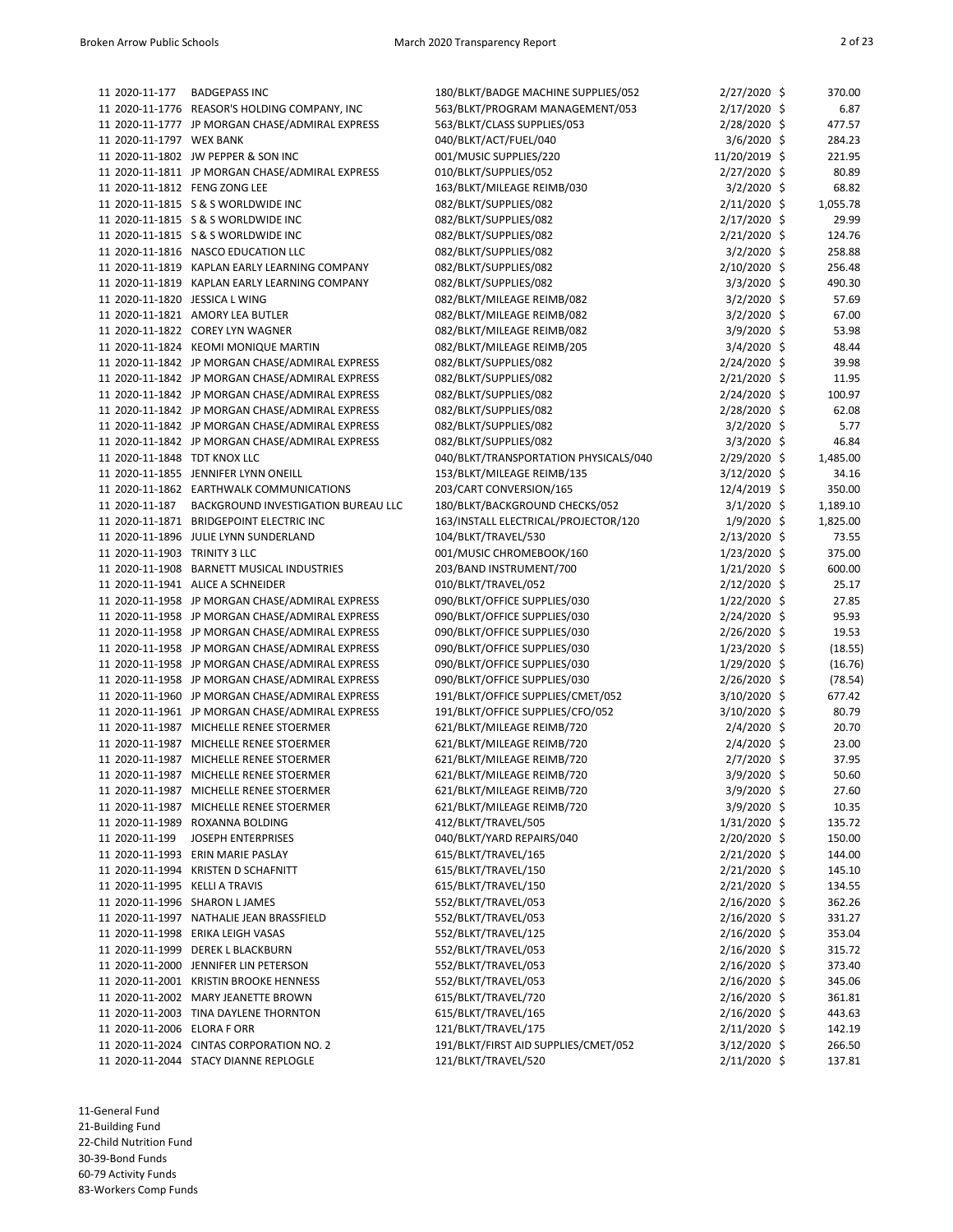|                                | 11 2020-11-2046 MICHAEL R SAGELY                | 121/BLKT/TRAVEL/530                                                          | $2/11/2020$ \$                   | 137.38         |
|--------------------------------|-------------------------------------------------|------------------------------------------------------------------------------|----------------------------------|----------------|
| 11 2020-11-207                 | OK ASSOC FOR PUPIL TRANSPORTATION               | 040/BLKT/TRAINING/040                                                        | 2/24/2020 \$                     | 45.00          |
|                                | 11 2020-11-2088 WHEELER METALS                  | 412/BLKT/SUPPLIES/VOAG/720                                                   | $3/2/2020$ \$                    | 1,201.95       |
|                                | 11 2020-11-2090 ABBOTT-IPCO INC                 | 412/BLKT/SUPPLIES/VOAG/720                                                   | $3/6/2020$ \$                    | 672.18         |
|                                | 11 2020-11-2090 ABBOTT-IPCO INC                 | 412/BLKT/SUPPLIES/VOAG/720                                                   | 3/6/2020 \$                      | 671.87         |
|                                | 11 2020-11-2102 REALLY GOOD STUFF LLC           | 201/SUPPLIES/125                                                             | $1/7/2020$ \$                    | 56.94          |
|                                | 11 2020-11-2118 LOWE'S HOME CENTERS             | 412/BLKT/SUPPLIES/VOAG/720                                                   | 3/10/2020 \$                     | 453.38         |
|                                | 11 2020-11-2118 LOWE'S HOME CENTERS             | 412/BLKT/SUPPLIES/VOAG/720                                                   | $2/18/2020$ \$                   | 179.61         |
|                                | 11 2020-11-2119 JANET COOPER DUNLOP             | 161/BLKT/TRAVEL/050                                                          | 2/15/2020 \$                     | 267.61         |
|                                | 11 2020-11-2135 COX COMMUNICATIONS              | 002/BLKT/PHONE/CABLE/FIBER/CMET/050                                          | $3/1/2020$ \$                    | 30.56          |
|                                | 11 2020-11-2135 COX COMMUNICATIONS              | 002/BLKT/PHONE/CABLE/FIBER/CMET/050                                          | $3/1/2020$ \$                    | 32,538.00      |
|                                | 11 2020-11-2135 COX COMMUNICATIONS              | 002/BLKT/PHONE/CABLE/FIBER/CMET/050                                          | $3/1/2020$ \$                    | 30.56          |
|                                | 11 2020-11-2135 COX COMMUNICATIONS              | 002/BLKT/PHONE/CABLE/FIBER/CMET/050                                          | $3/4/2020$ \$                    | 277.28         |
| 11 2020-11-214                 | <b>SEAN C GOLDMAN</b>                           | 163/BLKT/MILEAGE REIMB/030                                                   | $3/4/2020$ \$                    | 83.71          |
|                                | 11 2020-11-2159 KIMBERLY KAY SCHEIN             | 123/BLKT/TRAVEL/720                                                          | 2/17/2020 \$                     | 139.15         |
|                                | 11 2020-11-2173 JP MORGAN CHASE BANK            | 412/BLKT/SUPPLIES/720                                                        | 2/29/2020 \$                     | 184.16         |
|                                | 11 2020-11-2179 MORGAN N BJORDAL                | 621/BLKT/MILEAGE REIMB/180                                                   | 2/28/2020 \$                     | 87.46          |
|                                | 11 2020-11-2185 LOWE'S HOME CENTERS             | 155/BLKT/SUPPLIES/MUSICAL/720                                                | $2/19/2020$ \$                   | 41.18          |
|                                | 11 2020-11-2191 WESLEY SHAUN HILL               | 193/BLKT/MILEAGE REIMB/030                                                   | $3/9/2020$ \$                    | 81.99          |
|                                | 11 2020-11-2215 SCHOOL SPECIALTY INC            | 001/PE/EQUIPMENT/110                                                         | 2/17/2020 \$                     | 523.91         |
|                                | 11 2020-11-2215 SCHOOL SPECIALTY INC            | 001/PE/EQUIPMENT/110                                                         | $2/20/2020$ \$                   | 172.44         |
|                                | 11 2020-11-2217 REHAB SOURCE FOR KIDS           | 621/BLKT/SPED/SLP CSP SERV/080                                               | $2/10/2020$ \$                   | 12,943.36      |
|                                | 11 2020-11-2217 REHAB SOURCE FOR KIDS           | 621/BLKT/SPED/SLP CSP SERV/080                                               | $3/10/2020$ \$                   | 11,854.72      |
|                                | 11 2020-11-2218 GLOBAL TECHNOLOGY SYSTEMS INC   | 089/BLKT/RADIO BATTERIES/050                                                 | 2/24/2020 \$                     | 1,982.01       |
|                                | 11 2020-11-2226 JOYCE E CAMPBELL                | 191/BLKT/TRAVEL/052                                                          | $2/25/2020$ \$                   | 14.38          |
|                                | 11 2020-11-2227 LESLIE CHRONISTER               | 191/BLKT/TRAVEL/052                                                          | $2/25/2020$ \$                   | 14.38          |
|                                | 11 2020-11-2229 FROST OIL COMPANY               | 040/BLKT/FUEL/040                                                            | $3/2/2020$ \$                    | 12,427.87      |
|                                | 11 2020-11-2229 FROST OIL COMPANY               | 040/BLKT/FUEL/040                                                            | $2/25/2020$ \$                   | 12,377.97      |
|                                | 11 2020-11-2229 FROST OIL COMPANY               | 040/BLKT/FUEL/040                                                            | 3/12/2020 \$                     | 9,739.47       |
|                                | 11 2020-11-2231 W W GRAINGER INC                | 099/BLKT/SUPPLIES/055                                                        | 1/31/2020 \$                     | 792.56         |
|                                | 11 2020-11-2243 JP MORGAN CHASE BANK            | 040/BLKT/SUPPLIES/EQUIP/REPAIRS/040                                          | $2/26/2020$ \$                   | 793.90         |
|                                | 11 2020-11-2243 JP MORGAN CHASE BANK            | 040/BLKT/SUPPLIES/EQUIP/REPAIRS/040                                          | $2/26/2020$ \$                   | 389.30         |
|                                | 11 2020-11-2243 JP MORGAN CHASE BANK            | 040/BLKT/SUPPLIES/EQUIP/REPAIRS/040                                          | 2/25/2020 \$                     | 6,805.10       |
|                                | 11 2020-11-2250 SCHOOL SPECIALTY INC            | 001/PAPER/160                                                                | 1/16/2020 \$                     | 397.78         |
|                                | 11 2020-11-2255 BEEN VISUAL COMMUNICATIONS LLC  | 040/BLKT/NAMETAGS/040                                                        | $2/6/2020$ \$                    | 105.00         |
|                                | 11 2020-11-2257 LOWE'S HOME CENTERS             | 155/BLKT/SUPPLIES/720                                                        | 2/16/2020 \$                     | 681.24         |
|                                | 11 2020-11-2257 LOWE'S HOME CENTERS             | 155/BLKT/SUPPLIES/720                                                        | 2/16/2020 \$                     | 292.60         |
|                                | 11 2020-11-2270 JP MORGAN CHASE/ADMIRAL EXPRESS | 163/BLKT/OFFICE.TECH SUPPLIES/030                                            | $2/28/2020$ \$                   | 93.16          |
|                                | 11 2020-11-2270 JP MORGAN CHASE/ADMIRAL EXPRESS | 163/BLKT/OFFICETECH SUPPLIES/030                                             | 3/5/2020 \$                      | 65.54          |
|                                | 11 2020-11-2270 JP MORGAN CHASE/ADMIRAL EXPRESS | 163/BLKT/OFFICE TECH SUPPLIES/030                                            | 3/11/2020 \$                     | 53.90          |
|                                | 11 2020-11-2287 WILLIAM V MACGILL & CO          |                                                                              |                                  | 124.02         |
|                                | 11 2020-11-2292 JW PEPPER & SON INC             | 001/HEALTH OFFICE SUPPLIES/220<br>001/MUSIC SUPPLIES/220                     | $2/10/2020$ \$<br>$1/18/2020$ \$ | 134.98         |
|                                | 11 2020-11-2294 THE PROPHET CORPORATION         | 201/PE SUPPLIES/125                                                          | 1/20/2020 \$                     | 151.10         |
|                                |                                                 |                                                                              |                                  |                |
| 11 2020-11-2296 CDW LLC        |                                                 | 160/HARD DRIVE/MEMCARD READER/003                                            | 1/17/2020 \$<br>1/28/2020 \$     | 20.84          |
| 11 2020-11-2296 CDW LLC        |                                                 | 160/HARD DRIVE/MEMCARD READER/003                                            | 3/9/2020 \$                      | 158.24         |
| 11 2020-11-230                 | 11 2020-11-2297 CHERIE SUE ALBERTSON            | 152/BLKT/MILEAGE REIMB/720<br>197/BLKT/COPIER EQUIP/SUPPLIES/050             |                                  | 11.50<br>64.74 |
|                                | R K BLACK INC                                   |                                                                              | 2/12/2020 \$<br>2/24/2020 \$     |                |
| 11 2020-11-230                 | R K BLACK INC                                   | 197/BLKT/COPIER EQUIP/SUPPLIES/050                                           |                                  | 169.30         |
| 11 2020-11-230                 | R. K. BLACK INC                                 | 197/BLKT/COPIER EQUIP/SUPPLIES/050<br>060/BLKT/IEP CLAIM/DEDUCTIBLE/CMET/052 | $3/2/2020$ \$                    | 712.16         |
|                                | 11 2020-11-2303 OKLAHOMA SCHOOL INSURANCE GROUP | 164/BLKT/CHROMEDESK TOOLS/050                                                | $2/24/2020$ \$                   | 3,635.56       |
| 11 2020-11-2304 IFIXIT         | 11 2020-11-2307 JP MORGAN CHASE/ADMIRAL EXPRESS |                                                                              | 2/20/2020 \$<br>$2/21/2020$ \$   | 128.56         |
|                                |                                                 | 180/BLKT/OFFICE SUPPLIES/052                                                 |                                  | 242.14         |
|                                | 11 2020-11-2307 JP MORGAN CHASE/ADMIRAL EXPRESS | 180/BLKT/OFFICE SUPPLIES/052<br>180/BLKT/OFFICE SUPPLIES/052                 | $2/27/2020$ \$                   | 170.71         |
|                                | 11 2020-11-2307 JP MORGAN CHASE/ADMIRAL EXPRESS |                                                                              | 3/11/2020 \$                     | 86.93          |
| 11 2020-11-2309 LAZEL INC      |                                                 | 572/ONLINE LICENSE RENEWAL/053                                               | $2/10/2020$ \$                   | 2,309.50       |
|                                | 11 2020-11-2315 JP MORGAN CHASE/ADMIRAL EXPRESS | 040/BLKT/SUPPLIES/040                                                        | $3/6/2020$ \$                    | 90.22          |
| 11 2020-11-2320 ASSETGENIE INC |                                                 | 164/BLKT/CHROMEBOOK PARTS/050                                                | $3/2/2020$ \$                    | 8,123.60       |
|                                | 11 2020-11-2325 FLINN SCIENTIFIC COMPANY        | 201/GRANT/SUPPLIES/520                                                       | $1/28/2020$ \$                   | 337.41         |
|                                | 11 2020-11-2325 FLINN SCIENTIFIC COMPANY        | 201/GRANT/SUPPLIES/520                                                       | 2/10/2020 \$                     | 1,206.00       |
| 11 2020-11-2326 PETSMART       |                                                 | 201/GRANT/SUPPLIES/520                                                       | 2/3/2020 \$                      | 155.45         |
|                                | 11 2020-11-2327 DONNA A DOLLAHON                | 191/BLKT/TRAVEL/050<br>197/BLKT/COPIER EQUIPMENT/SUPPLIES/050                | 2/20/2020 \$                     | 160.61         |
| 11 2020-11-2345 R K BLACK INC  |                                                 |                                                                              | 2/11/2020 \$                     | 4,804.00       |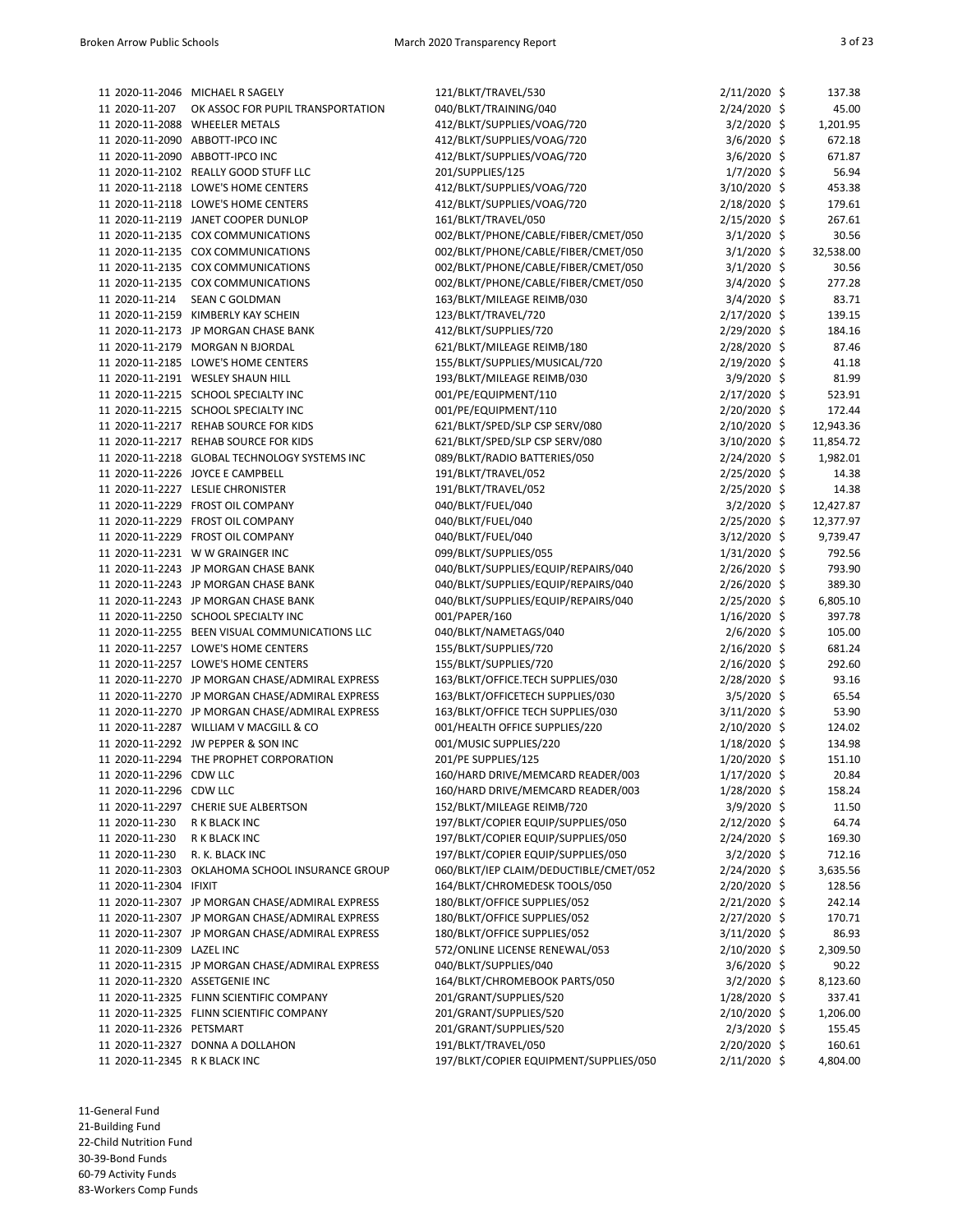| 11 2020-11-2345 R K BLACK INC    |                                                    | 197/BLKT/COPIER EQUIPMENT/SUPPLIES/050   | $2/12/2020$ \$ | 4,037.50  |
|----------------------------------|----------------------------------------------------|------------------------------------------|----------------|-----------|
|                                  | 11 2020-11-2354 SCHOOL SPECIALTY INC               | 201/GRANT/SUPPLIES/110                   | 1/30/2020 \$   | 231.44    |
|                                  | 11 2020-11-2355 BURNS TOURS LLC                    | 035/BLKT/TRAVEL EXPS/720                 | $3/9/2020$ \$  | 16,000.00 |
|                                  | 11 2020-11-2360 SCHOOL SPECIALTY INC               | 201/BOOKS/140                            | 2/10/2020 \$   | 452.37    |
|                                  |                                                    |                                          |                |           |
|                                  | 11 2020-11-2366 AMANDA J ROBISON-SNIDER            | 160/BLKT/TRAVEL/003                      | 2/23/2020 \$   | 386.47    |
| 11 2020-11-2397 SCHOLASTIC INC   |                                                    | 367/BOOKROOM/215                         | $2/4/2020$ \$  | 36,592.12 |
|                                  | 11 2020-11-2404 REASOR'S HOLDING COMPANY, INC      | 412/BLKT/SUPPLIES/720                    | $3/9/2020$ \$  | 140.40    |
|                                  | 11 2020-11-2415 HOOTEN OIL COMPANY INC             | 040/BLKT/OIL/040                         | $2/20/2020$ \$ | 429.00    |
|                                  | 11 2020-11-2418 JENKINS PIANO COMPANY LLC          | 155/BLKT/PIANO TUNING/720                | $3/4/2020$ \$  | 300.00    |
|                                  | 11 2020-11-2421 HALEY PETERSON                     | 094/BLKT/TUITION REIMB/150               | 2/17/2020 \$   | 360.00    |
|                                  | 11 2020-11-2423 KIMBERLY SMITH                     | 094/BLKT/TUITION REIMB/150               | 2/17/2020 \$   | 1,130.00  |
|                                  | 11 2020-11-2424 MELISSA A BILLIPS                  | 094/BLKT/TUITION REIMB/725               | $2/17/2020$ \$ | 374.50    |
|                                  | 11 2020-11-2425 MATTHEW D HARRINGTON               | 094/BLKT/TUITION REIMB/041               | $2/17/2020$ \$ | 725.30    |
|                                  | 11 2020-11-2426 TONIA N TURNAGE                    | 094/BLKT/TUITION REIMB/052               | $2/17/2020$ \$ | 770.00    |
|                                  | 11 2020-11-2427 APRIL M MARTIN                     | 094/BLKT/TUITION REIMB/720               | 2/17/2020 \$   | 1,130.00  |
| 11 2020-11-2428 MICKIE WARD      |                                                    | 094/BLKT/TUITION REIMB/135               | 2/17/2020 \$   | 337.65    |
|                                  | 11 2020-11-2429 MICHELLE L TAYLOR                  | 094/BLKT/TUITION REIMB/180               | $2/17/2020$ \$ | 275.80    |
| 11 2020-11-2436 MARDEL INC       |                                                    | 001/FOCUS READING/505                    | $2/22/2020$ \$ | 47.94     |
|                                  | 11 2020-11-2439 FOLLETT SCHOOL SOLUTIONS INC       | 001/ELA/SUPPLIES/505                     | $1/31/2020$ \$ | 151.88    |
|                                  | 11 2020-11-2439 FOLLETT SCHOOL SOLUTIONS INC       | 001/ELA/SUPPLIES/505                     | 1/31/2020 \$   | 91.15     |
|                                  | 11 2020-11-2453 HEATHER LISLE CO LLC               | 161/BLKT/CONSULTING SERVICES/720         | 2/28/2020 \$   | 2,500.00  |
|                                  | 11 2020-11-2456 BA CHAMBER OF COMMERCE             | 102/chamberevents/050                    | $3/13/2020$ \$ | 5.00      |
| 11 2020-11-246                   | JP MORGAN CHASE/ADMIRAL EXPRESS                    | 164/BLKT/CHROMEDESK SUPPLIES/050         | $3/3/2020$ \$  | 100.09    |
|                                  | 11 2020-11-2460 B&H FOTO & ELECTRONICS CORPORATION |                                          | 2/18/2020 \$   | 14.99     |
|                                  |                                                    | 201/GRANT/EQUIPMENT/720                  |                |           |
|                                  | 11 2020-11-2460 B&H FOTO & ELECTRONICS CORPORATION | 201/GRANT/EQUIPMENT/720                  | 2/18/2020 \$   | 144.08    |
|                                  | 11 2020-11-2463 BRANDON J GREEN                    | 163/BLKT/MILEAGE REIMB/030               | $3/2/2020$ \$  | 75.74     |
|                                  | 11 2020-11-2463 BRANDON J GREEN                    | 163/BLKT/MILEAGE REIMB/030               | $3/2/2020$ \$  | 27.61     |
| 11 2020-11-2464 CDW LLC          |                                                    | 163/ADAPTER/030                          | $2/5/2020$ \$  | 39.84     |
| 11 2020-11-2465 FLAGHOUSE INC    |                                                    | 001/PE/SUPPLIES/150                      | $2/4/2020$ \$  | 153.47    |
| 11 2020-11-2465 FLAGHOUSE INC    |                                                    | 001/PE/SUPPLIES/150                      | 2/3/2020 \$    | 60.55     |
|                                  | 11 2020-11-2482 MUNICIPAL ACCOUNTING SYSTEMS       | 180/DATA SERVICES/052                    | 2/20/2020 \$   | 450.00    |
|                                  | 11 2020-11-2488 SCHOOL SPECIALTY INC               | 201/STEM/GRANT/200                       | $2/10/2020$ \$ | 274.06    |
|                                  | 11 2020-11-2489 NASCO EDUCATION LLC                | 110/ART SUPPLIES/140                     | $2/7/2020$ \$  | 163.24    |
|                                  | 11 2020-11-2493 LAKESHORE EQUIPMENT CO             | 204/CLASS SUPPLIES/165                   | $2/6/2020$ \$  | 433.18    |
| 11 2020-11-2494 SAY IT RIGHT LLC |                                                    | 201/GRANTS/SUPPLIES/135                  | 2/4/2020 \$    | 152.95    |
| 11 2020-11-2495 CDW LLC          |                                                    | 001/GROUND LOOP ISOLATOR/220             | 2/10/2020 \$   | 12.50     |
|                                  | 11 2020-11-2496 IHEARTMEDIA & ENTERTAINMENT INC    | 180/RADIO ADVERTISING/052                | $2/28/2020$ \$ | 2,016.00  |
|                                  | 11 2020-11-2497 MICKEY DARRELL REPLOGLE            | 121/BLKT/TRAVEL/720                      | $2/13/2020$ \$ | 205.26    |
| 11 2020-11-2499 MAZZIO'S LLC     |                                                    | 563/BLKT/TULSA TCH CHALLNGE/SUPPLIES/525 | $3/6/2020$ \$  | 142.50    |
|                                  | 11 2020-11-2501 CTBOOK HOLDINGS LLC                | 511/PARENT INVOLVEMENT BOOKS/150         | $2/7/2020$ \$  | 1,710.50  |
|                                  | 11 2020-11-2503 THOMPSON SCHOOL BOOK DEP           | 333/LITERATURE EDITIONS/505              | $2/13/2020$ \$ | 871.43    |
|                                  | 11 2020-11-2504 BARNES & NOBLE INC                 | 120/BOOKS/ADMIN/SEC/MS                   | $2/6/2020$ \$  | 77.61     |
|                                  | 11 2020-11-2506 WILLIAM V MACGILL & CO             | 001/SUPPLIES/HEALTH OFC/520              | $2/13/2020$ \$ | 208.58    |
|                                  | 11 2020-11-2508 SOCIAL STUDIES SCHOOL SERVICE      | 001/SUPPLIES/530                         | 2/26/2020 \$   | 29.95     |
| 11 2020-11-2510 TRINITY 3 LLC    |                                                    | 201/CHROMEBOOK/525                       | 2/25/2020 \$   | 401.00    |
|                                  | 11 2020-11-2514 JENNIFER LYN BETSWORTH             | 003/BLKT/TRAVEL/220                      | 2/7/2020 \$    | 133.85    |
| 11 2020-11-252 TRINITY 3 LLC     |                                                    | 164/BLKT/CHROMEBOOK                      | 12/31/2019 \$  | 175.00    |
|                                  |                                                    | 563/BLKT/SUPPLIES/PARENT MEETING/720     | 2/25/2020 \$   | 502.64    |
|                                  | 11 2020-11-2522 REASOR'S HOLDING COMPANY, INC      |                                          |                |           |
|                                  | 11 2020-11-2524 JP MORGAN CHASE/ADMIRAL EXPRESS    | 041/BLKT/OFFICE SUPPL/MACH/041           | $2/24/2020$ \$ | 27.46     |
|                                  | 11 2020-11-2524 JP MORGAN CHASE/ADMIRAL EXPRESS    | 041/BLKT/OFFICE SUPPL/MACH/041           | $2/25/2020$ \$ | 6.06      |
|                                  | 11 2020-11-2524 JP MORGAN CHASE/ADMIRAL EXPRESS    | 041/BLKT/OFFICE SUPPL/MACH/041           | $3/5/2020$ \$  | 259.06    |
|                                  | 11 2020-11-2524 JP MORGAN CHASE/ADMIRAL EXPRESS    | 041/BLKT/OFFICE SUPPL/MACH/041           | $3/6/2020$ \$  | 10.84     |
|                                  | 11 2020-11-2525 DELL MARKETING LP                  | 090/MOBILE ADAPTER/030                   | $2/11/2020$ \$ | 55.99     |
|                                  | 11 2020-11-2530 LAKESHORE EQUIPMENT CO             | 204/GRANT/SUPPLIES/120                   | $2/13/2020$ \$ | 780.73    |
|                                  | 11 2020-11-2531 TULSA PUBLIC SCHOOLS DISTRICT 1    | 152/SPED/TUITION/150                     | $3/11/2020$ \$ | 12,974.52 |
|                                  | 11 2020-11-2534 FULL COMPASS SYSTEMS               | 163/SPEAKER DRIVERS/215                  | $2/13/2020$ \$ | 378.00    |
|                                  | 11 2020-11-2537 JANET COOPER DUNLOP                | 161/BLKT/TRAVEL/050                      | $2/17/2020$ \$ | 128.80    |
| 11 2020-11-2538 CDW LLC          |                                                    | 163/ADAPTERS/030                         | $2/14/2020$ \$ | 1,067.50  |
|                                  | 11 2020-11-2539 BLICK ART MATERIALS LLC            | 001/SUPPLIES/520                         | $2/18/2020$ \$ | 666.22    |
|                                  | 11 2020-11-2540 IXL LEARNING INC                   | 120/ADDING LICENCES/MIDDLE SCHOOL        | $2/14/2020$ \$ | 3,187.00  |
|                                  | 11 2020-11-2541 MARY WHITEFIELD                    | 152/BLKT/MILEAGE REIMB/510               | $3/9/2020$ \$  | 17.83     |
|                                  | 11 2020-11-2543 SCHOOL SPECIALTY INC               | 001/SPED CLASSROOM SUPPLY/200            | 2/18/2020 \$   | 89.96     |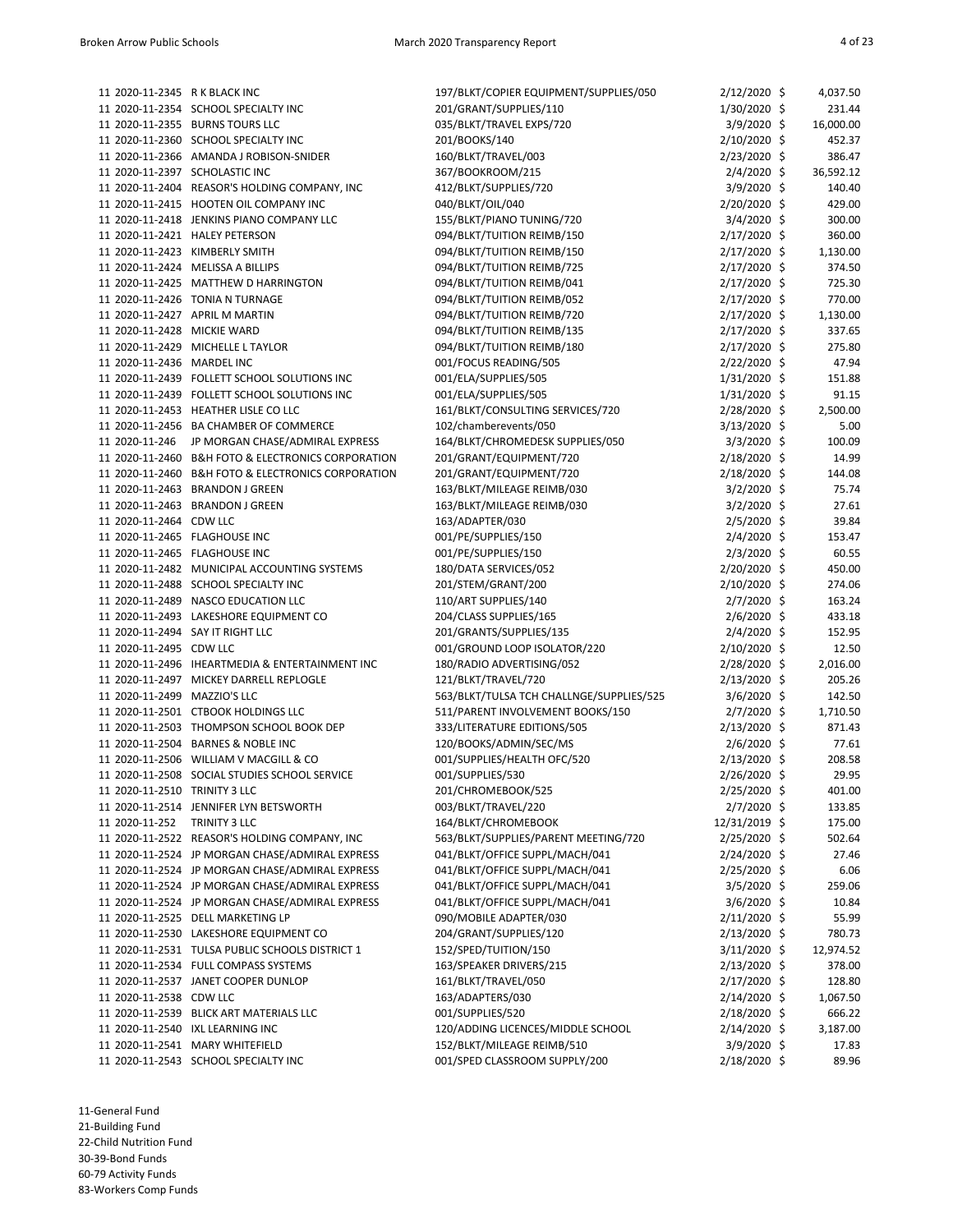|                                | 11 2020-11-2545 JP MORGAN CHASE/ADMIRAL EXPRESS     | 001/SUPPLIES/530                   | $2/18/2020$ \$ | 200.89    |
|--------------------------------|-----------------------------------------------------|------------------------------------|----------------|-----------|
|                                | 11 2020-11-2547 WILLIAM V MACGILL & CO              | 001/HEALTH OFC/SUPPLIES/175        | 2/18/2020 \$   | 125.98    |
|                                | 11 2020-11-2548 EARLYCHILDHOOD LLC                  | 201/GRANT/SUPPLIES/100             | $2/19/2020$ \$ | 203.26    |
| 11 2020-11-2549 STACIE D CHASE |                                                     | 094/BLKT/TUITION REIMB/052         | 2/17/2020 \$   | 725.30    |
|                                | 11 2020-11-2550 BURNS TOURS LLC                     | 035/BLKT/TRAVEL EXPS/720           | $3/9/2020$ \$  | 5,140.20  |
|                                | 11 2020-11-2552 LAKESHORE EQUIPMENT CO              | 201/CLASS EQUIPMENT/140            | 2/20/2020 \$   | 378.93    |
|                                | 11 2020-11-2556 JP MORGAN CHASE/ADMIRAL EXPRESS     | 001/SUPPLIES/530                   | $2/19/2020$ \$ | 69.41     |
|                                | 11 2020-11-2560 KUHLMANN ENTERPRISES INC            | 001/TONER CARTRIDGE/200            | $2/18/2020$ \$ | 83.88     |
|                                | 11 2020-11-2564 BLICK ART MATERIALS LLC             | 001/SUPPLIES/ART/720               | 2/21/2020 \$   | 1,110.40  |
|                                | 11 2020-11-2564 BLICK ART MATERIALS LLC             | 001/SUPPLIES/ART/720               | 2/26/2020 \$   | 44.10     |
|                                | 11 2020-11-2567 WEST MUSIC COMPANY INC              | 001/CLASSROOM SUPPLIES/200         | $2/25/2020$ \$ | 562.70    |
|                                | 11 2020-11-2568 JP MORGAN CHASE/ADMIRAL EXPRESS     | 001/SUPPLIES/WLDLANG/720           | $2/20/2020$ \$ | 451.43    |
|                                | 11 2020-11-2569 JP MORGAN CHASE/ADMIRAL EXPRESS     | 001/SUPPLIES/205                   | 2/20/2020 \$   | 824.15    |
|                                | 11 2020-11-2569 JP MORGAN CHASE/ADMIRAL EXPRESS     | 001/SUPPLIES/205                   | $2/21/2020$ \$ | 19.33     |
|                                | 11 2020-11-2569 JP MORGAN CHASE/ADMIRAL EXPRESS     | 001/SUPPLIES/205                   | 2/24/2020 \$   | (19.33)   |
|                                | 11 2020-11-2570 JP MORGAN CHASE/ADMIRAL EXPRESS     | 001/CLASSROOM SUPPLIES/180         | $2/20/2020$ \$ | 55.74     |
|                                | 11 2020-11-2571 JP MORGAN CHASE/ADMIRAL EXPRESS     | 001/SUPPLIES/BUSINESS/720          | $2/20/2020$ \$ | 88.50     |
|                                | 11 2020-11-2572 JP MORGAN CHASE/ADMIRAL EXPRESS     | 001/SUPPLIES/165                   | $2/20/2020$ \$ | 997.69    |
|                                | 11 2020-11-2572 JP MORGAN CHASE/ADMIRAL EXPRESS     | 001/SUPPLIES/165                   | 2/21/2020 \$   | 4.49      |
|                                | 11 2020-11-2572 JP MORGAN CHASE/ADMIRAL EXPRESS     | 001/SUPPLIES/165                   | 2/21/2020 \$   | (4.49)    |
|                                | 11 2020-11-2573 JP MORGAN CHASE/ADMIRAL EXPRESS     | 001/SUPPLIES/530                   | $2/20/2020$ \$ | 27.95     |
|                                | 11 2020-11-2573 JP MORGAN CHASE/ADMIRAL EXPRESS     | 001/SUPPLIES/530                   | $2/26/2020$ \$ | 4.06      |
|                                | 11 2020-11-2574 JP MORGAN CHASE/ADMIRAL EXPRESS     | 001/SUPPLIES/530                   | $2/20/2020$ \$ | 28.49     |
|                                | 11 2020-11-2575 PASCO SCIENTIFIC CO                 | 001/SUPPLIES/SCIENCE/720           | 2/21/2020 \$   | 661.00    |
|                                | 11 2020-11-2576 CAROLINA BIOLOGICAL SUPPLY          | 001/SUPPLIES/SCIENCE/720           | 2/19/2020 \$   | 74.12     |
|                                | 11 2020-11-2576 CAROLINA BIOLOGICAL SUPPLY          | 001/SUPPLIES/SCIENCE/720           | $2/19/2020$ \$ | 142.48    |
|                                | 11 2020-11-2577 FLINN SCIENTIFIC COMPANY            | 001/SUPPLIES/SCIENCE/720           | $2/19/2020$ \$ | 394.34    |
|                                | 11 2020-11-2578 WILLIAM V MACGILL & CO              | 001/SUPPLIES/SCIENCE/720           | $2/20/2020$ \$ | 657.95    |
|                                | 11 2020-11-2579 REASOR'S HOLDING COMPANY, INC       | 511/BLKT/PARENT NIGHT SUPPLIES/120 | 2/27/2020 \$   | 181.31    |
|                                | 11 2020-11-2580 REALLY GOOD STUFF LLC               | 201/SUPPLIES/175                   | $3/4/2020$ \$  | 1,196.91  |
|                                | 11 2020-11-2581 B&H FOTO & ELECTRONICS CORPORATION  | 001/SUPPLIES/ART/720               | 2/19/2020 \$   | 152.02    |
|                                | 11 2020-11-2582 WILLIAM V MACGILL & CO              | 001/HEALTH OFC/SUPPLIES/165        | $2/21/2020$ \$ | 129.78    |
|                                | 11 2020-11-2583 BLICK ART MATERIALS LLC             | 001/SUPPLIES/ART/720               | $2/22/2020$ \$ | 69.40     |
|                                | 11 2020-11-2584 SUPER DUPER INC                     | 201/CLASSROOM SUPPLIES/220         | $2/19/2020$ \$ | 109.75    |
| 11 2020-11-2585 TORI S TURNER  |                                                     | 089/BLKT/MILEAGE REIMB/720         | $3/6/2020$ \$  | 47.17     |
| 11 2020-11-2586 KIDS DISCOVER  |                                                     | 201/MAGAZINES/140                  | 2/20/2020 \$   | 113.28    |
|                                | 11 2020-11-2588 SCHOOL SPECIALTY INC                | 001/FOLDERS/215                    | $2/21/2020$ \$ | 89.96     |
| 11 2020-11-259                 | ANDREA V SALAZAR GIL                                | 003/BLKT/MILEAGE REIMB/050         |                | 62.62     |
|                                |                                                     |                                    | $2/14/2020$ \$ | 89.69     |
|                                | 11 2020-11-2591 JP MORGAN CHASE/ADMIRAL EXPRESS     | 001/SUPPLIES/215                   | 2/20/2020 \$   |           |
|                                | 11 2020-11-2593 ALPHA AWARDS & ENGRAVING LLC        | 001/SUPPLIES/170                   | 2/19/2020 \$   | 5.50      |
|                                | 11 2020-11-2594 JP MORGAN CHASE/ADMIRAL EXPRESS     | 001/SUPPLIES/170                   | $2/20/2020$ \$ | 91.50     |
|                                | 11 2020-11-2595 NORTHSTAR AV LLC                    | 163/SMART REPLACEMENT LAMPS/030    | $2/19/2020$ \$ | 807.00    |
|                                | 11 2020-11-2597 LAKESHORE EQUIPMENT CO              | 151/READING RECOVERY/140           | 2/20/2020 \$   | 113.97    |
| 11 2020-11-2604 LISA N MORRIS  |                                                     | 613/BLKT/TRAVEL/215                | 2/21/2020 \$   | 157.33    |
| 11 2020-11-2606 TRINITY 3 LLC  |                                                     | 001/CHROMEBOOK/215                 | 3/2/2020 \$    | 285.00    |
|                                | 11 2020-11-2607 JP MORGAN CHASE/ADMIRAL EXPRESS     | 001/SUPPLIES/COMPED/720            | 2/24/2020 \$   | 16.03     |
|                                | 11 2020-11-2609 SEON SYSTEM SALES INC               | 040/DOCKING STATION/040            | $2/24/2020$ \$ | 179.00    |
|                                | 11 2020-11-2610 SAM'S CLUB DIRECT                   | 089/POWER STATION/720              | $2/21/2020$ \$ | 119.96    |
|                                | 11 2020-11-2612 LAKESHORE EQUIPMENT CO              | 201/CLASSROOM SUPPLIES/220         | $2/26/2020$ \$ | 1,144.56  |
| 11 2020-11-2613 CDW LLC        |                                                     | 090/KEYBOARD/SCREEN PROTECTORS/030 | 2/24/2020 \$   | 615.90    |
|                                | 11 2020-11-2615 WEST MUSIC COMPANY INC              | 001/MIC STAND/215                  | 2/25/2020 \$   | 135.33    |
|                                | 11 2020-11-2616 PIONEER VALLEY EDUCATIONAL PRESS    | 001/CLASSROOM SUPPLIES/150         | $2/27/2020$ \$ | 1,330.56  |
|                                | 11 2020-11-2617 JP MORGAN CHASE/ADMIRAL EXPRESS     | 001/ART/SUPPLIES/150               | 2/25/2020 \$   | 173.34    |
|                                | 11 2020-11-2618 BROKEN ARROW PUBLIC SCHOOLS         | 002/BLKT/ARBITRAGE/CMET/052        | 3/10/2020 \$   | 20,000.00 |
|                                | 11 2020-11-2625 LOWE'S HOME CENTERS                 | 412/SUPPLIES/725                   | $3/2/2020$ \$  | 55.78     |
|                                | 11 2020-11-2626 ALICE A SCHNEIDER                   | 010/BLKT/TRAVEL/052                | $2/27/2020$ \$ | 16.56     |
|                                | 11 2020-11-2628 OKLAHOMA EMPLOYMENT SECURITY COMM   | 180/REGISTRATION/JOBFAIR/052       | $3/2/2020$ \$  | 290.00    |
|                                | 11 2020-11-2629 BOARD OF CONTROL FOR S REG ED BOARD | 541/SREB PD/053                    | 10/8/2019 \$   | 17,325.00 |
|                                | 11 2020-11-2629 BOARD OF CONTROL FOR S REG ED BOARD | 541/SREB PD/053                    | $1/9/2020$ \$  | 11,550.00 |
| 11 2020-11-263                 | REHAB SOURCE FOR KIDS                               | 152/BLKT/SPED/STDNT SERVICES/080   | 3/10/2020 \$   | 81,575.17 |
|                                | 11 2020-11-2631 HOBBY LOBBY STORES INC              | 001/SUPPLIES/ART/530               | $2/29/2020$ \$ | 11.31     |
|                                | 11 2020-11-2633 AMERICAN EAGLE CO INC               | 001/SUPPLIES/SPANISH/505           | $2/28/2020$ \$ | 190.77    |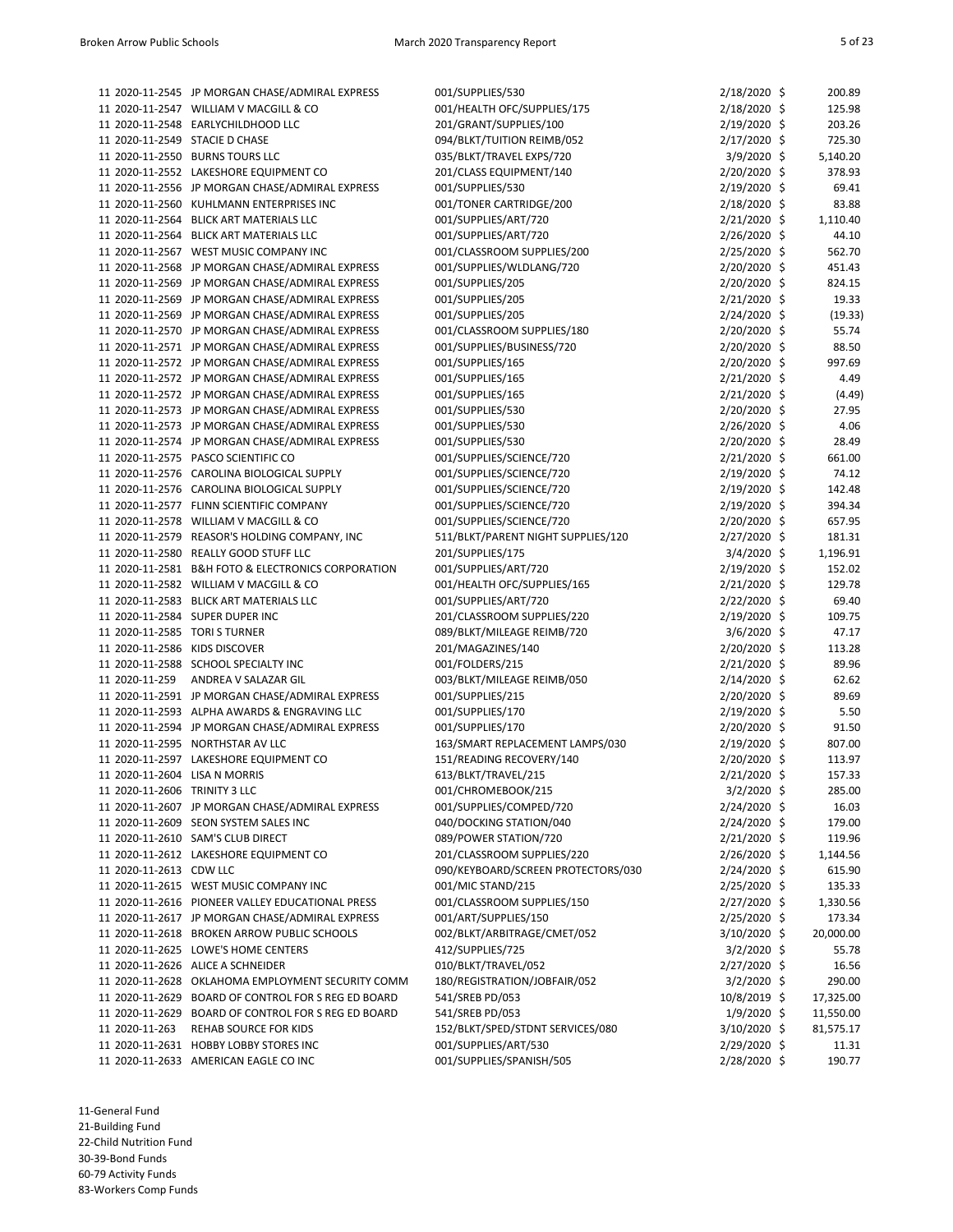|                               | 11 2020-11-2634 JP MORGAN CHASE/ADMIRAL EXPRESS                                                    | 511/MCKINNEY-VENTO/SUPPLIES/050   | 2/28/2020 \$                 | 67.42           |
|-------------------------------|----------------------------------------------------------------------------------------------------|-----------------------------------|------------------------------|-----------------|
|                               | 11 2020-11-2635 JP MORGAN CHASE/ADMIRAL EXPRESS                                                    | 001/SUPPLIES/505                  | 2/28/2020 \$                 | 228.92          |
|                               | 11 2020-11-2639 FULL COMPASS SYSTEMS                                                               | 163/AV CLEANING SUPPLIES/030      | 2/27/2020 \$                 | 14.56           |
|                               | 11 2020-11-2639 FULL COMPASS SYSTEMS                                                               | 163/AV CLEANING SUPPLIES/030      | $3/4/2020$ \$                | 87.70           |
| 11 2020-11-264                | VITAL RECORDS HOLDINGS LLC                                                                         | 152/BLKT/SPED/SHREDDING/080       | $1/31/2020$ \$               | 47.00           |
| 11 2020-11-2644 AARON M VOGT  |                                                                                                    | 163/BLKT/MILEAGE REIMB/030        | 3/2/2020 \$                  | 35.72           |
| 11 2020-11-265                | JP MORGAN CHASE/ADMIRAL EXPRESS                                                                    | 152/BLKT/SPED/SUPPLIES/052        | 2/26/2020 \$                 | 468.23          |
|                               | 11 2020-11-2651 THE PROPHET CORPORATION                                                            | 001/BALLS/160                     | 2/27/2020 \$                 | 280.33          |
| 11 2020-11-2654 CDW LLC       |                                                                                                    | 163/COMPUTER SERVICE TOOLKIT/030  | 2/27/2020 \$                 | 62.52           |
|                               | 11 2020-11-2656 JP MORGAN CHASE/ADMIRAL EXPRESS                                                    | 511/PARENT NIGHT MATERIALS/175    | 2/28/2020 \$                 | 145.63          |
|                               | 11 2020-11-2659 KALYN KATHRYNE MILLER                                                              | 123/BLKT/TRAVEL/530               | 2/17/2020 \$                 | 163.50          |
| 11 2020-11-266                | MOBILIZED VISION, LLC                                                                              | 152/BLKT/SPED/VISION SERVICES/080 | $3/2/2020$ \$                | 4,517.50        |
| 11 2020-11-266                | MOBILIZED VISION, LLC                                                                              | 152/BLKT/SPED/VISION SERVICES/080 | $3/4/2020$ \$                | 60.78           |
|                               | 11 2020-11-2660 JANET COOPER DUNLOP                                                                | 161/BLKT/TRAVEL/050               | 2/25/2020 \$                 | 150.65          |
|                               | 11 2020-11-2662 UTJ HOLDCO INC                                                                     | 333/CURRICULUM FOR PRE-K/HENNESS  | 2/28/2020 \$                 | 25,499.98       |
|                               | 11 2020-11-2663 DELL MARKETING LP                                                                  | 082/POWER CORD/082                | 2/28/2020 \$                 | 41.99           |
|                               | 11 2020-11-2665 UTJ HOLDCO INC                                                                     | 333/CURRICULUM FOR PRE K/HENNESS  | 2/28/2020 \$                 | 999.90          |
| 11 2020-11-2666 TRINITY 3 LLC |                                                                                                    | 164/MGMT LICENSES/050             | $3/4/2020$ \$                | 77,500.00       |
|                               | 11 2020-11-2667 SCHOOL SPECIALTY INC                                                               | 001/SUPPLIES/135                  | $3/3/2020$ \$                | 938.35          |
|                               | 11 2020-11-2669 JP MORGAN CHASE/ADMIRAL EXPRESS                                                    | 041/MONITORS/LEADS/041            | $3/4/2020$ \$                | 305.33          |
|                               | 11 2020-11-2669 JP MORGAN CHASE/ADMIRAL EXPRESS                                                    | 041/MONITORS/LEADS/041            | 3/5/2020 \$                  | 204.13          |
| 11 2020-11-2670 CDW LLC       |                                                                                                    | 100/STOCK/WHSE/099                | $3/2/2020$ \$                | 3,195.00        |
|                               | 11 2020-11-2671 TECHMART COMPUTER PRODUCTS INC                                                     | 001/MATH SUPPLIES/700             | 3/2/2020 \$                  | 298.00          |
|                               | 11 2020-11-2672 JP MORGAN CHASE/ADMIRAL EXPRESS                                                    | 001/CLASSROOM SUPPLIES/200        | $3/3/2020$ \$                | 60.28           |
|                               | 11 2020-11-2673 JP MORGAN CHASE/ADMIRAL EXPRESS                                                    | 001/CLASSROOM SUPPLIES/700        | $3/4/2020$ \$                | 671.93          |
|                               | 11 2020-11-2673 JP MORGAN CHASE/ADMIRAL EXPRESS                                                    | 001/CLASSROOM SUPPLIES/700        | $3/5/2020$ \$                | 23.76           |
|                               | 11 2020-11-2681 ADVANCE ALARMS INC                                                                 | 090/BLKT/ALARM MONITORING/050     | $3/1/2020$ \$                | 684.50          |
|                               | 11 2020-11-2688 LOWE'S HOME CENTERS                                                                | 412/HARDWARE/EQUIP/700            | 3/8/2020 \$                  | 319.09          |
|                               | 11 2020-11-2694 OTA PIKEPASS CUSTOMER SERV CTR                                                     | 040/BLKT/TURNPIKE FEES/040        | $3/1/2020$ \$                | 1,064.70        |
| 11 2020-11-2698 PITSCO INC    |                                                                                                    | 412/SUPPLIES/505                  | 3/5/2020 \$                  | 534.05          |
|                               | 11 2020-11-2699 CREATIVE NOTEBOOK SOLUTIONS LLC                                                    | 412/NOTEBOOKS/505                 | 2/27/2020 \$                 | 725.00          |
| 11 2020-11-2700 KELVIN LP     |                                                                                                    | 412/SUPPLIES/505                  | 3/4/2020 \$                  | 98.80           |
| 11 2020-11-2701 LAZEL INC     |                                                                                                    | 001/2ND GR SUBSCRIPTION/160       | $3/5/2020$ \$                | 209.95          |
|                               | 11 2020-11-2705 LAKE NORMAN ART & WOODCRAFT SPLYS                                                  | 412/SUPPLIES/525                  | 3/5/2020 \$                  | 172.80          |
|                               | 11 2020-11-271 AMERICAN NATIONAL RED CROSS                                                         | 621/BLKT/SPED/CPR/080             | 12/18/2019 \$                | 15.00           |
|                               | 11 2020-11-2711 JP MORGAN CHASE/ADMIRAL EXPRESS                                                    | 001/SUPPLIES/135                  | $3/5/2020$ \$                | 219.01          |
|                               | 11 2020-11-2711 JP MORGAN CHASE/ADMIRAL EXPRESS                                                    | 001/SUPPLIES/135                  | $3/6/2020$ \$                | 105.02          |
|                               | 11 2020-11-2715 JP MORGAN CHASE/ADMIRAL EXPRESS                                                    | 001/SUPPLIES/120                  | 3/6/2020 \$                  | 109.27          |
|                               | 11 2020-11-2716 JP MORGAN CHASE/ADMIRAL EXPRESS                                                    | 412/SUPPLIES/525                  | 3/6/2020 \$                  | 489.88          |
|                               | 11 2020-11-2716 JP MORGAN CHASE/ADMIRAL EXPRESS                                                    | 412/SUPPLIES/525                  | 3/10/2020 \$                 | 48.51           |
|                               | 11 2020-11-2717 JP MORGAN CHASE/ADMIRAL EXPRESS<br>11 2020-11-2718 JP MORGAN CHASE/ADMIRAL EXPRESS | 412/TONER/525<br>001/SUPPLIES/220 | 3/6/2020 \$<br>$3/6/2020$ \$ | 230.30<br>59.51 |
|                               | 11 2020-11-2719 JP MORGAN CHASE/ADMIRAL EXPRESS                                                    | 001/SUPPLIES/510                  | $3/6/2020$ \$                | 130.92          |
|                               | 11 2020-11-2722 LOWE'S HOME CENTERS                                                                | 412/TECH ED/SUPPLIES/530          | 3/10/2020 \$                 | 218.64          |
|                               | 11 2020-11-2723 WESCO DISTRIBUTION INC                                                             | 412/SUPPLIES/530                  | $3/6/2020$ \$                | 319.06          |
|                               | 11 2020-11-2727 CHEROKEE NATION JOM PROGRAM                                                        | 563/REGISTRATION/PAWPA/053        | 2/21/2020 \$                 | 350.00          |
|                               | 11 2020-11-2731 JP MORGAN CHASE/ADMIRAL EXPRESS                                                    | 001/SUPPLIES/520                  | $3/6/2020$ \$                | 1,487.34        |
|                               | 11 2020-11-2732 SAMANTHA LACERDA                                                                   | 152/BLKT/MILEAGE REIMB/180        | 3/9/2020 \$                  | 5.29            |
|                               | 11 2020-11-2732 SAMANTHA LACERDA                                                                   | 152/BLKT/MILEAGE REIMB/180        | $3/9/2020$ \$                | 25.13           |
|                               | 11 2020-11-2733 JP MORGAN CHASE/ADMIRAL EXPRESS                                                    | 001/SUPPLIES/510                  | $3/6/2020$ \$                | 30.27           |
|                               | 11 2020-11-2736 VERITEQUE USA INC                                                                  | 089/MARIJUANA TEST KITS/720       | $3/5/2020$ \$                | 190.00          |
|                               | 11 2020-11-2742 B&H FOTO & ELECTRONICS CORPORATION                                                 | 162/TECH SUPPLIES/050             | $3/8/2020$ \$                | 273.86          |
|                               | 11 2020-11-2742 B&H FOTO & ELECTRONICS CORPORATION                                                 | 162/TECH SUPPLIES/050             | $3/8/2020$ \$                | 2,271.05        |
|                               | 11 2020-11-2753 DICK'S SPORTING GOODS INC                                                          | 201/PE/EQUIPMENT/510              | 3/11/2020 \$                 | 952.66          |
|                               | 11 2020-11-2760 JP MORGAN CHASE/ADMIRAL EXPRESS                                                    | 001/CLASSROOM SUPPLIES/180        | 3/11/2020 \$                 | 105.16          |
| 11 2020-11-279                | MICHELE E HUEBERT                                                                                  | 621/BLKT/MILEAGE REIMB/050        | $3/9/2020$ \$                | 54.61           |
| 11 2020-11-280                | MICHELLE R WARREN                                                                                  | 621/BLKT/MILEAGE REIMB/050        | 2/28/2020 \$                 | 61.35           |
|                               | 11 2020-11-2806 CHEROKEE NATION JOM PROGRAM                                                        | 563/REGISTRATION/DOCTO/720        | 3/13/2020 \$                 | 350.00          |
| 11 2020-11-281                | <b>KRISTEN D SCHAFNITT</b>                                                                         | 621/BLKT/MILEAGE REIMB/050        | $3/9/2020$ \$                | 41.03           |
| 11 2020-11-284                | JP MORGAN CHASE/ADMIRAL EXPRESS                                                                    | 194/BLKT/OFFICE SUPPLIES/052      | 2/26/2020 \$                 | 96.40           |
| 11 2020-11-310                | DRUGS OF ABUSE TESTING LABORATORY                                                                  | 089/BLKT/DRUG TESTING/052         | $3/2/2020$ \$                | 25.00           |
| 11 2020-11-311                | FORTITUDE DOG INC                                                                                  | 089/BLKT/DRUG DOGS/052            | 2/27/2020 \$                 | 1,233.32        |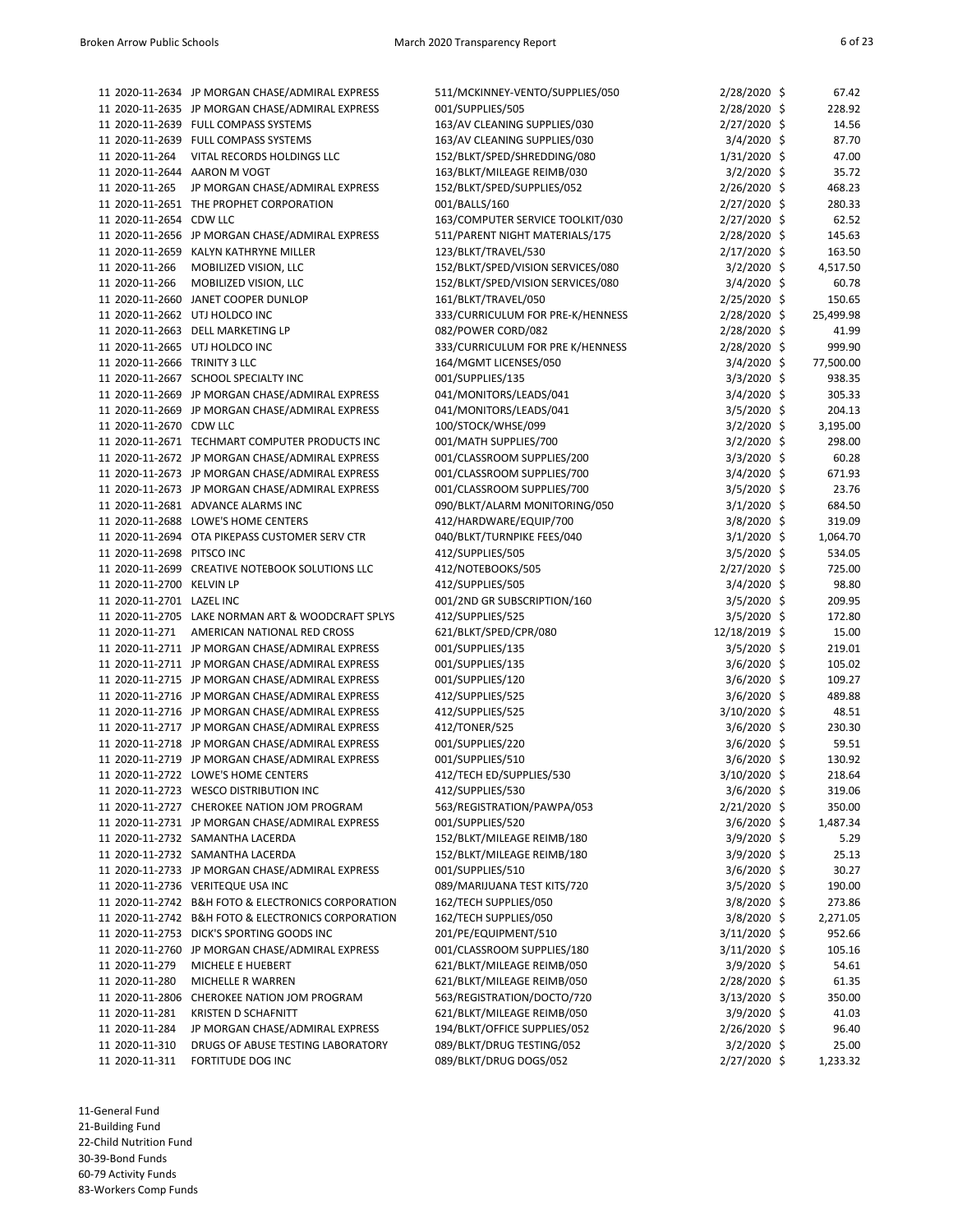| 11 2020-11-311                  | FORTITUDE DOG INC                    | 089/BLKT/DRUG DOGS/052                           | $3/13/2020$ \$ | 876.17     |
|---------------------------------|--------------------------------------|--------------------------------------------------|----------------|------------|
| 11 2020-11-313                  | JUNIOR ACHIEVEMENT OF OKLAHOMA       | 101/BLKT/BIZTOWN-5TH GRADE/050                   | 9/20/2019 \$   | 1,375.00   |
| 11 2020-11-313                  | JUNIOR ACHIEVEMENT OF OKLAHOMA       | 101/BLKT/BIZTOWN-5TH GRADE/050                   | 10/31/2019 \$  | 3,075.00   |
| 11 2020-11-313                  | JUNIOR ACHIEVEMENT OF OKLAHOMA       | 101/BLKT/BIZTOWN-5TH GRADE/050                   | 2/20/2020 \$   | 1,350.00   |
| 11 2020-11-313                  | JUNIOR ACHIEVEMENT OF OKLAHOMA       | 101/BLKT/BIZTOWN-5TH GRADE/050                   | 2/20/2020 \$   | 1,175.00   |
| 11 2020-11-313                  | JUNIOR ACHIEVEMENT OF OKLAHOMA       | 101/BLKT/BIZTOWN-5TH GRADE/050                   | 3/2/2020 \$    | 2,800.00   |
| 11 2020-11-329                  | VITAL RECORDS HOLDINGS LLC           | 082/BLKT/SHREDDING/082                           | 1/31/2020 \$   | 13.40      |
| 11 2020-11-336                  | <b>VERIZON WIRELESS SERVICES LLC</b> | 193/DATAPLAN/052                                 | 3/6/2020 \$    | 39.99      |
| 11 2020-11-353                  | JP MORGAN CHASE/ADMIRAL EXPRESS      | 160/BLKT/OFFICE SUPPLIES/003                     | 2/18/2020 \$   | 130.77     |
| 11 2020-11-36                   | ROSENSTEIN FIST & RINGOLD            | 124/BLKT/LEGAL EXPENSES/CMET/050                 | 2/18/2020 \$   | 1,543.67   |
| 11 2020-11-36                   | ROSENSTEIN FIST & RINGOLD            | 124/BLKT/LEGAL EXPENSES/CMET/050                 | 2/18/2020 \$   | 1,104.50   |
| 11 2020-11-36                   | ROSENSTEIN FIST & RINGOLD            | 124/BLKT/LEGAL EXPENSES/CMET/050                 | 2/19/2020 \$   | 846.00     |
| 11 2020-11-36                   | ROSENSTEIN FIST & RINGOLD            | 124/BLKT/LEGAL                                   | 3/9/2020 \$    | 2,536.17   |
| 11 2020-11-366                  | JP MORGAN CHASE/ADMIRAL EXPRESS      | 102/BLKT/OFFICE SUPPLIES/052                     | 2/21/2020 \$   | 107.77     |
| 11 2020-11-366                  | JP MORGAN CHASE/ADMIRAL EXPRESS      | 102/BLKT/OFFICE SUPPLIES/052                     | 2/24/2020 \$   | 11.54      |
| 11 2020-11-374                  | PRINT-N-COPY                         | 160/BLKT/SPORTSINFO/PRINTING/003                 | 2/4/2020 \$    | 130.00     |
| 11 2020-11-409                  | <b>KIM E NORMAN</b>                  | 055/BLKT/MILEAGE REIMB/055                       | 3/3/2020 \$    | 22.30      |
| 11 2020-11-412                  | SONIA I ORTIZ-PALOMINO               | 055/BLKT/MILEAGE REIMB/055                       | $3/3/2020$ \$  | 7.99       |
| 11 2020-11-416                  | LANA D JOHNSON                       | 055/BLKT/MILEAGE REIMB/055                       | 3/3/2020 \$    | 20.84      |
| 11 2020-11-418                  | <b>SCOT MCNAUL</b>                   | 055/BLKT/MILEAGE REIMB/055                       | 3/3/2020 \$    | 4.15       |
| 11 2020-11-419                  | KIMBERLY STARR FALLING               | 055/BLKT/MILEAGE REIMB/055                       | 3/3/2020 \$    | 5.61       |
| 11 2020-11-420                  | <b>KELLIE JO HAYES</b>               | 055/BLKT/MILEAGE REIMB/055                       | 3/3/2020 \$    | 13.16      |
| 11 2020-11-436                  | JEFFREY SCOTT LOUD                   | 155/BLKT/MILEAGE REIMB/720                       | 3/9/2020 \$    | 60.72      |
| 11 2020-11-438                  | <b>KYLE ANDREW SMITH</b>             | 155/BLKT/MILEAGE REIMB/720                       | 3/2/2020 \$    | 88.55      |
| 11 2020-11-45                   | OKLAHOMA SCHOOL INSURANCE GROUP      | 060/BLKT/GEN LIAB DEDUCTIBLES/CMET/050           | 3/3/2020 \$    | 1,000.00   |
|                                 | <b>VIP VOICE SERVICES LLC</b>        |                                                  | 3/1/2020 \$    |            |
| 11 2020-11-48                   |                                      | 002/BLKT/SIP CALL PATHS/CMET/050<br>082/DATAPLAN |                | 588.89     |
| 11 2020-11-485<br>11 2020-11-49 | VERIZON WIRELESS SERVICES LLC        |                                                  | 3/6/2020 \$    | 927.99     |
|                                 | PUBLIC SERVICE CO OF OK              | 002/BLKT/ELEC UTILITY/CMET/050                   | 2/17/2020 \$   | 316.91     |
| 11 2020-11-49                   | PUBLIC SERVICE CO OF OK              | 002/BLKT/ELEC UTILITY/CMET/050                   | 2/17/2020 \$   | 248.92     |
| 11 2020-11-49                   | PUBLIC SERVICE CO OF OK              | 002/BLKT/ELEC UTILITY/CMET/050                   | 3/3/2020 \$    | 109,489.40 |
| 11 2020-11-49                   | PUBLIC SERVICE CO OF OK              | 002/BLKT/ELEC UTILITY/CMET/050                   | 3/11/2020 \$   | 937.39     |
| 11 2020-11-49                   | PUBLIC SERVICE CO OF OK              | 002/BLKT/ELEC UTILITY/CMET/050                   | 2/14/2020 \$   | 3,220.07   |
| 11 2020-11-50                   | SFAFT - SUBWAY FRCHSE FEE            | 191/BLKT/FRANCHISE FEES/CMET/022                 | 2/18/2020 \$   | 131.59     |
| 11 2020-11-50                   | SFAFT - SUBWAY FRCHSE FEE            | 191/BLKT/FRANCHISE FEES/CMET/022                 | 2/18/2020 \$   | 166.94     |
| 11 2020-11-50                   | SFAFT - SUBWAY FRCHSE FEE            | 191/BLKT/FRANCHISE FEES/CMET/022                 | 2/25/2020 \$   | 124.35     |
| 11 2020-11-50                   | SFAFT - SUBWAY FRCHSE FEE            | 191/BLKT/FRANCHISE FEES/CMET/022                 | 2/25/2020 \$   | 177.22     |
| 11 2020-11-50                   | SFAFT - SUBWAY FRCHSE FEE            | 191/BLKT/FRANCHISE FEES/CMET/022                 | 3/10/2020 \$   | 132.18     |
| 11 2020-11-50                   | SFAFT - SUBWAY FRCHSE FEE            | 191/BLKT/FRANCHISE FEES/CMET/022                 | 3/10/2020 \$   | 170.45     |
| 11 2020-11-50                   | SFAFT-SUBWAY FRCHSE FEE              | 191/BLKT/FRANCHISE FEES/CMET/022                 | 3/17/2020 \$   | 76.75      |
| 11 2020-11-50                   | SFAFT - SUBWAY FRCHSE FEE            | 191/BLKT/FRANCHISE FEES/CMET/022                 | 3/17/2020 \$   | 98.39      |
| 11 2020-11-50                   | SFAFT - SUBWAY FRCHSE FEE            | 191/BLKT/FRANCHISE FEES/CMET/022                 | $3/3/2020$ \$  | 131.41     |
| 11 2020-11-50                   | SFAFT-SUBWAY FRCHSE FEE              | 191/BLKT/FRANCHISE FEES/CMET/022                 | 3/3/2020 \$    | 172.90     |
| 11 2020-11-51                   | SUBWAY WORLDWIDE HOLDINGS LLC        | 191/BLKT/ROYALTIES/CMET/022                      | 2/18/2020 \$   | 233.94     |
| 11 2020-11-51                   | SUBWAY WORLDWIDE HOLDINGS LLC        | 191/BLKT/ROYALTIES/CMET/022                      | 2/18/2020 \$   | 296.78     |
| 11 2020-11-51                   | SUBWAY WORLDWIDE HOLDINGS LLC        | 191/BLKT/ROYALTIES/CMET/022                      | 2/25/2020 \$   | 221.06     |
| 11 2020-11-51                   | SUBWAY WORLDWIDE HOLDINGS LLC        | 191/BLKT/ROYALTIES/CMET/022                      | 2/25/2020 \$   | 315.07     |
| 11 2020-11-51                   | SUBWAY WORLDWIDE HOLDINGS LLC        | 191/BLKT/ROYALTIES/CMET/022                      | 3/10/2020 \$   | 234.99     |
| 11 2020-11-51                   | SUBWAY WORLDWIDE HOLDINGS LLC        | 191/BLKT/ROYALTIES/CMET/022                      | 3/10/2020 \$   | 303.03     |
| 11 2020-11-51                   | SUBWAY WORLDWIDE HOLDINGS LLC        | 191/BLKT/ROYALTIES/CMET/022                      | 3/17/2020 \$   | 136.44     |
| 11 2020-11-51                   | SUBWAY WORLDWIDE HOLDINGS LLC        | 191/BLKT/ROYALTIES/CMET/022                      | 3/17/2020 \$   | 174.92     |
| 11 2020-11-51                   | SUBWAY WORLDWIDE HOLDINGS LLC        | 191/BLKT/ROYALTIES/CMET/022                      | $3/3/2020$ \$  | 233.61     |
| 11 2020-11-51                   | SUBWAY WORLDWIDE HOLDINGS LLC        | 191/BLKT/ROYALTIES/CMET/022                      | 3/3/2020 \$    | 307.38     |
| 11 2020-11-532                  | OKLAHOMA KENWORTH INC                | 039/BLKT/TRUCKING/BAND/720                       | 3/5/2020 \$    | 16.00      |
| 11 2020-11-532                  | OKLAHOMA KENWORTH INC                | 039/BLKT/TRUCKING/BAND/720                       | 3/2/2020 \$    | 831.12     |
| 11 2020-11-532                  | OKLAHOMA KENWORTH INC                | 039/BLKT/TRUCKING/BAND/720                       | 3/5/2020 \$    | 907.56     |
| 11 2020-11-536                  | OK SECONDARY SCHOOL ACT ASSOC        | 039/BLKT/CONTEST FEES/BAND/720                   | 3/9/2020 \$    | 150.00     |
| 11 2020-11-536                  | OK SECONDARY SCHOOL ACT ASSOC        | 039/BLKT/CONTEST FEES/BAND/720                   | 3/9/2020 \$    | 150.00     |
| 11 2020-11-536                  | OK SECONDARY SCHOOL ACT ASSOC        | 039/BLKT/CONTEST FEES/BAND/720                   | 3/10/2020 \$   | 150.00     |
| 11 2020-11-536                  | OK SECONDARY SCHOOL ACT ASSOC        | 039/BLKT/CONTEST FEES/BAND/720                   | 3/9/2020 \$    | 150.00     |
| 11 2020-11-542                  | <b>GRAYBAR ELECTRIC COMPANY</b>      | 163/BLKT/EQUIPMENT/SUPPLIES/050                  | 2/13/2020 \$   | 97.47      |
| 11 2020-11-55                   | MAILROOM FINANCE INC                 | 100/BLKT/POSTAGE/CMET/050                        | 2/2/2020 \$    | 3,755.40   |
| 11 2020-11-55                   | <b>QIADIENT FINANCE USA INC</b>      | 100/BLKT/POSTAGE/CMET/050                        | 3/2/2020 \$    | 92.56      |
|                                 |                                      |                                                  |                |            |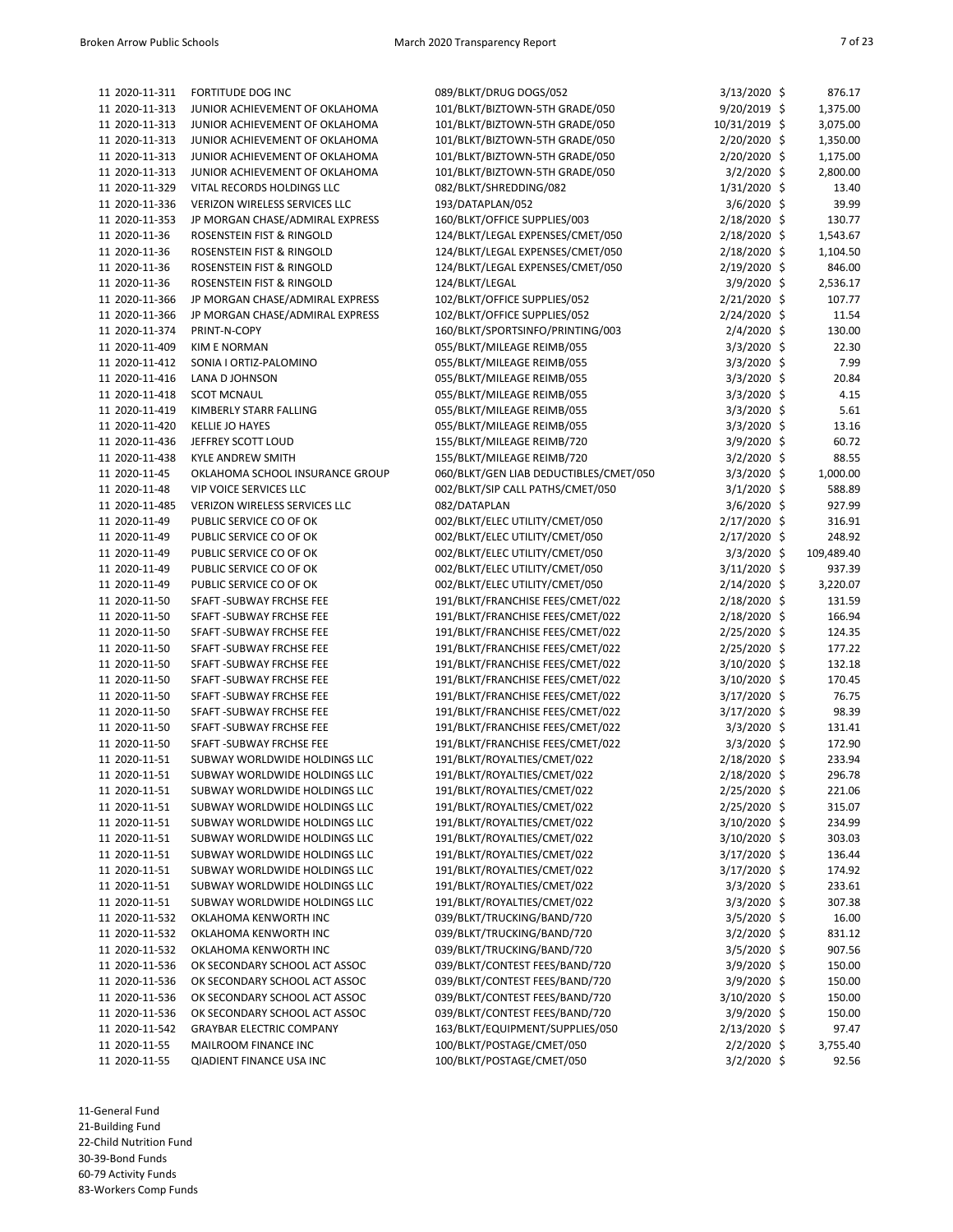| 11 2020-11-558                   | SAM'S CLUB DIRECT                   | 412/BLKT/SUPPLIES/720                                                              | 2/29/2020 \$                   | 474.55           |
|----------------------------------|-------------------------------------|------------------------------------------------------------------------------------|--------------------------------|------------------|
| 11 2020-11-573                   | TULSA CITY-COUNTY HEALTH DEPT       | 103/BLKT/ADD'L FOOD HANDLER PERMIT/ECC'S                                           | 2/26/2020 \$                   | 20.00            |
| 11 2020-11-59                    | VITAL RECORDS HOLDINGS LLC          | 191/BLKT/DOCUMENT SHREDDING/CMET/052                                               | $1/31/2020$ \$                 | 18.46            |
| 11 2020-11-62                    | BH MEDIA GROUP INC                  | 191/BLKT/LEGAL ADS/CMET/052                                                        | $3/1/2020$ \$                  | 125.46           |
| 11 2020-11-64                    | <b>BANK OF OKLAHOMA</b>             | 191/BLKT/BANK FEES/RELATED EXP/CMET/052                                            | 3/13/2020 \$                   | 835.79           |
| 11 2020-11-647                   | <b>HEARTSPRING INC</b>              | 152/BLKT/SPED/SERVICE/720                                                          | 2/29/2020 \$                   | 24,623.65        |
| 11 2020-11-65                    | <b>US POSTMASTER</b>                | 191/BLKT/MAIL PERMIT/CMET/050                                                      | 2/21/2020 \$                   | 240.00           |
| 11 2020-11-666                   | AMY W MYERS                         | 001/BLKT/MILEAGE REIMB/700                                                         | 2/28/2020 \$                   | 49.34            |
| 11 2020-11-681                   | REHAB SOURCE FOR KIDS               | 621/BLKT/SPED/SPEECH PSYCH SERV/080                                                | 3/10/2020 \$                   | 7,010.25         |
| 11 2020-11-709                   | <b>NANCY L BURKE</b>                | 125/BLKT/MILEAGE REIMB/103                                                         | 3/2/2020 \$                    | 4.42             |
| 11 2020-11-712                   | <b>RHIANNON G GUINN</b>             | 155/BLKT/MILEAGE REIMB/720                                                         | 3/3/2020 \$                    | 58.88            |
| 11 2020-11-718                   | <b>WESLEY J ATKINSON</b>            | 155/BLKT/MILEAGE REIMB/720                                                         | $3/10/2020$ \$                 | 72.45            |
| 11 2020-11-726                   | <b>JESSICA FROST</b>                | 125/BLKT MILEAGE REIM/215                                                          | $3/5/2020$ \$                  | 38.60            |
| 11 2020-11-727                   | LINDA L AYCOCK                      | 125/BLKT MILEAGE REIM/110                                                          | $3/2/2020$ \$                  | 15.55            |
| 11 2020-11-727                   | LINDA L AYCOCK                      | 125/BLKT MILEAGE REIM/110                                                          | $3/2/2020$ \$                  | 32.38            |
| 11 2020-11-768                   | MICHAEL J FLASCH                    | 621/BLKT/MILEAGE REIMB/165                                                         | 3/9/2020 \$                    | 96.87            |
| 11 2020-11-769                   | HEATHER JEAN GUYNES                 | 621/BLKT/MILEAGE REIMB/720                                                         | $3/9/2020$ \$                  | 73.73            |
| 11 2020-11-770                   | TASHA A KLEIN                       | 621/BLKT/MILEAGE REIMB/700                                                         | $2/7/2020$ \$                  | 80.14            |
| 11 2020-11-771                   | ANJE B NEWNAM                       | 621/BLKT/MILEAGE REIMB/160                                                         | $3/2/2020$ \$                  | 65.47            |
| 11 2020-11-772                   | ANITA KATHLEEN VEATCH               | 621/BLKT/MILEAGE REIMB/125                                                         | 3/2/2020 \$                    | 133.68           |
| 11 2020-11-773                   | <b>HEATHER L HUSTED</b>             | 621/BLKT/MILEAGE REIMB/200                                                         | 2/21/2020 \$                   | 21.19            |
| 11 2020-11-773                   | <b>HEATHER L HUSTED</b>             | 621/BLKT/MILEAGE REIMB/200                                                         | 3/9/2020 \$                    | 23.53            |
| 11 2020-11-775                   | JENNIFER K WYATT                    | 621/BLKT/MILEAGE REIMB/700                                                         | 2/17/2020 \$                   | 73.69            |
| 11 2020-11-776                   | JENNA R WILLIAMS                    | 621/BLKT/MILEAGE REIMB/103                                                         | $3/2/2020$ \$                  | 29.05            |
| 11 2020-11-777                   | <b>COURTNEY D PASLAY</b>            | 621/BLKT/MILEAGE REIMB/165                                                         | 3/4/2020 \$                    | 123.58           |
| 11 2020-11-784                   | <b>HOBBY LOBBY STORES INC</b>       | 412/BLKT/SUPPLIES/720                                                              | 2/19/2020 \$                   | 34.49            |
| 11 2020-11-784                   | <b>HOBBY LOBBY STORES INC</b>       | 412/BLKT/SUPPLIES/720                                                              | 2/19/2020 \$                   | 298.54           |
| 11 2020-11-824                   | OKLA PUBLIC SCHOOL RESOURCE CNTR    | 541/INSTRUCTIONAL SPECIALIST PD/215                                                | $9/20/2019$ \$                 | 16,200.00        |
| 11 2020-11-843                   | JONATHAN WILLIAM MULLINS            | 621/BLKT/MILEAGE REIMB/725                                                         | 2/17/2020 \$                   | 51.33            |
| 11 2020-11-843                   | JONATHAN WILLIAM MULLINS            | 621/BLKT/MILEAGE REIMB/725                                                         | 2/17/2020 \$                   | 61.07            |
| 11 2020-11-843                   | JONATHAN WILLIAM MULLINS            | 621/BLKT/MILEAGE REIMB/725                                                         | 3/6/2020 \$                    | 54.28            |
| 11 2020-11-844                   | JEFFREY A BIANCA                    | 621/BLKT/MILEAGE REIMB/720                                                         | 2/17/2020 \$                   | 24.96            |
| 11 2020-11-844                   | JEFFREY A BIANCA                    | 621/BLKT/MILEAGE REIMB/720                                                         | 3/9/2020 \$                    | 21.39            |
| 11 2020-11-845                   | ERIC BYRON SAMUELSON                | 155/BLKT/MILEAGE REIMB/720                                                         | 2/28/2020 \$                   | 38.08            |
| 11 2020-11-848                   | <b>FULLERTON HYDRO-TEST</b>         | 412/BLKT/SUPPLIES/VOAG/720                                                         | 3/2/2020 \$                    | 627.95           |
| 11 2020-11-869                   | MICHELLE RENEE STOERMER             | 121/BLKT/MILEAGE REIMB/720                                                         | 3/4/2020 \$                    | 6.90             |
| 11 2020-11-90                    | KELLOGG & SOVEREIGN CONSULTING, LLC | 191/BLKT/E-RATE CONSULTING/CMET/050                                                | 2/28/2020 \$                   | 750.00           |
| 11 2020-11-915                   | ADRIEN MICHELE FRANCIS              | 621/BLKT/MILEAGE REIMB/050                                                         | $3/2/2020$ \$                  | 17.19            |
| 11 2020-11-944                   | LAQUISHA J JACKSON                  | 089/BLKT/MILEAGE REIMB/725                                                         | 2/20/2020 \$                   | 20.24            |
| 11 2020-11-968                   | SPECIAL EVENT SERVICES LLC          | 160/BLKT/EVENT STAFFING/003                                                        | $2/3/2020$ \$                  | 216.00           |
| 21 2020-21-138                   | LOWE'S HOME CENTERS                 | 041/BLKT/PARTS/SUPPL/FURN/FIXT/MACH/041                                            | 2/19/2020 \$                   | 62.60            |
| 21 2020-21-138                   | LOWE'S HOME CENTERS                 | 041/BLKT/PARTS/SUPPL/FURN/FIXT/MACH/041                                            | 2/18/2020 \$                   | 29.13            |
| 21 2020-21-138                   | LOWE'S HOME CENTERS                 | 041/BLKT/PARTS/SUPPL/FURN/FIXT/MACH/041                                            | $3/5/2020$ \$                  | 18.04            |
| 21 2020-21-138                   | LOWE'S HOME CENTERS                 | 041/BLKT/PARTS/SUPPL/FURN/FIXT/MACH/041                                            | 2/25/2020 \$                   | 227.05           |
| 21 2020-21-138                   | LOWE'S HOME CENTERS                 | 041/BLKT/PARTS/SUPPL/FURN/FIXT/MACH/041                                            | 2/20/2020 \$                   | 91.00            |
| 21 2020-21-138                   | LOWE'S HOME CENTERS                 | 041/BLKT/PARTS/SUPPL/FURN/FIXT/MACH/041                                            | 2/21/2020 \$                   | 36.09            |
| 21 2020-21-138                   | LOWE'S HOME CENTERS                 | 041/BLKT/PARTS/SUPPL/FURN/FIXT/MACH/041                                            | $3/3/2020$ \$                  | (14.33)          |
| 21 2020-21-138                   | LOWE'S HOME CENTERS                 | 041/BLKT/PARTS/SUPPL/FURN/FIXT/MACH/041                                            | 1/28/2020 \$                   | 64.34            |
| 21 2020-21-138                   | LOWE'S HOME CENTERS                 | 041/BLKT/PARTS/SUPPL/FURN/FIXT/MACH/041                                            |                                | 22.79            |
| 21 2020-21-138                   | LOWE'S HOME CENTERS                 | 041/BLKT/PARTS/SUPPL/FURN/FIXT/MACH/041                                            | $3/2/2020$ \$<br>3/3/2020 \$   | 195.45           |
| 21 2020-21-138                   | LOWE'S HOME CENTERS                 | 041/BLKT/PARTS/SUPPL/FURN/FIXT/MACH/041                                            | 2/28/2020 \$                   | 87.35            |
| 21 2020-21-138                   | LOWE'S HOME CENTERS                 | 041/BLKT/PARTS/SUPPL/FURN/FIXT/MACH/041                                            | $1/29/2020$ \$                 | 7.44             |
|                                  | LOWE'S HOME CENTERS                 |                                                                                    |                                |                  |
| 21 2020-21-138<br>21 2020-21-138 | LOWE'S HOME CENTERS                 | 041/BLKT/PARTS/SUPPL/FURN/FIXT/MACH/041<br>041/BLKT/PARTS/SUPPL/FURN/FIXT/MACH/041 | $1/29/2020$ \$                 | 8.50             |
| 21 2020-21-138                   | LOWE'S HOME CENTERS                 | 041/BLKT/PARTS/SUPPL/FURN/FIXT/MACH/041                                            | $3/2/2020$ \$<br>$3/2/2020$ \$ | 58.86<br>42.74   |
| 21 2020-21-138                   | LOWE'S HOME CENTERS                 | 041/BLKT/PARTS/SUPPL/FURN/FIXT/MACH/041                                            | $3/2/2020$ \$                  |                  |
| 21 2020-21-138                   | LOWE'S HOME CENTERS                 | 041/BLKT/PARTS/SUPPL/FURN/FIXT/MACH/041                                            | $3/3/2020$ \$                  | (59.85)          |
| 21 2020-21-145                   | <b>EMPIRE PAPER COMPANY</b>         | 055/BLKT/SUPPLIES/055                                                              | 2/18/2020 \$                   | 295.97<br>356.22 |
| 21 2020-21-145                   | <b>EMPIRE PAPER COMPANY</b>         | 055/BLKT/SUPPLIES/055                                                              |                                | 85.15            |
| 21 2020-21-161                   | <b>TYLER COLE</b>                   | 041/BLKT/BIRD CONTROL/205                                                          | 2/25/2020 \$<br>$3/1/2020$ \$  | 244.22           |
| 21 2020-21-172                   | APAX GLASS INC                      | 041/STORE FRONT GLASS/205                                                          | 1/31/2020 \$                   | 8,250.00         |
| 21 2020-21-188                   | <b>CHILDRENS SPECIALTIES</b>        | 041/WOODCHIPS/ALL SITES/041                                                        | 12/13/2019 \$                  | 5,865.00         |
|                                  |                                     |                                                                                    |                                |                  |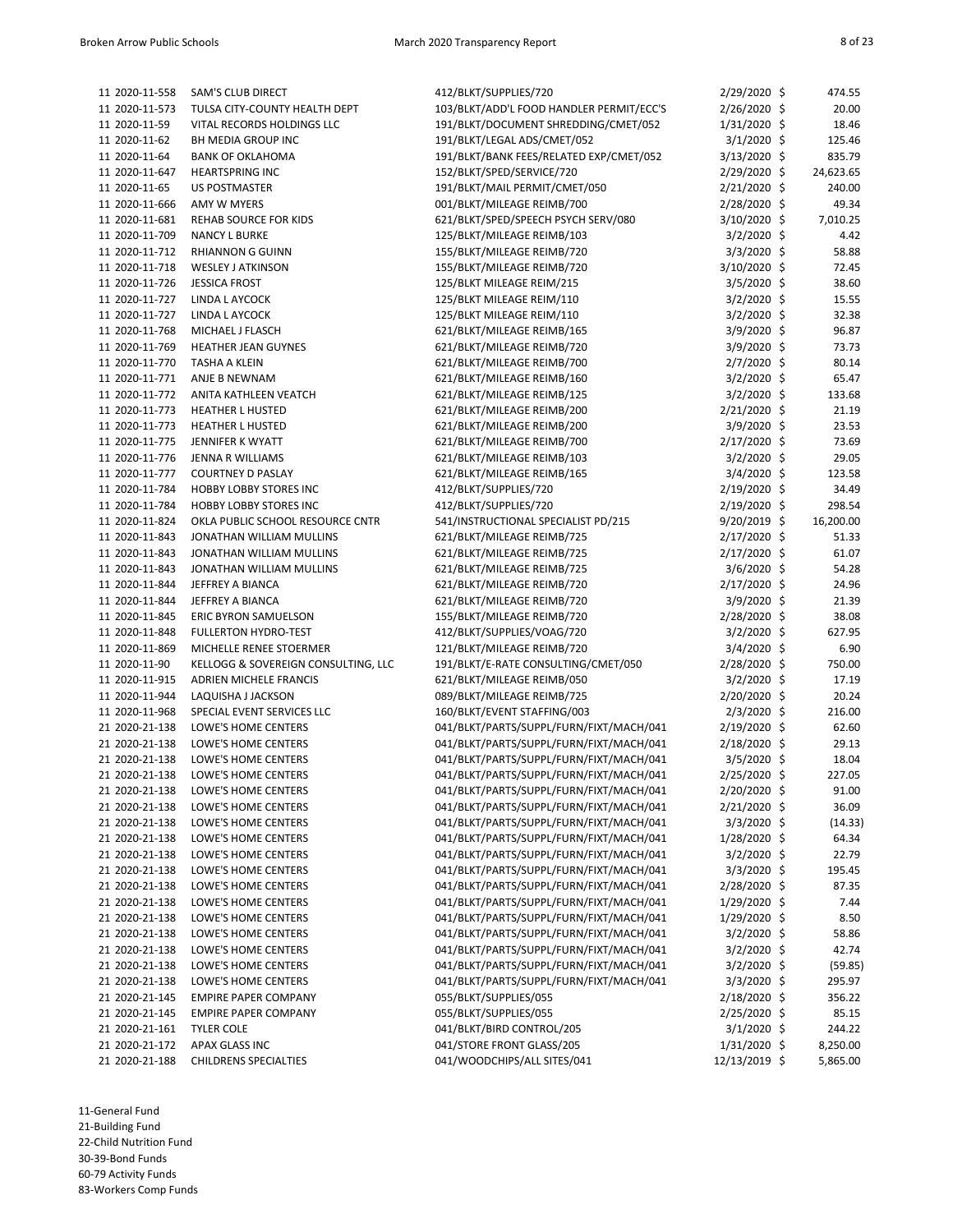| 21 2020-21-189                   | WESTERN FIRE PROTECTION INC        | 041/BLKT/FIRE PROTECTION SERVICES/041                 | 2/18/2020 \$                 | 525.00    |
|----------------------------------|------------------------------------|-------------------------------------------------------|------------------------------|-----------|
| 21 2020-21-2                     | <b>BANK OF OKLAHOMA</b>            | 191/BLKT/BANK FEES/SUPPLIES/CMET/050                  | $3/13/2020$ \$               | 127.34    |
| 21 2020-21-208                   | C & C SUPPLY AND SERVICE CO INC    | 055/BLKT/SUPPLIES/PARTS/055                           | $1/15/2020$ \$               | 533.80    |
| 21 2020-21-208                   | C & C SUPPLY AND SERVICE CO INC    | 055/BLKT/SUPPLIES/PARTS/055                           | $2/26/2020$ \$               | 133.00    |
| 21 2020-21-208                   | C & C SUPPLY AND SERVICE CO INC    | 055/BLKT/SUPPLIES/PARTS/055                           | 2/27/2020 \$                 | 425.00    |
| 21 2020-21-208                   | C & C SUPPLY AND SERVICE CO INC    | 055/BLKT/SUPPLIES/PARTS/055                           | $3/3/2020$ \$                | (133.00)  |
| 21 2020-21-209                   | PANCO INC                          | 041/BLKT/EMS SERVICES/ALL SITES/041                   | $3/6/2020$ \$                | 1,000.00  |
| 21 2020-21-215                   | MURRAY WOMBLE INC                  | 060/WIND DAMAGE REPAIR/BB FIELD/003                   | $2/24/2020$ \$               | 15,495.00 |
| 21 2020-21-223                   | <b>MURRAY WOMBLE INC</b>           | 060/WIND DAMAGE REPAIR/BB BACKSTOP/003                | $3/4/2020$ \$                | 11,570.00 |
| 21 2020-21-226                   | HOME DEPOT USA INC                 | 055/BLKT/SUPPLIES/055                                 | 2/24/2020 \$                 | 1,103.60  |
| 21 2020-21-227                   | MURPHY SANITARY SUPPLY LLC         | 055/BLKT/SUPPLIES/055                                 | 2/28/2020 \$                 | 253.00    |
| 21 2020-21-232                   | JOSEPH ENTERPRISES                 | 060/BASEBALL DUGOUT/ROOF/003                          | $2/20/2020$ \$               | 40,550.50 |
| 21 2020-21-233                   | MURRAY WOMBLE INC                  | 060/DUGOUT BENCHES/HELMET STORAGE/003                 | $3/1/2020$ \$                | 21,135.00 |
| 21 2020-21-234                   | <b>CENERGISTIC LLC</b>             | 002/BLKT/ENERGY CONSERVATION/CMET/050                 | $2/25/2020$ \$               | 24,117.00 |
| 21 2020-21-239                   | JP MORGAN CHASE BANK               | 041/BLKT/SERVICES/PARTS/FURN/FIXTURE/041              | $3/1/2020$ \$                | 80.20     |
| 21 2020-21-239                   | JP MORGAN CHASE BANK               | 041/BLKT/SERVICES/PARTS/FURN/FIXTURE/041              | $3/1/2020$ \$                | 487.45    |
| 21 2020-21-239                   | JP MORGAN CHASE BANK               | 041/BLKT/SERVICES/PARTS/FURN/FIXTURE/041              | $2/26/2020$ \$               | 233.10    |
| 21 2020-21-239                   | JP MORGAN CHASE BANK               | 041/BLKT/SERVICES/PARTS/FURN/FIXTURE/041              | $3/1/2020$ \$                | 561.84    |
| 21 2020-21-239                   | JP MORGAN CHASE BANK               | 041/BLKT/SERVICES/PARTS/FURN/FIXTURE/041              | 2/26/2020 \$                 | 534.03    |
| 21 2020-21-239                   | JP MORGAN CHASE BANK               | 041/BLKT/SERVICES/PARTS/FURN/FIXTURE/041              | $3/1/2020$ \$                | 2,637.38  |
| 21 2020-21-240                   | LOWE'S HOME CENTERS                | 041/BLKT/PARTS/SUPPLIES/FURN/SUPPL/041                | 2/18/2020 \$                 | 2,438.25  |
| 21 2020-21-251                   | <b>LOCKE SUPPLY</b>                | 041/BLKT/PARTS/SUPPL/FURN/FIXT/041                    | $2/19/2020$ \$               | 24.03     |
| 21 2020-21-252                   | A & D SUPPLY CO. LLC               | 041/BLKT PO FOR PART/SUPPL/FURN/FIXT/041              | $2/20/2020$ \$               | 100.00    |
| 21 2020-21-258                   | BINSWANGER ENTERPRISES LLC         | 060/HS BASEBALL STADIUM WINDOWS/003                   | $2/6/2020$ \$                | 1,233.10  |
| 21 2020-21-259                   | PANCO INC                          | 041/BLKT/EMS CONTRACTOR SERVICES/041                  | 3/6/2020 \$                  | 562.50    |
| 21 2020-21-261                   | <b>BRIDGEPOINT ELECTRIC INC</b>    | 041/ELECTRICAL/PLOPS/055                              | 2/20/2020 \$                 | 6,290.00  |
| 21 2020-21-266                   | MURRAY WOMBLE INC                  | 060/HS WIND DAMAGE BB&SFB/003                         | $2/27/2020$ \$               | 10,275.00 |
| 21 2020-21-267                   | W W GRAINGER INC                   |                                                       |                              | 293.24    |
|                                  |                                    | 055/BLKT/SUPPLIES/055                                 | $2/10/2020$ \$               |           |
| 21 2020-21-267<br>21 2020-21-267 | W W GRAINGER INC                   | 055/BLKT/SUPPLIES/055                                 | 2/13/2020 \$                 | 716.75    |
|                                  | W W GRAINGER INC                   | 055/BLKT/SUPPLIES/055<br>060/HS WIND DAMAGE BB&SB/003 | 2/27/2020 \$<br>2/11/2020 \$ | 1,348.30  |
| 21 2020-21-269                   | MURRAY WOMBLE INC                  |                                                       |                              | 9,570.00  |
| 21 2020-21-27                    | CLIFFORD POWER SYSTEMS INC         | 041/SEMI/GENERATOR INSPECT/720/051                    | 2/29/2020 \$                 | 1,506.00  |
| 21 2020-21-270                   | <b>TWOTREES TECHNOLOGIES LLC</b>   | 089/MICROSOFT/DIGI CAMERAS/052                        | $1/17/2020$ \$               | 58.00     |
| 21 2020-21-272                   | DIGI SECURITY SYSTEMS LLC          | 194/SOFTWARE CAMERAS/040                              | $1/27/2020$ \$               | 3,374.50  |
| 21 2020-21-275                   | <b>BRIDGEPOINT ELECTRIC INC</b>    | 041/PARKING LOT LIGHTS/510                            | 2/25/2020 \$                 | 1,500.00  |
| 21 2020-21-279                   | MURRAY WOMBLE INC                  | 060/HS BS&SB FIELD WIND DAMAGE/003                    | 3/2/2020 \$                  | 9,950.00  |
| 21 2020-21-286                   | VERDE VISTA RESOURCES INC          | 041/BLKT/MOWING/GROUND MAINT/ALLSITE/041              | $3/3/2020$ \$                | 20,500.00 |
| 21 2020-21-287                   | RAFTER H BAR WELDING SERVICE LLC   | 041/BLKT/CONTRACTOR SERV/041                          | $3/4/2020$ \$                | 280.00    |
| 21 2020-21-293                   | PERFORM ROOFING DBA A-BEST ROOFING | 041/BLKT/ROOFING SERVICES/041                         | 2/28/2020 \$                 | 1,990.00  |
| 21 2020-21-294                   | HOME DEPOT USA INC                 | 055/SUPPLIES/055                                      | 3/2/2020 \$                  | 3,383.50  |
| 21 2020-21-295                   | HOME DEPOT USA INC                 | 055/SUPPLIES/055                                      | 3/5/2020 \$                  | 10,270.00 |
| 21 2020-21-296                   | HOME DEPOT USA INC                 | 055/SUPPLIES/055                                      | $2/24/2020$ \$               | 16,555.00 |
| 21 2020-21-297                   | MURPHY SANITARY SUPPLY LLC         | 055/BLKT/SUPPLIES/055                                 | 2/25/2020 \$                 | 703.68    |
| 21 2020-21-3                     | <b>WAGONER COUNTY RWD #4</b>       | 002/BLKT/WATER UTILITY/CMET/175/220                   | 2/28/2020 \$                 | 345.55    |
| 21 2020-21-3                     | WAGONER COUNTY RWD #4              | 002/BLKT/WATER UTILITY/CMET/175/220                   | 2/28/2020 \$                 | 18.08     |
| 21 2020-21-3                     | WAGONER COUNTY RWD #4              | 002/BLKT/WATER UTILITY/CMET/175/220                   | 2/28/2020 \$                 | 430.06    |
| 21 2020-21-307                   | PIONEER FENCE CO., INC             | 041/BLKT/CONTRACTOR SERVICE/MAINT/041                 | $3/5/2020$ \$                | 450.00    |
| 21 2020-21-34                    | VERDE VISTA RESOURCES INC          | 041/MOWING/GROUNDS MAINT/ALL SITES/041                | 2/27/2020 \$                 | 1,800.00  |
| 21 2020-21-37                    | TURNER ROOFING & SHEET METAL       | 041/BLKT/ROOFING SERVICES/041                         | $2/28/2020$ \$               | 250.00    |
| 21 2020-21-37                    | TURNER ROOFING & SHEET METAL       | 041/BLKT/ROOFING SERVICES/041                         | 2/28/2020 \$                 | 200.00    |
| 21 2020-21-37                    | TURNER ROOFING & SHEET METAL       | 041/BLKT/ROOFING SERVICES/041                         | 2/28/2020 \$                 | 240.00    |
| 21 2020-21-4                     | JP MORGAN CHASE BANK               | 002/BLKT/WATER/TRASH UTILITIES/CMET/050               | $2/28/2020$ \$               | 39,022.18 |
| 21 2020-21-4                     | JP MORGAN CHASE BANK               | 002/BLKT/WATER/TRASH UTILITIES/CMET/050               | $3/4/2020$ \$                | 11,563.75 |
| 21 2020-21-6                     | ONE GAS INC.                       | 002/NATURAL GAS/050                                   | $3/13/2020$ \$               | 117.19    |
| 21 2020-21-6                     | ONE GAS INC.                       | 002/NATURAL GAS/050                                   | $3/13/2020$ \$               | 106.73    |
| 21 2020-21-6                     | ONE GAS INC.                       | 002/NATGAS/050                                        | $3/13/2020$ \$               | 316.44    |
| 21 2020-21-6                     | ONE GAS INC.                       | 002/BLKT.NAT GAS                                      | 3/23/2020 \$                 | 447.30    |
| 21 2020-21-6                     | ONE GAS INC.                       | 002/NATGAS                                            | $3/13/2020$ \$               | 180.98    |
| 21 2020-21-6                     | ONE GAS INC.                       | 002/NATURAL GAS/050                                   | $3/13/2020$ \$               | 119.16    |
| 21 2020-21-6                     | ONE GAS INC.                       | 002/NATGAS/050                                        | $3/13/2020$ \$               | 168.48    |
| 21 2020-21-6                     | ONE GAS INC.                       | 002/NATGAS                                            | $3/13/2020$ \$               | 207.28    |
| 21 2020-21-6                     | ONE GAS INC.                       | 002/NATUAL GAS/050                                    | 3/13/2020 \$                 | 328.94    |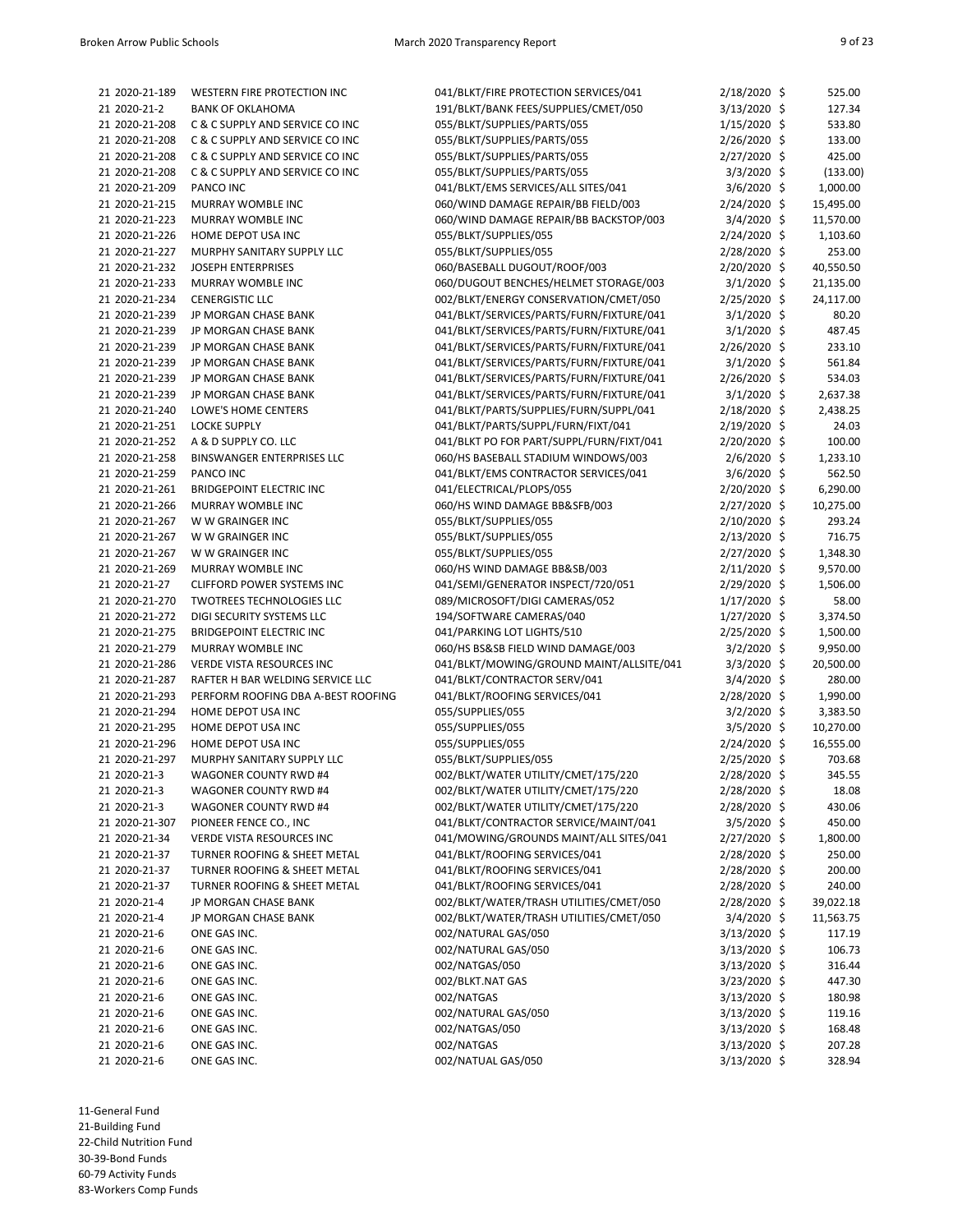| 21 2020-21-6   | ONE GAS INC.                                                             | 002/NATURAL GAS/050                      | $3/13/2020$ \$ | 215.17    |
|----------------|--------------------------------------------------------------------------|------------------------------------------|----------------|-----------|
| 21 2020-21-6   | ONE GAS INC.                                                             | 002/NATURALGAS/050                       | 3/13/2020 \$   | 161.90    |
| 21 2020-21-6   | ONE GAS INC.                                                             | 002/NATURAL GAS/050                      | $3/13/2020$ \$ | 281.59    |
| 21 2020-21-6   | ONE GAS INC.                                                             | 002/NAT GAS                              | $3/13/2020$ \$ | 224.06    |
| 21 2020-21-6   | ONE GAS INC.                                                             | 002/NATURAL GAS                          | 3/13/2020 \$   | 150.07    |
| 21 2020-21-6   | ONE GAS INC.                                                             | 002/NATURAL GAS/050                      | $3/13/2020$ \$ | 371.68    |
| 21 2020-21-6   | ONE GAS INC.                                                             | 002/NATGAS                               | 3/13/2020 \$   | 216.48    |
| 21 2020-21-6   | ONE GAS INC.                                                             | 002/NATURAL GAS/050                      | $3/13/2020$ \$ | 280.28    |
| 21 2020-21-6   | ONE GAS INC.                                                             | 002 / NAT GAS/050                        | $3/13/2020$ \$ | 205.31    |
| 21 2020-21-6   | ONE GAS INC.                                                             | 002/NAT GAS/050                          | 3/13/2020 \$   | 205.97    |
| 21 2020-21-6   | ONE GAS INC.                                                             | 002/NAT GAS                              | 3/13/2020 \$   | 192.15    |
| 21 2020-21-6   | ONE GAS INC.                                                             | 002/NATGAS/050                           | 3/13/2020 \$   | 313.16    |
| 21 2020-21-6   | ONE GAS INC.                                                             | 002/NATGAS/050                           | 3/13/2020 \$   | 1,300.15  |
| 21 2020-21-6   | ONE GAS INC.                                                             | 002/NAT GAS/050                          | $3/13/2020$ \$ | 271.73    |
| 21 2020-21-6   | ONE GAS INC.                                                             | 002/NAT GAS/050                          | 3/13/2020 \$   | 306.58    |
| 21 2020-21-6   | ONE GAS INC.                                                             | 002/NATURAL GAS/050                      | $3/13/2020$ \$ | 226.35    |
| 21 2020-21-6   | ONE GAS INC.                                                             | 002/NATURAL GAS/050                      | 3/13/2020 \$   | 234.24    |
| 21 2020-21-6   | ONE GAS INC.                                                             | 002/NATURAL GAS/050                      | $3/13/2020$ \$ | 300.00    |
| 21 2020-21-6   | ONE GAS INC.                                                             | 002/NATURAL GAS/050                      | $3/13/2020$ \$ | 202.01    |
| 21 2020-21-6   | ONE GAS INC.                                                             | 002/NATURAL GAS/050                      | 3/13/2020 \$   | 188.87    |
| 21 2020-21-6   | ONE GAS INC.                                                             | 002/BLKT/NATURAL GAS UTILITY/CMET/050    | $3/10/2020$ \$ | 1,675.29  |
| 21 2020-21-6   | ONE GAS INC.                                                             | 002/BLKT/NATURAL GAS UTILITY/CMET/050    | 3/2/2020 \$    | 9,590.04  |
| 21 2020-21-6   | ONE GAS INC.                                                             | 002/BLKT/NATURAL GAS UTILITY/CMET/050    | 2/20/2020 \$   | 66.43     |
| 21 2020-21-6   | ONE GAS INC.                                                             | 002/BLKT/NATURAL GAS UTILITY/CMET/050    |                | 943.29    |
|                |                                                                          |                                          | $2/21/2020$ \$ |           |
| 21 2020-21-74  | URBAN PEST AND WILDLIFE MANAGEMENT<br>URBAN PEST AND WILDLIFE MANAGEMENT | 055/BLKT/PEST CONTROL/055                | $3/9/2020$ \$  | 45.00     |
| 21 2020-21-74  |                                                                          | 055/BLKT/PEST CONTROL/055                | $3/9/2020$ \$  | 45.00     |
| 21 2020-21-75  | <b>LIBERTY LAUNDRY</b>                                                   | 055/BLKT/LAUNDRY/055                     | 3/1/2020 \$    | 389.38    |
| 21 2020-21-79  | CONSOLIDATED ELECTRICAL DISTRIB                                          | 055/BLKT/LAMPS/BULBS/055                 | $2/26/2020$ \$ | 216.62    |
| 21 2020-21-81  | WESTLAKE ACE HARDWARE INC                                                | 055/BLKT/SUPPLIES/055                    | 2/26/2020 \$   | 4.38      |
| 21 2020-21-81  | WESTLAKE ACE HARDWARE INC                                                | 055/BLKT/SUPPLIES/055                    | $3/2/2020$ \$  | 0.92      |
| 21 2020-21-81  | WESTLAKE ACE HARDWARE INC                                                | 055/BLKT/SUPPLIES/055                    | $3/9/2020$ \$  | 13.99     |
| 21 2020-21-89  | <b>TACONY CORP/POWR-FLITE</b>                                            | 055/BLKT/SUPPLIES/055                    | 2/21/2020 \$   | 26.90     |
| 21 2020-21-93  | <b>BRIDGEPOINT ELECTRIC INC</b>                                          | 041/BLKT/CONTRACTOR SERV/MAINT/041       | 11/22/2019 \$  | 3,440.00  |
| 22 2020-22-10  | BROKEN ARROW ELECTRIC SUPPLY LLC                                         | 000/BLKT/REPAIRS/PARTS/SUPPLIES/MISC/022 | $2/26/2020$ \$ | 21.39     |
| 22 2020-22-103 | <b>COSTLEY ENTERPRISES INC</b>                                           | 000/BLKT/PIZZA/022                       | $2/24/2020$ \$ | 11,382.70 |
| 22 2020-22-103 | <b>COSTLEY ENTERPRISES INC</b>                                           | 000/BLKT/PIZZA/022                       | $3/2/2020$ \$  | 10,539.35 |
| 22 2020-22-103 | <b>COSTLEY ENTERPRISES INC</b>                                           | 000/BLKT/PIZZA/022                       | 3/9/2020 \$    | 11,059.50 |
| 22 2020-22-107 | JLW ENTERPRISES INC                                                      | 000/BLKT/PARTS/REPAIRS/SUPPLIES/MISC/022 | $3/12/2020$ \$ | 1,011.10  |
| 22 2020-22-108 | COCA-COLA SOUTHWEST BEVERAGES LLC                                        | 000/BLKT/COKE PRODUCTS/022               | $3/9/2020$ \$  | 4,101.19  |
| 22 2020-22-110 | <b>FRONTIER PRODUCE INC</b>                                              | 000/BLKT/PRODUCE/022                     | 3/2/2020 \$    | 9,479.84  |
| 22 2020-22-110 | FRONTIER PRODUCE INC                                                     | 000/BLKT/PRODUCE/022                     | $3/9/2020$ \$  | 1,156.15  |
| 22 2020-22-113 | <b>JESSIE MARIE HEIDORN</b>                                              | 000/BLKT/MILEAGE REIMB/720               | 3/3/2020 \$    | 87.85     |
| 22 2020-22-116 | DUTY STATION UNIFORMS & GEAR                                             | 000/BLKT/UNIFORM SHIRTS/JACKETS/022      | 3/4/2020 \$    | 201.48    |
| 22 2020-22-116 | DUTY STATION UNIFORMS & GEAR                                             | 000/BLKT/UNIFORM SHIRTS/JACKETS/022      | 3/5/2020 \$    | 81.93     |
| 22 2020-22-128 | OZARK EMPIRE DISTRIBUTORS INC                                            | 000/BLKT/BAKERY ITEMS/022                | 3/2/2020 \$    | 5,191.57  |
| 22 2020-22-128 | OZARK EMPIRE DISTRIBUTORS INC                                            | 000/BLKT/BAKERY ITEMS/022                | 3/9/2020 \$    | 2,892.75  |
| 22 2020-22-13  | CASTERS OF OKLAHOMA INC                                                  | 000/BLKT/PARTS/SUPPLIES/REPAIRS/MISC/022 | $2/27/2020$ \$ | 92.00     |
| 22 2020-22-13  | <b>CASTERS OF OKLAHOMA INC</b>                                           | 000/BLKT/PARTS/SUPPLIES/REPAIRS/MISC/022 | $3/5/2020$ \$  | 72.80     |
| 22 2020-22-133 | AUTO-CHLOR SYSTEM LLC                                                    | 000/BLKT/CHEMICALS/SANITATION/022        | $2/24/2020$ \$ | 6,250.00  |
| 22 2020-22-135 | TYSON PREPARED FOODS INC                                                 | 000/BLKT/FOOD PROCESSING/022             | 3/12/2020 \$   | 7,790.39  |
| 22 2020-22-16  | <b>CULLIGAN OF TULSA</b>                                                 | 000/BLKT/BRINE SALT/022                  | 2/26/2020 \$   | 271.95    |
| 22 2020-22-20  | HAGAR RESTAURANT EQUIP SERV INC                                          | 000/BLKT/REPAIRS/PARTS/SUPPLIES/MISC/022 | $2/20/2020$ \$ | 172.34    |
| 22 2020-22-20  | HAGAR RESTAURANT EQUIP SERV INC                                          | 000/BLKT/REPAIRS/PARTS/SUPPLIES/MISC/022 | $2/26/2020$ \$ | 334.34    |
| 22 2020-22-20  | HAGAR RESTAURANT EQUIP SERV INC                                          | 000/BLKT/REPAIRS/PARTS/SUPPLIES/MISC/022 | 3/10/2020 \$   | 632.36    |
| 22 2020-22-20  | HAGAR RESTAURANT EQUIP SERV INC                                          | 000/BLKT/REPAIRS/PARTS/SUPPLIES/MISC/022 | $2/17/2020$ \$ | 46.14     |
| 22 2020-22-20  | HAGAR RESTAURANT EQUIP SERV INC                                          | 000/BLKT/REPAIRS/PARTS/SUPPLIES/MISC/022 | $2/24/2020$ \$ | 84.00     |
| 22 2020-22-20  | HAGAR RESTAURANT EQUIP SERV INC                                          | 000/BLKT/REPAIRS/PARTS/SUPPLIES/MISC/022 | 2/26/2020 \$   | (132.00)  |
| 22 2020-22-20  | HAGAR RESTAURANT EQUIP SERV INC                                          | 000/BLKT/REPAIRS/PARTS/SUPPLIES/MISC/022 | $3/5/2020$ \$  | 396.85    |
| 22 2020-22-20  | HAGAR RESTAURANT EQUIP SERV INC                                          | 000/BLKT/REPAIRS/PARTS/SUPPLIES/MISC/022 | 3/6/2020 \$    | 329.03    |
| 22 2020-22-210 | JONI MICHELE WINFREY                                                     | 000/BLKT/MILEAGE REIMB/200               | 3/10/2020 \$   | 11.56     |
| 22 2020-22-211 | <b>DNR SERVICE LLC</b>                                                   | 000/BLKT/PARTS/REPAIRS/SERVICE/022       | $2/19/2020$ \$ | 244.50    |
|                |                                                                          | 000/BLKT/PARTS/REPAIRS/SERVICE/022       | 2/20/2020 \$   |           |
| 22 2020-22-211 | <b>DNR SERVICE LLC</b>                                                   |                                          |                | 241.30    |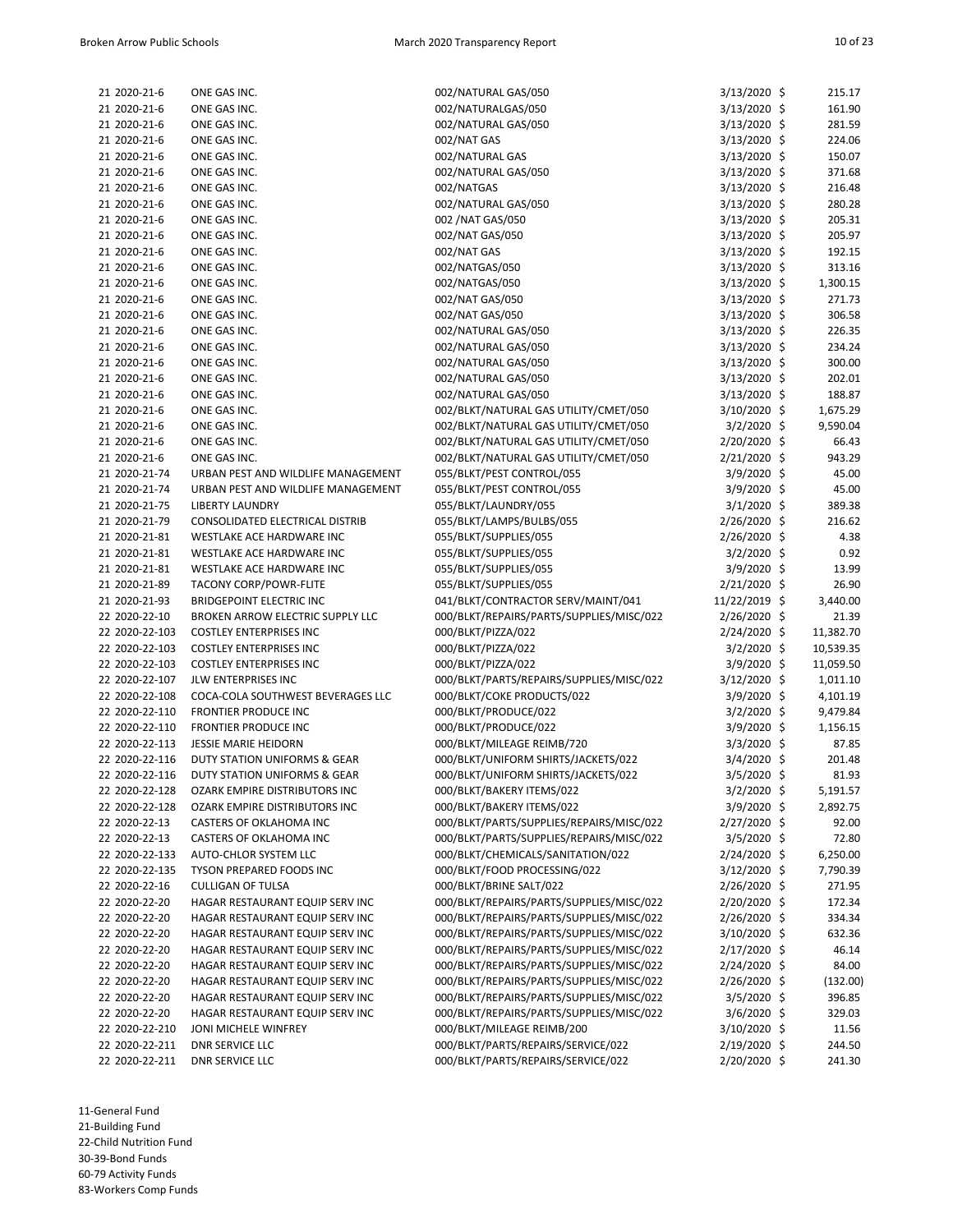| 22 2020-22-211 | <b>DNR SERVICE LLC</b>            | 000/BLKT/PARTS/REPAIRS/SERVICE/022       | 2/13/2020 \$   | 58.18     |
|----------------|-----------------------------------|------------------------------------------|----------------|-----------|
| 22 2020-22-211 | <b>DNR SERVICE LLC</b>            | 000/BLKT/PARTS/REPAIRS/SERVICE/022       | 2/19/2020 \$   | 43.36     |
| 22 2020-22-211 | <b>DNR SERVICE LLC</b>            | 000/BLKT/PARTS/REPAIRS/SERVICE/022       | $2/25/2020$ \$ | 607.32    |
| 22 2020-22-22  | LINDA KAY HENDERSON               | 000/BLKT/MILEAGE REIMB/022               | $3/3/2020$ \$  | 24.09     |
| 22 2020-22-236 | TYSON PREPARED FOODS INC          | 000/BLKT/COMMODITY PROCESSING/22         | 2/19/2020 \$   | 28,419.08 |
| 22 2020-22-236 | <b>TYSON PREPARED FOODS INC</b>   | 000/BLKT/COMMODITY PROCESSING/22         | 3/11/2020 \$   | 19,775.98 |
| 22 2020-22-237 | <b>BRENDA HOFFMAN</b>             | 000/BLKT/MILEAGE REIMB/022               | 3/3/2020 \$    | 29.30     |
| 22 2020-22-238 | SHELLY R HOLMES                   | 000/BLKT/MILEAGE REIMB/022               | 3/4/2020 \$    | 58.54     |
| 22 2020-22-24  | LOWE'S HOME CENTERS               | 000/BLKT/PARTS/SUPPLIES/MISC/022         | 2/21/2020 \$   | 14.69     |
| 22 2020-22-251 | NELLA KAY OSBORNE                 | 000/BLKT/MILEAGE REIMB/022               | 3/3/2020 \$    | 77.30     |
| 22 2020-22-252 | WESTLAKE ACE HARDWARE INC         | 000/BLKT/REPAIRS/PARTS/SUPPLIES/022      | 1/24/2020 \$   | 34.16     |
| 22 2020-22-252 | WESTLAKE ACE HARDWARE INC         | 000/BLKT/REPAIRS/PARTS/SUPPLIES/022      | 1/29/2020 \$   | 29.98     |
| 22 2020-22-252 | WESTLAKE ACE HARDWARE INC         | 000/BLKT/REPAIRS/PARTS/SUPPLIES/022      | 1/31/2020 \$   | 30.97     |
| 22 2020-22-252 | WESTLAKE ACE HARDWARE INC         | 000/BLKT/REPAIRS/PARTS/SUPPLIES/022      | $2/3/2020$ \$  | 20.17     |
| 22 2020-22-252 | WESTLAKE ACE HARDWARE INC         | 000/BLKT/REPAIRS/PARTS/SUPPLIES/022      | 2/19/2020 \$   | 14.34     |
| 22 2020-22-253 | JOHNSTONE SUPPLY OF TULSA         | 000/BLKT/PARTS/SUPPLIES/REPAIRS/022      | 2/20/2020 \$   | 942.28    |
|                |                                   |                                          | 2/27/2020 \$   |           |
| 22 2020-22-253 | JOHNSTONE SUPPLY OF TULSA         | 000/BLKT/PARTS/SUPPLIES/REPAIRS/022      |                | 43.57     |
| 22 2020-22-254 | MARCY ANN WAYMIRE                 | 000/BLKT/MILEAGE REIMB/125               | 3/3/2020 \$    | 35.19     |
| 22 2020-22-256 | DELTA LOUISE CHAVEZ               | 000/BLKT/MILEAGE REIMB/103               | 3/3/2020 \$    | 16.02     |
| 22 2020-22-257 | BARBARA ANN JACOBSON              | 000/BLKT/MILEAGE REIMB/135               | 3/3/2020 \$    | 68.08     |
| 22 2020-22-26  | <b>LOCKE SUPPLY</b>               | 000/BLKT/REPAIRS/PARTS/SUPPLIES/MISC/022 | 2/18/2020 \$   | 11.44     |
| 22 2020-22-26  | <b>LOCKE SUPPLY</b>               | 000/BLKT/REPAIRS/PARTS/SUPPLIES/MISC/022 | 2/19/2020 \$   | 15.33     |
| 22 2020-22-26  | <b>LOCKE SUPPLY</b>               | 000/BLKT/REPAIRS/PARTS/SUPPLIES/MISC/022 | $2/21/2020$ \$ | 9.55      |
| 22 2020-22-26  | <b>LOCKE SUPPLY</b>               | 000/BLKT/REPAIRS/PARTS/SUPPLIES/MISC/022 | $3/9/2020$ \$  | 53.33     |
| 22 2020-22-264 | <b>KRISTIE RENEE ARMSTRONG</b>    | 000/BLKT/MILEAGE REIMB/220               | 3/10/2020 \$   | 31.22     |
| 22 2020-22-265 | LISA MICHELLE HOLLAND             | 000/BLKT/MILEAGE REIMB/175               | 3/10/2020 \$   | 42.67     |
| 22 2020-22-268 | <b>GISELA J TUCKER</b>            | 000/BLKT/MILEAGE REIMB/530               | 3/3/2020 \$    | 66.93     |
| 22 2020-22-269 | <b>JULIE ANN BARNES</b>           | 000/BLKT/MILEAGE REIMB/520               | $3/3/2020$ \$  | 46.92     |
| 22 2020-22-27  | LOVE BOTTLING CO LLC              | 000/BLKT/VENDING SUPPLIES/022            | 2/18/2020 \$   | 372.55    |
| 22 2020-22-27  | LOVE BOTTLING CO LLC              | 000/BLKT/VENDING SUPPLIES/022            | 2/25/2020 \$   | 472.60    |
| 22 2020-22-27  | LOVE BOTTLING CO LLC              | 000/BLKT/VENDING SUPPLIES/022            | 3/3/2020 \$    | 488.50    |
| 22 2020-22-272 | <b>STACIE LYN BURRIS</b>          | 000/BLKT/MILEAGE REIMB/165               | 3/3/2020 \$    | 31.74     |
| 22 2020-22-273 | BETH ANDREA YARBROUGH             | 000/BLKT/MILEAGE REIMB/725               | 3/3/2020 \$    | 48.70     |
| 22 2020-22-274 | <b>NANCY RINEHART</b>             | 000/BLKT/MILEAGE REIMB/700               | 3/3/2020 \$    | 41.75     |
| 22 2020-22-275 | ANGELA LYNN BURROWS               | 000/BLKT/MILEAGE REIMB/720               | 3/3/2020 \$    | 48.88     |
| 22 2020-22-277 | COCA-COLA SOUTHWEST BEVERAGES LLC | 000/BLKT/COKE PRODUCTS/022               | 3/2/2020 \$    | 12,464.85 |
| 22 2020-22-277 | COCA-COLA SOUTHWEST BEVERAGES LLC | 000/BLKT/COKE PRODUCTS/022               | 3/9/2020 \$    | 3,128.54  |
| 22 2020-22-299 | <b>BANK OF OKLAHOMA</b>           | 000/BLKT/BANK FEES/022                   | 3/13/2020 \$   | 467.89    |
| 22 2020-22-3   | JP MORGAN CHASE/ADMIRAL EXPRESS   | 000/BLKT/OFFICE SUPPLIES/022             | 2/21/2020 \$   | 16.28     |
| 22 2020-22-3   | JP MORGAN CHASE/ADMIRAL EXPRESS   | 000/BLKT/OFFICE SUPPLIES/022             | 2/20/2020 \$   | 157.07    |
| 22 2020-22-3   | JP MORGAN CHASE/ADMIRAL EXPRESS   | 000/BLKT/OFFICE SUPPLIES/022             | $2/27/2020$ \$ | 35.45     |
| 22 2020-22-3   | JP MORGAN CHASE/ADMIRAL EXPRESS   | 000/BLKT/OFFICE SUPPLIES/022             | 3/5/2020 \$    | 199.39    |
| 22 2020-22-3   | JP MORGAN CHASE/ADMIRAL EXPRESS   | 000/BLKT/OFFICE SUPPLIES/022             | 2/13/2020 \$   | (35.00)   |
| 22 2020-22-302 | DETRA UNDERWOOD                   | 000/BLKT/MILEAGE REIMB/022               | 3/3/2020 \$    | 10.30     |
| 22 2020-22-304 | REASOR'S HOLDING COMPANY, INC     | 000/BLKT/FOOD/022                        | 2/12/2020 \$   | 4.62      |
| 22 2020-22-304 | REASOR'S HOLDING COMPANY, INC     | 000/BLKT/FOOD/022                        | 3/3/2020 \$    | 8.39      |
|                | TTW FOOD EQUIPMENT GROUP LLC      | 000/BLKT/SERVICE/PARTS/REPAIRS/MISC/022  |                |           |
| 22 2020-22-305 |                                   |                                          | $2/24/2020$ \$ | 13.77     |
| 22 2020-22-307 | AUTO-CHLOR SYSTEM LLC             | 000/REPAIRS/DISH MACHINE/720             | 2/24/2020 \$   | 1,299.95  |
| 22 2020-22-308 | DELTA LOUISE CHAVEZ               | 000/BLKT/MILEAGE REIMB/103               | 3/3/2020 \$    | 30.21     |
| 22 2020-22-311 | <b>TANKERSLEY FOODSERVICE</b>     | 000/OVEN CLEANER TABS/022                | 2/26/2020 \$   | 2,144.24  |
| 22 2020-22-312 | <b>MELODY LEE/REFUND</b>          | 000/REFUND/720                           | 2/7/2020 \$    | 22.80     |
| 22 2020-22-313 | CORY MARTIN/REFUND                | 000/REFUND/175                           | $2/7/2020$ \$  | 0.50      |
| 22 2020-22-314 | ALLISON WELLS/REFUND              | 000/REFUND/170                           | 2/7/2020 \$    | 16.00     |
| 22 2020-22-314 | ALLISON WELLS/REFUND              | 000/REFUND/170                           | 2/7/2020 \$    | 18.05     |
| 22 2020-22-315 | BARBARA BAYLOR/REFUND             | 000/REFUND/530                           | 2/7/2020 \$    | 23.20     |
| 22 2020-22-317 | <b>SYSCO CORPORATION</b>          | 000/BLKT/FOOD/SUBWAY/022                 | 3/9/2020 \$    | 1,612.54  |
| 22 2020-22-318 | KAYLYN CRAWFORD/REFUND            | 000/REFUND/205                           | 2/20/2020 \$   | 16.95     |
| 22 2020-22-319 | AVERIL COX/REFUND                 | 000/REFUND/525                           | 2/10/2020 \$   | 17.30     |
| 22 2020-22-321 | MELISSA VILLARREAL / REFUND       | 000/REFUND/180                           | $2/26/2020$ \$ | 12.05     |
| 22 2020-22-322 | ANNIE PARNELL/REFUND              | 000/REFUND/160                           | $2/27/2020$ \$ | 11.35     |
| 22 2020-22-35  | OKLAHOMA LIGHTING DIST INC        | 000/BLKT/LIGHT BULBS/SUPPLIES/022        | 2/17/2020 \$   | 735.00    |
| 22 2020-22-38  | TANKERSLEY FOODSERVICE            | 000/BLKT/FOOD/022                        | 3/9/2020 \$    | 48,945.00 |

11-General Fund 21-Building Fund 22-Child Nutrition Fund 30-39-Bond Funds 60-79 Activity Funds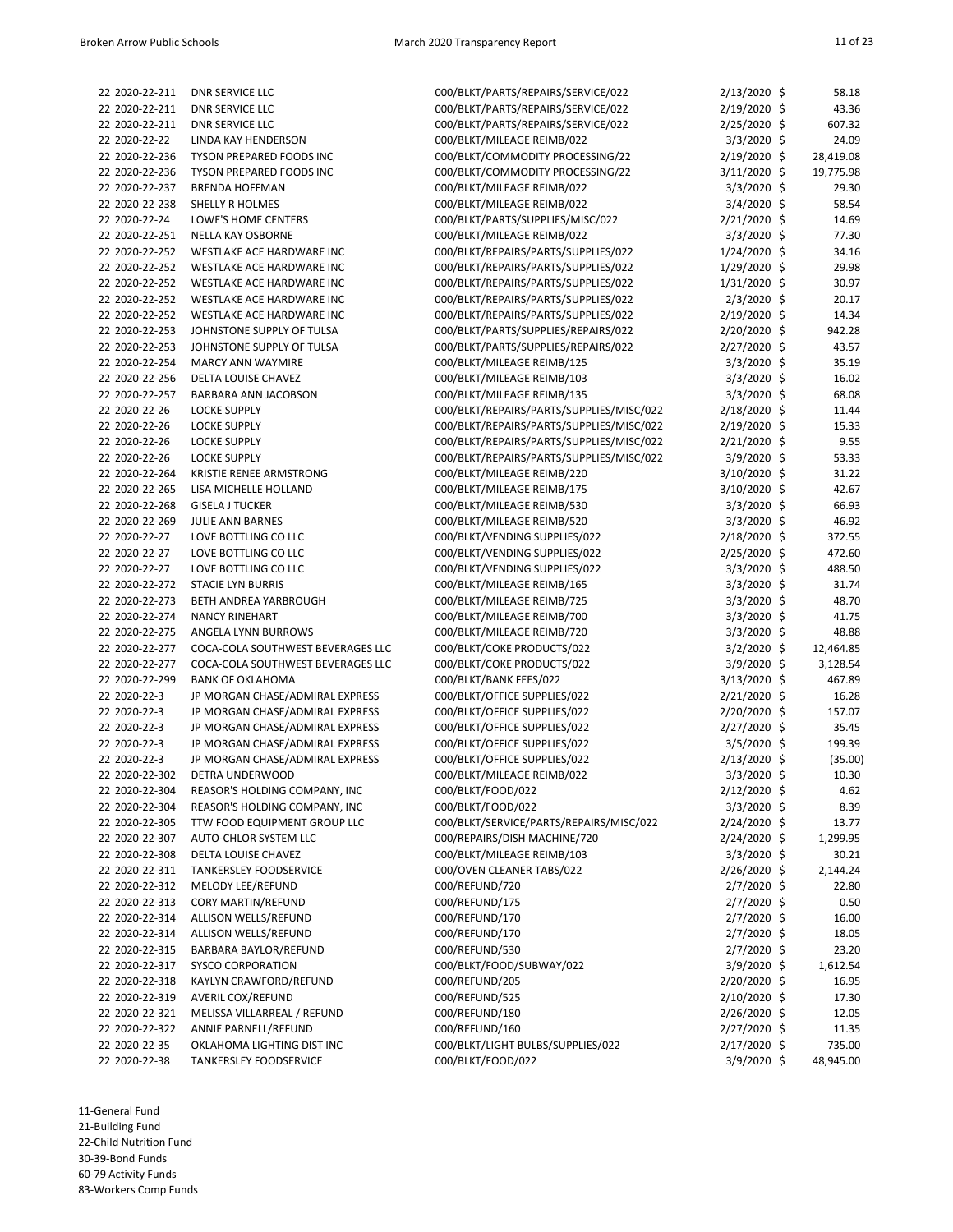| 22 2020-22-38  | <b>TANKERSLEY FOODSERVICE</b>    | 000/BLKT/FC |
|----------------|----------------------------------|-------------|
| 22 2020-22-39  | <b>TANKERSLEY FOODSERVICE</b>    | 000/BLKT/PA |
| 22 2020-22-39  | <b>TANKERSLEY FOODSERVICE</b>    | 000/BLKT/PA |
| 22 2020-22-40  | TULSA WINNELSON CO               | 000/BLKT/RE |
| 22 2020-22-41  | UNITED REFRIGERATION INC         | 000/BLKT/PA |
| 22 2020-22-41  | UNITED REFRIGERATION INC         | 000/BLKT/PA |
| 22 2020-22-41  | UNITED REFRIGERATION INC         | 000/BLKT/PA |
| 22 2020-22-41  | UNITED REFRIGERATION INC         | 000/BLKT/PA |
| 22 2020-22-41  | UNITED REFRIGERATION INC         | 000/BLKT/PA |
| 22 2020-22-41  | UNITED REFRIGERATION INC         | 000/BLKT/PA |
| 22 2020-22-41  | UNITED REFRIGERATION INC         | 000/BLKT/PA |
| 22 2020-22-41  | UNITED REFRIGERATION INC         | 000/BLKT/PA |
| 22 2020-22-41  | UNITED REFRIGERATION INC         | 000/BLKT/PA |
| 22 2020-22-41  | UNITED REFRIGERATION INC         | 000/BLKT/PA |
| 22 2020-22-41  | UNITED REFRIGERATION INC         | 000/BLKT/PA |
| 22 2020-22-41  | UNITED REFRIGERATION INC         | 000/BLKT/PA |
| 22 2020-22-41  | UNITED REFRIGERATION INC         | 000/BLKT/PA |
| 22 2020-22-41  | UNITED REFRIGERATION INC         | 000/BLKT/PA |
| 22 2020-22-41  | UNITED REFRIGERATION INC         | 000/BLKT/PA |
| 22 2020-22-43  | W W GRAINGER INC                 | 000/BLKT/PA |
| 22 2020-22-43  | W W GRAINGER INC                 | 000/BLKT/PA |
| 22 2020-22-43  | W W GRAINGER INC                 | 000/BLKT/PA |
| 22 2020-22-47  | <b>SYSCO CORPORATION</b>         | 000/BLKT/FC |
| 22 2020-22-47  | <b>SYSCO CORPORATION</b>         | 000/BLKT/FC |
| 22 2020-22-48  | HILAND DAIRY FOODS COMPANY LLC   | 000/BLKT MI |
| 22 2020-22-48  | HILAND DAIRY FOODS COMPANY LLC   | 000/BLKT MI |
| 22 2020-22-48  | HILAND DAIRY FOODS COMPANY LLC   | 000/BLKT MI |
| 22 2020-22-57  | LAURA LORRAINE CLAYTON           | 000/BLKT/M  |
| 22 2020-22-60  | CHRISTIN JULIA ALBERTSON         | 000/BLKT/M  |
| 22 2020-22-62  | SARAH MCKINNIS GARDNER           | 000/BLKT/M  |
| 22 2020-22-64  | <b>AUDREY R CREEKPAUM</b>        | 000/BLKT/M  |
| 22 2020-22-67  | DAYLE J KING                     | 000/BLKT/M  |
| 22 2020-22-69  | <b>KELLI SUE HUNSPERGER</b>      | 000/BLKT/M  |
| 22 2020-22-72  | <b>ROBIN G BROWN</b>             | 000/BLKT/M  |
| 22 2020-22-73  | <b>LESLIE ANN PETERSON</b>       | 000/BLKT/M  |
| 22 2020-22-8   | <b>BEN E KEITH FOODS</b>         | 147/BLKT/PA |
| 22 2020-22-8   | <b>BEN E KEITH FOODS</b>         | 147/BLKT/PA |
| 22 2020-22-9   | <b>BEN E KEITH FOODS</b>         | 147/BLKT/FC |
| 22 2020-22-9   | <b>BEN E KEITH FOODS</b>         | 147/BLKT/FC |
| 22 2020-22-9   | <b>BEN E KEITH FOODS</b>         | 147/BLKT/FC |
| 39 2020-39-162 | HERTZBERG-NEW METHOD, INC        | 133/MEDIA/  |
| 39 2020-39-162 | HERTZBERG-NEW METHOD, INC        | 133/MEDIA/  |
| 39 2020-39-166 | HERTZBERG-NEW METHOD, INC        | 106/BOOKS/  |
| 39 2020-39-166 | HERTZBERG-NEW METHOD, INC        | 106/BOOKS/  |
| 39 2020-39-166 | HERTZBERG-NEW METHOD, INC        | 106/BOOKS/  |
| 39 2020-39-188 | HERTZBERG-NEW METHOD, INC        | 133/MEDIA/  |
| 39 2020-39-189 | TRINITY 3 LLC                    | 137/CHROM   |
| 39 2020-39-189 | TRINITY 3 LLC                    | 137/CHROM   |
| 39 2020-39-194 | HERTZBERG-NEW METHOD, INC        | 119/MEDIA/  |
| 39 2020-39-194 | HERTZBERG-NEW METHOD, INC        | 119/MEDIA/  |
| 39 2020-39-194 | HERTZBERG-NEW METHOD, INC        | 163/DELL DC |
| 39 2020-39-197 | HOUGHTON MIFFLIN HARCOURT PUB CO | 102/DO THE  |
| 39 2020-39-199 | FOLLETT SCHOOL SOLUTIONS INC     | 133/MEDIA/  |
| 39 2020-39-200 | CDW LLC                          | 163/PROJECT |
| 39 2020-39-201 | <b>NASCO EDUCATION LLC</b>       | 142/PANEL/7 |
| 39 2020-39-205 | TYLER TECHNOLOGIES INC           | 040/BLKT/SC |
| 39 2020-39-206 | <b>TWOTREES TECHNOLOGIES LLC</b> | 163/LENOVC  |
| 39 2020-39-210 | TRINITY 3 LLC                    | 118/CHROM   |
| 39 2020-39-218 | DELL MARKETING LP                | 163/DELL DC |
| 39 2020-39-221 | DELL MARKETING LP                | 163/SMART   |
| 39 2020-39-96  | A & M CONSTRUCTIVE SOLUTIONS INC | 041/BASEBA  |
| 39 2020-39-96  | A & M CONSTRUCTIVE SOLUTIONS INC | 041/BASEBA  |

| 22 2020-22-38                    | <b>TANKERSLEY FOODSERVICE</b>                                    | 000/BLKT/FOOD/022                                                                    | 3/2/2020 \$                     | 101,391.23          |
|----------------------------------|------------------------------------------------------------------|--------------------------------------------------------------------------------------|---------------------------------|---------------------|
| 22 2020-22-39                    | TANKERSLEY FOODSERVICE                                           | 000/BLKT/PAPER GOODS/022                                                             | $3/9/2020$ \$                   | 12,041.19           |
| 22 2020-22-39                    | <b>TANKERSLEY FOODSERVICE</b>                                    | 000/BLKT/PAPER GOODS/022                                                             | $3/2/2020$ \$                   | 19,853.32           |
| 22 2020-22-40                    | TULSA WINNELSON CO                                               | 000/BLKT/REPAIRS/PARTS/SUPPLIES/MISC/022                                             | $1/28/2020$ \$                  | 208.56              |
| 22 2020-22-41                    | UNITED REFRIGERATION INC                                         | 000/BLKT/PARTS/SUPPLIES/REPAIRS/MISC/022                                             | 2/18/2020 \$                    | 295.00              |
| 22 2020-22-41                    | UNITED REFRIGERATION INC                                         | 000/BLKT/PARTS/SUPPLIES/REPAIRS/MISC/022                                             | 2/14/2020 \$                    | 126.18              |
| 22 2020-22-41                    | UNITED REFRIGERATION INC                                         | 000/BLKT/PARTS/SUPPLIES/REPAIRS/MISC/022                                             | 2/18/2020 \$                    | 120.65              |
| 22 2020-22-41                    | UNITED REFRIGERATION INC                                         | 000/BLKT/PARTS/SUPPLIES/REPAIRS/MISC/022                                             | 2/17/2020 \$                    | 168.30              |
| 22 2020-22-41                    | UNITED REFRIGERATION INC                                         | 000/BLKT/PARTS/SUPPLIES/REPAIRS/MISC/022                                             | $2/19/2020$ \$                  | 357.50              |
| 22 2020-22-41<br>22 2020-22-41   | UNITED REFRIGERATION INC<br>UNITED REFRIGERATION INC             | 000/BLKT/PARTS/SUPPLIES/REPAIRS/MISC/022                                             | 2/24/2020 \$                    | 263.85<br>472.20    |
| 22 2020-22-41                    | UNITED REFRIGERATION INC                                         | 000/BLKT/PARTS/SUPPLIES/REPAIRS/MISC/022<br>000/BLKT/PARTS/SUPPLIES/REPAIRS/MISC/022 | $2/25/2020$ \$<br>2/24/2020 \$  | 15.70               |
| 22 2020-22-41                    | UNITED REFRIGERATION INC                                         | 000/BLKT/PARTS/SUPPLIES/REPAIRS/MISC/022                                             | $2/26/2020$ \$                  | 450.00              |
| 22 2020-22-41                    | UNITED REFRIGERATION INC                                         | 000/BLKT/PARTS/SUPPLIES/REPAIRS/MISC/022                                             | 2/26/2020 \$                    | 80.72               |
| 22 2020-22-41                    | UNITED REFRIGERATION INC                                         | 000/BLKT/PARTS/SUPPLIES/REPAIRS/MISC/022                                             | 2/27/2020 \$                    | 160.00              |
| 22 2020-22-41                    | UNITED REFRIGERATION INC                                         | 000/BLKT/PARTS/SUPPLIES/REPAIRS/MISC/022                                             | $3/3/2020$ \$                   | 145.46              |
| 22 2020-22-41                    | UNITED REFRIGERATION INC                                         | 000/BLKT/PARTS/SUPPLIES/REPAIRS/MISC/022                                             | $3/3/2020$ \$                   | 32.16               |
| 22 2020-22-41                    | UNITED REFRIGERATION INC                                         | 000/BLKT/PARTS/SUPPLIES/REPAIRS/MISC/022                                             | $3/4/2020$ \$                   | 88.91               |
| 22 2020-22-41                    | UNITED REFRIGERATION INC                                         | 000/BLKT/PARTS/SUPPLIES/REPAIRS/MISC/022                                             | $3/5/2020$ \$                   | 17.18               |
| 22 2020-22-43                    | W W GRAINGER INC                                                 | 000/BLKT/PARTS/022                                                                   | 2/21/2020 \$                    | 70.66               |
| 22 2020-22-43                    | W W GRAINGER INC                                                 | 000/BLKT/PARTS/022                                                                   | 2/24/2020 \$                    | 137.88              |
| 22 2020-22-43                    | W W GRAINGER INC                                                 | 000/BLKT/PARTS/022                                                                   | 2/28/2020 \$                    | 54.56               |
| 22 2020-22-47                    | SYSCO CORPORATION                                                | 000/BLKT/FOOD/SUBWAY/022                                                             | $3/3/2020$ \$                   | 4,679.32            |
| 22 2020-22-47                    | SYSCO CORPORATION                                                | 000/BLKT/FOOD/SUBWAY/022                                                             | $3/9/2020$ \$                   | 1,016.71            |
| 22 2020-22-48                    | HILAND DAIRY FOODS COMPANY LLC                                   | 000/BLKT MILK & DAIRY PRODUCTS/022                                                   | 2/24/2020 \$                    | 19,058.67           |
| 22 2020-22-48                    | HILAND DAIRY FOODS COMPANY LLC                                   | 000/BLKT MILK & DAIRY PRODUCTS/022                                                   | 3/2/2020 \$                     | 19,648.76           |
| 22 2020-22-48                    | HILAND DAIRY FOODS COMPANY LLC                                   | 000/BLKT MILK & DAIRY PRODUCTS/022                                                   | $3/9/2020$ \$                   | 19,522.86           |
| 22 2020-22-57                    | LAURA LORRAINE CLAYTON                                           | 000/BLKT/MILEAGE REIMB/205                                                           | $3/3/2020$ \$                   | 39.22               |
| 22 2020-22-60                    | CHRISTIN JULIA ALBERTSON                                         | 000/BLKT/MILEAGE REIMB/140                                                           | $3/3/2020$ \$                   | 13.00               |
| 22 2020-22-62                    | SARAH MCKINNIS GARDNER                                           | 000/BLKT/MILEAGE REIMB/510                                                           | $3/3/2020$ \$                   | 32.95               |
| 22 2020-22-64                    | AUDREY R CREEKPAUM                                               | 000/BLKT/MILEAGE REIMB/107                                                           | $3/4/2020$ \$                   | 50.31               |
| 22 2020-22-67                    | DAYLE J KING                                                     | 000/BLKT/MILEAGE REIMB/180                                                           | 3/3/2020 \$                     | 26.51               |
| 22 2020-22-69                    | <b>KELLI SUE HUNSPERGER</b>                                      | 000/BLKT/MILEAGE REIMB/505                                                           | $3/3/2020$ \$                   | 31.21               |
| 22 2020-22-72                    | <b>ROBIN G BROWN</b>                                             | 000/BLKT/MILEAGE REIMB/525                                                           | $3/3/2020$ \$                   | 35.27               |
| 22 2020-22-73                    | LESLIE ANN PETERSON                                              | 000/BLKT/MILEAGE REIMB/170                                                           | $3/3/2020$ \$                   | 31.22               |
| 22 2020-22-8                     | <b>BEN E KEITH FOODS</b>                                         | 147/BLKT/PAPER GOODS/CATERING/022                                                    | 2/26/2020 \$                    | 329.90              |
| 22 2020-22-8                     | <b>BEN E KEITH FOODS</b>                                         | 147/BLKT/PAPER GOODS/CATERING/022                                                    | $3/4/2020$ \$                   | 523.50              |
| 22 2020-22-9                     | <b>BEN E KEITH FOODS</b>                                         | 147/BLKT/FOOD/CATERING/022                                                           | 2/18/2020 \$                    | 303.44              |
| 22 2020-22-9                     | <b>BEN E KEITH FOODS</b>                                         | 147/BLKT/FOOD/CATERING/022                                                           | 2/26/2020 \$                    | 227.09              |
| 22 2020-22-9                     | <b>BEN E KEITH FOODS</b>                                         | 147/BLKT/FOOD/CATERING/022                                                           | $3/4/2020$ \$                   | 532.77              |
| 39 2020-39-162                   | HERTZBERG-NEW METHOD, INC                                        | 133/MEDIA/BOOKS/510                                                                  | 12/3/2019 \$                    | 808.34              |
| 39 2020-39-162                   | HERTZBERG-NEW METHOD, INC                                        | 133/MEDIA/BOOKS/510                                                                  | 12/20/2019 \$                   | 270.42              |
| 39 2020-39-166                   | HERTZBERG-NEW METHOD, INC                                        | 106/BOOKS/MEDIA/125                                                                  | 12/16/2019 \$                   | 755.36              |
| 39 2020-39-166                   | HERTZBERG-NEW METHOD, INC                                        | 106/BOOKS/MEDIA/125                                                                  | 12/26/2019 \$                   | 48.19               |
| 39 2020-39-166                   | HERTZBERG-NEW METHOD, INC                                        | 106/BOOKS/MEDIA/125                                                                  | $1/23/2020$ \$                  | 47.35               |
| 39 2020-39-188                   | HERTZBERG-NEW METHOD, INC                                        | 133/MEDIA/BOOKS/510                                                                  | $2/10/2020$ \$                  | 443.97              |
| 39 2020-39-189                   | TRINITY 3 LLC                                                    | 137/CHROMEBOOKS/525                                                                  | $2/7/2020$ \$                   | 6,840.00            |
| 39 2020-39-189                   | TRINITY 3 LLC                                                    | 137/CHROMEBOOKS/525                                                                  | $3/2/2020$ \$                   | 638.00              |
| 39 2020-39-194                   | HERTZBERG-NEW METHOD, INC                                        | 119/MEDIA/BOOKS/180                                                                  | $2/11/2020$ \$                  | 4,197.11            |
| 39 2020-39-194                   | HERTZBERG-NEW METHOD, INC                                        | 119/MEDIA/BOOKS/180                                                                  | 2/24/2020 \$                    | 251.01              |
| 39 2020-39-194<br>39 2020-39-197 | HERTZBERG-NEW METHOD, INC                                        | 163/DELL DOCK-WD19/030<br>102/DO THE MATH NOW/052                                    | $3/6/2020$ \$                   | 276.24              |
| 39 2020-39-199                   | HOUGHTON MIFFLIN HARCOURT PUB CO<br>FOLLETT SCHOOL SOLUTIONS INC | 133/MEDIA/BOOKS/510                                                                  | $2/6/2020$ \$<br>2/14/2020 \$   | 19,298.90<br>488.45 |
| 39 2020-39-200                   |                                                                  | 163/PROJECTORS/030                                                                   |                                 |                     |
| 39 2020-39-201                   | CDW LLC<br><b>NASCO EDUCATION LLC</b>                            | 142/PANEL/700                                                                        | $2/14/2020$ \$<br>$3/5/2020$ \$ | 11,747.00<br>545.85 |
| 39 2020-39-205                   | TYLER TECHNOLOGIES INC                                           | 040/BLKT/SOFTWARE MAINT/040                                                          | 12/23/2019 \$                   | 3,398.00            |
| 39 2020-39-206                   | <b>TWOTREES TECHNOLOGIES LLC</b>                                 | 163/LENOVO LICENSE/050                                                               | 2/29/2020 \$                    | 32,399.00           |
| 39 2020-39-210                   | TRINITY 3 LLC                                                    | 118/CHROMEBOOKS/215                                                                  | $3/2/2020$ \$                   | 570.00              |
| 39 2020-39-218                   | DELL MARKETING LP                                                | 163/DELL DOCK-WD19/030                                                               | $3/4/2020$ \$                   | 660.00              |
| 39 2020-39-221                   | DELL MARKETING LP                                                | 163/SMART TV/030                                                                     | $3/2/2020$ \$                   | 197.79              |
| 39 2020-39-96                    | A & M CONSTRUCTIVE SOLUTIONS INC                                 | 041/BASEBALL/SOFTBALL ENTRY/720                                                      | 1/20/2020 \$                    | 17,100.95           |
| 39 2020-39-96                    | A & M CONSTRUCTIVE SOLUTIONS INC                                 | 041/BASEBALL/SOFTBALL ENTRY/720                                                      | 2/20/2020 \$                    | 76,728.65           |
|                                  |                                                                  |                                                                                      |                                 |                     |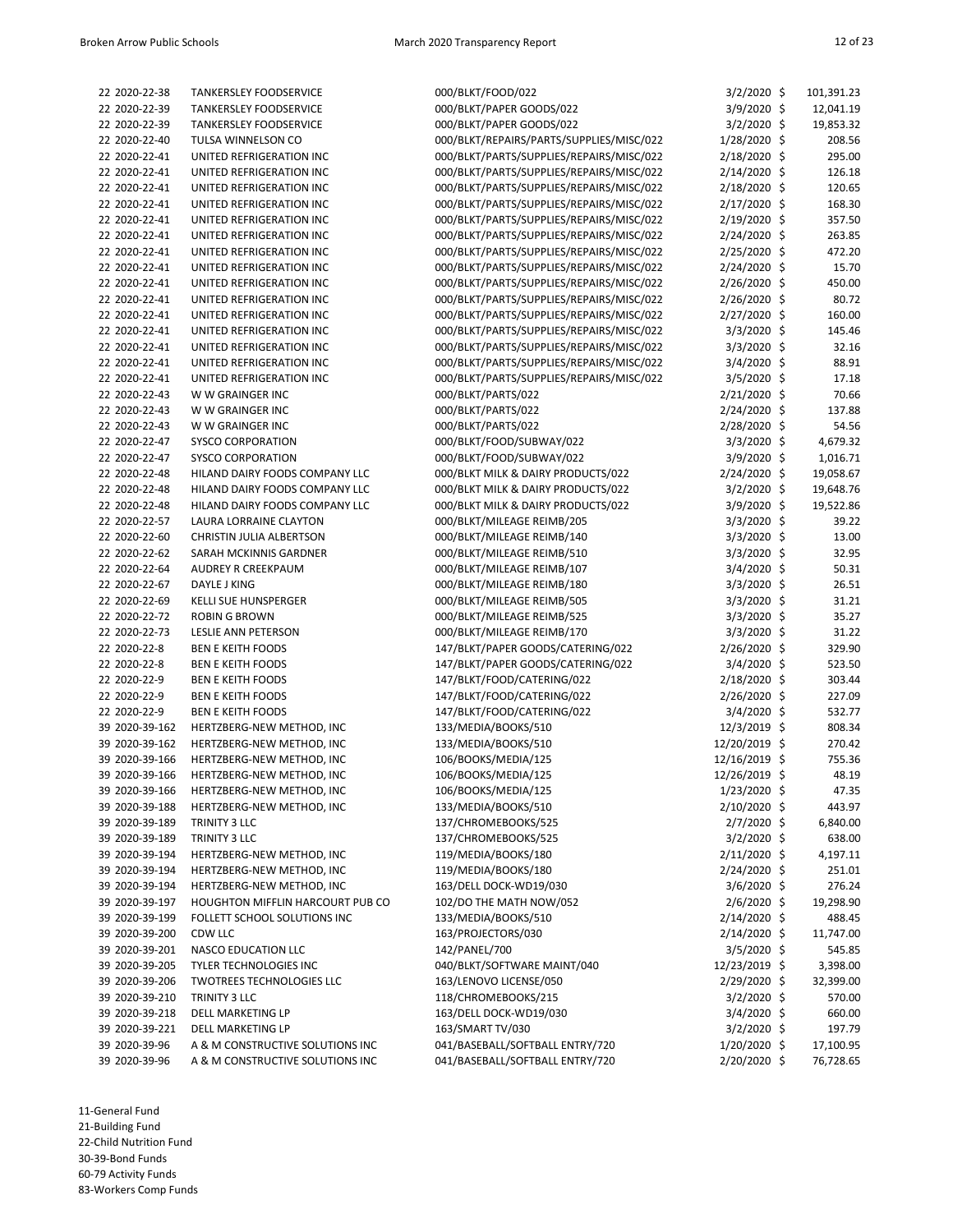| 60 2020-60-102 | <b>BROKEN ARROW PUBLIC SCHOOLS</b> | 989/BLANKET/TRANSPORTATION/PAC                                           | 2/10/2020 \$   | 37.05     |
|----------------|------------------------------------|--------------------------------------------------------------------------|----------------|-----------|
| 60 2020-60-106 | BA PUBLIC SCHOOLS-GENERAL FUND     | 901/BLKT/REIMBURSEMENT/015                                               | 3/9/2020 \$    | 2,060.47  |
| 60 2020-60-113 | JP MORGAN CHASE BANK               | 987/BLKT: SUBCOMMITTEE MEETING FOOD/030                                  | $3/5/2020$ \$  | 35.54     |
| 60 2020-60-117 | CHICK-FIL-A BROKEN ARROW           | 987/BLKT/INSTRUCTION RETREAT/015                                         | 2/28/2020 \$   | 164.35    |
| 60 2020-60-12  | <b>BANK OF OKLAHOMA</b>            | <b>BANKFEES</b>                                                          | 3/13/2020 \$   | 20.48     |
| 60 2020-60-122 | CHICK-FIL-A BROKEN ARROW           | BLKT/987/SUPPLIES/PERRY/052                                              | $3/3/2020$ \$  | 92.32     |
| 60 2020-60-129 | A & A WHOLESALE SCREEN PRINT       | 989/PAC STAFF UNIFORMS/015                                               | 2/20/2020 \$   | 231.50    |
| 60 2020-60-134 | <b>IMPERIAL LLC</b>                | 987/BLKT/TRANSPORTATION COFFEE/BERGWALL                                  | 11/5/2019 \$   | 115.75    |
| 60 2020-60-134 | <b>IMPERIAL LLC</b>                | 987/BLKT/TRANSPORTATION COFFEE/BERGWALL                                  | $1/14/2020$ \$ | 113.70    |
| 60 2020-60-134 | <b>IMPERIAL LLC</b>                | 987/BLKT/TRANS/COFFEE/BERGWALL                                           | $1/14/2020$ \$ | 113.70    |
| 60 2020-60-134 | <b>IMPERIAL LLC</b>                | 987/BLKT/TRANSPORTATION COFFEE/BERGWALL                                  | $1/28/2020$ \$ | 113.90    |
| 60 2020-60-134 | <b>IMPERIAL LLC</b>                |                                                                          |                | 113.90    |
|                |                                    | 987/BLKT/TRANSPORTATION/COFFEE<br>987/BLKT/RECRUITMENT TREATS/TAYLOR/015 | $1/28/2020$ \$ | 38.90     |
| 60 2020-60-139 | SAM'S CLUB DIRECT                  |                                                                          | 2/28/2020 \$   |           |
| 60 2020-60-14  | PAYPAL                             | 901/BLKT/MONTHLY SERVICE/015                                             | 2/29/2020 \$   | 30.00     |
| 60 2020-60-143 | SARAH VANAVERY/REFUND              | 901/REFUND/015                                                           | $3/3/2020$ \$  | 190.00    |
| 60 2020-60-144 | SHEILA HULSMAN                     | 987/REFRESHMENTS/SUPT/015                                                | $3/4/2020$ \$  | 80.50     |
| 60 2020-60-145 | MAZZIO'S LLC                       | 931/TOY INTERVIEW COMMITTEE/052                                          | $3/10/2020$ \$ | 93.98     |
| 60 2020-60-18  | <b>CNP CATERING</b>                | 987/BLKT/CATERING/SUPT/015                                               | 2/27/2020 \$   | 442.45    |
| 60 2020-60-18  | <b>CNP CATERING</b>                | 987/BLKT/CATERING/SUPT/015                                               | 2/27/2020 \$   | 59.95     |
| 60 2020-60-22  | REASOR'S HOLDING COMPANY, INC      | 987/BLKT/SUPPLIES/SUPT/015                                               | 3/3/2020 \$    | 31.94     |
| 60 2020-60-22  | REASOR'S HOLDING COMPANY, INC      | 987/BLKT/SUPPLIES/SUPT/015                                               | 3/4/2020 \$    | 7.16      |
| 60 2020-60-24  | <b>TIGER THREADS</b>               | 987/BLKT/SUPPLIES/SUPT/015                                               | 12/18/2019 \$  | 82.50     |
| 60 2020-60-31  | SAM'S CLUB DIRECT                  | 987/BLKT/INSTRUCTION SUPPLIES/015                                        | 3/10/2020 \$   | 34.92     |
| 60 2020-60-32  | REASOR'S HOLDING COMPANY, INC      | 987/BLKT/INSTRUCTION/MEETING SUPPLIE/015                                 | $3/3/2020$ \$  | 88.94     |
| 60 2020-60-32  | REASOR'S HOLDING COMPANY, INC      | 987/BLKT/INSTRUCTION/MEETING SUPPLIE/015                                 | 3/5/2020 \$    | 42.62     |
| 60 2020-60-5   | <b>IMPERIAL LLC</b>                | 987/BLKT/COFFEE/REESE/COM/015                                            | 2/26/2020 \$   | 61.90     |
| 60 2020-60-7   | NORTHSTAR FUNERAL SVCS OF OKLA     | 987/BLKT/FLOWERS/DOLLAHON                                                | $2/28/2020$ \$ | 50.00     |
| 60 2020-60-89  | REASOR'S HOLDING COMPANY, INC      | 987/BLKT/SUPPLIES/MJANEY                                                 | 3/3/2020 \$    | 31.60     |
| 60 2020-60-94  | <b>SAM'S CLUB DIRECT</b>           | 987/BLKT/VIRTUAL SCHOOL/HUNT                                             | 3/9/2020 \$    | 172.74    |
| 61 2020-61-23  | TEAM NEXT LEVEL INC                | 803/BLKT/LUNCH FOR MEETINGS/003                                          | 2/20/2020 \$   | 70.01     |
| 61 2020-61-23  | TEAM NEXT LEVEL INC                | 803/BLKT/LUNCH FOR MEETINGS/003                                          | $2/26/2020$ \$ | 56.00     |
| 61 2020-61-323 | <b>BROKEN ARROW PUBLIC SCHOOLS</b> | 974/BLKT/TRANSP FOR SPECIAL OLYMPICS/003                                 | $2/10/2020$ \$ | 81.60     |
| 61 2020-61-339 | <b>TIGER THREADS</b>               | 936/BLKT/APPAREL AND CAR DECALS/003                                      | 2/14/2020 \$   | 124.81    |
| 61 2020-61-357 | CHILD NUTRITION PROGRAMS DEPT      | 936/BLKT/MEALS FOR SWIM TEAM/003                                         | $1/28/2020$ \$ | 234.85    |
| 61 2020-61-357 | CHILD NUTRITION PROGRAMS DEPT      | 936/BLKT/MEALS FOR SWIM TEAM/003                                         | 2/12/2020 \$   | 234.85    |
| 61 2020-61-442 | <b>CARL FOSTER</b>                 | 803/BASKETBALL OFFICIAL/003                                              | 1/30/2020 \$   | 35.00     |
| 61 2020-61-456 | <b>WILLIAM D RAMEY</b>             | 803/BASKETBALL OFFICIAL/003                                              | $1/17/2020$ \$ | 70.00     |
| 61 2020-61-456 | WILLIAM D RAMEY                    | 803/BASKETBALL OFFICIAL/003                                              | $2/13/2020$ \$ | 70.00     |
| 61 2020-61-457 | AL CAP                             | 803/BASKETBALL OFFICIAL/003                                              | 2/10/2020 \$   | 70.00     |
| 61 2020-61-457 | AL CAP                             | 803/BASKETBALL OFFICIAL/003                                              | 2/13/2020 \$   | 70.00     |
| 61 2020-61-458 | <b>DIXIE HORN</b>                  | 803/BASKETBALL OFFICIAL/003                                              | $2/10/2020$ \$ | 70.00     |
| 61 2020-61-458 | <b>DIXIE HORN</b>                  | 803/BASKETBALL OFFICIAL/003                                              | 2/12/2020 \$   | 70.00     |
| 61 2020-61-459 | <b>WILLIAM DOUGOUD</b>             | 803/BASKETBALL OFFICIAL/003                                              | 2/10/2020 \$   | 70.00     |
| 61 2020-61-460 | <b>FLOYD LONG</b>                  |                                                                          |                | 70.00     |
|                |                                    | 803/BASKETBALL OFFICIAL/003                                              | 2/10/2020 \$   |           |
| 61 2020-61-461 | RONALD SNODDY                      | 803/BASKETBALL OFFICIAL/003                                              | 2/10/2020 \$   | 70.00     |
| 61 2020-61-462 | <b>OSBORNE LOCKHART</b>            | 803/BASKETBALL OFFICIAL/003                                              | 2/10/2020 \$   | 70.00     |
| 61 2020-61-463 | <b>JAMES FRANCIS</b>               | 803/BASKETBALL OFFICIAL/003                                              | 2/12/2020 \$   | 70.00     |
| 61 2020-61-464 | ROBERT GASTEL                      | 803/BASKETBALL OFFICIAL/003                                              | 2/12/2020 \$   | 70.00     |
| 61 2020-61-465 | <b>JAMES MCKENZIE</b>              | 803/BASKETBALL OFFICIAL/003                                              | 2/12/2020 \$   | 70.00     |
| 61 2020-61-466 | <b>GARY REEVES</b>                 | 803/BASKETBALL OFFICIAL/003                                              | $2/13/2020$ \$ | 70.00     |
| 61 2020-61-467 | <b>MIKE MILLER</b>                 | 803/BASKETBALL OFFICIAL/003                                              | 2/13/2020 \$   | 70.00     |
| 61 2020-61-468 | <b>ANTHONY BENJAMIN</b>            | 803/BASKETBALL OFFICIAL/003                                              | $2/13/2020$ \$ | 35.00     |
| 61 2020-61-469 | JANEE ELISE LEFLORE DAVIS          | 803/BASKETBALL OFFICIAL/003                                              | $2/13/2020$ \$ | 35.00     |
| 61 2020-61-475 | THE PROPHET CORPORATION            | 974/MANIPULATIVE EQUIP/003                                               | 2/10/2020 \$   | 533.80    |
| 61 2020-61-477 | COCA-COLA SOUTHWEST BEVERAGES LLC  | 803/BLKT/OFFICE BEVERAGES/003                                            | $3/2/2020$ \$  | 265.76    |
| 61 2020-61-492 | OK SECONDARY SCHOOL ACT ASSOC      | 803/REIMBURSE FOR FOOTBALL GATE/003                                      | 11/15/2019 \$  | 12,007.00 |
| 61 2020-61-492 | OK SECONDARY SCHOOL ACT ASSOC      | 803/REIMBURSE FOR FOOTBALL GATE/003                                      | 11/23/2019 \$  | 2,000.00  |
| 61 2020-61-492 | OK SECONDARY SCHOOL ACT ASSOC      | 803/REIMBURSE FOR FOOTBALL GATE/003                                      | 12/6/2019 \$   | 1,000.00  |
| 61 2020-61-493 | <b>BOBBY ROBERSON</b>              | 803/WRESTLING OFFICIAL/003                                               | $2/1/2020$ \$  | 315.00    |
| 61 2020-61-5   | <b>BANKCARD CENTER</b>             | 803/BLKT & RO 3/FEES FOR CREDIT CARD/003                                 | $3/2/2020$ \$  | 20.00     |
| 61 2020-61-506 | CATOOSA PUBLIC SCHOOLS             | 803/WR ENTRY FEE/1.17-18/003                                             | $1/17/2020$ \$ | 200.00    |
| 61 2020-61-511 | HOBBY LOBBY STORES INC             | 974/BLKT/CHILI COOK OFF FR SUPPLIES/003                                  | $1/25/2020$ \$ | 135.93    |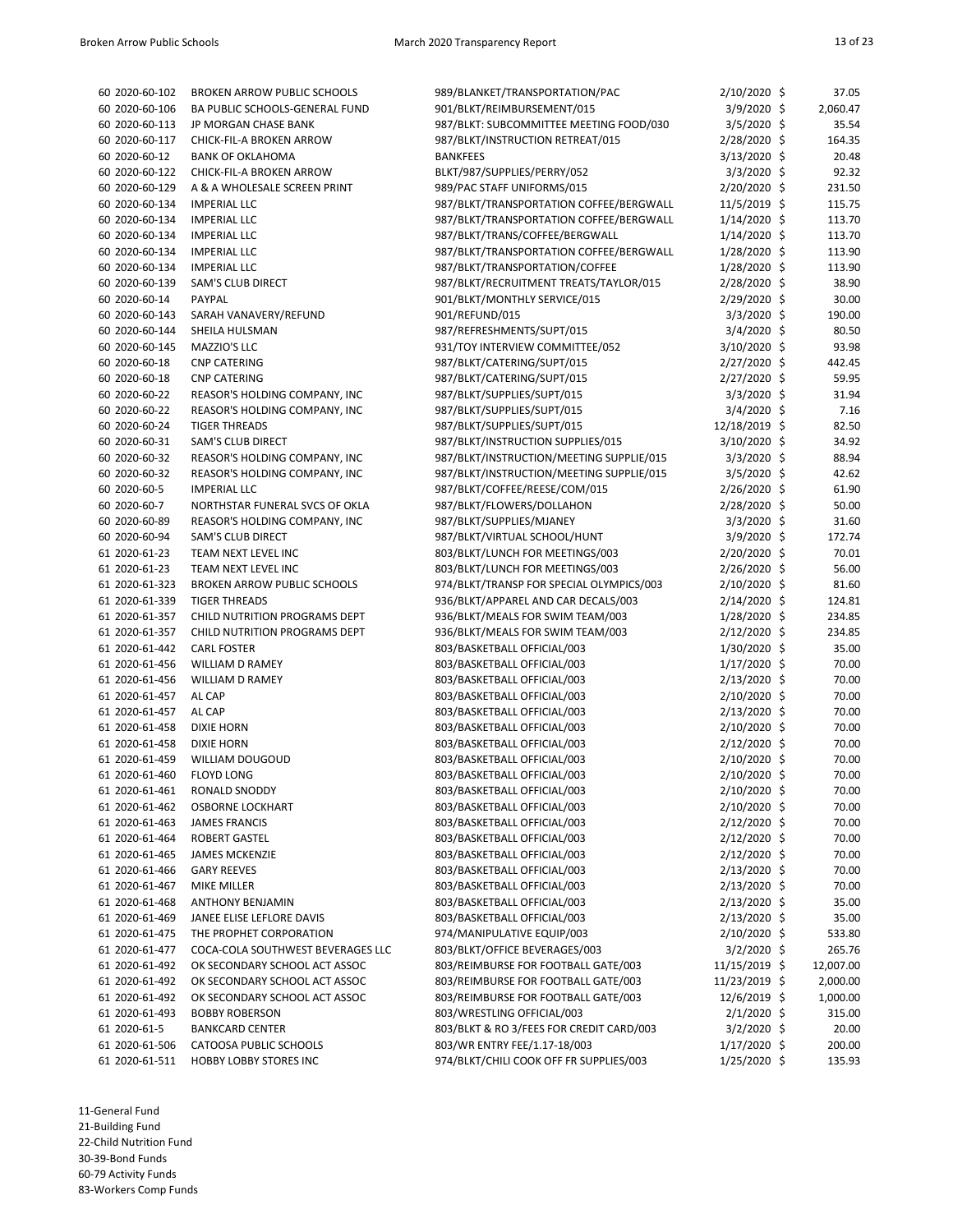| 61 2020-61-511 | HOBBY LOBBY STORES INC              | 974/BLKT/CHILI COOK OFF FR SUPPLIES/003                | $1/25/2020$ \$ | 40.75    |
|----------------|-------------------------------------|--------------------------------------------------------|----------------|----------|
| 61 2020-61-511 | HOBBY LOBBY STORES INC              | 974/BLKT/CHILI COOK OFF FR SUPPLIES/003                | 1/27/2020 \$   | 185.92   |
| 61 2020-61-516 | OK SECONDARY SCHOOL ACT ASSOC       | 803/REIMB PLAYOFF GATE SALES/003                       | 11/23/2019 \$  | 1,808.00 |
| 61 2020-61-516 | OK SECONDARY SCHOOL ACT ASSOC       | 803/REIMB PLAYOFF GATE SALES/003                       | 12/6/2019 \$   | 4,168.88 |
| 61 2020-61-520 | PERFORMANCE HEALTH SUPPLY INC       | 970/BLKT/POPSICLES FOR FR/003                          | 2/13/2020 \$   | 147.96   |
| 61 2020-61-521 | FOREST RIDGE DEVEL, LTD             | 862/BLKT/BOYS GOLF UNIFORMS/003                        | 3/4/2020 \$    | 4,314.35 |
| 61 2020-61-522 | TULSA AREA TENNIS ASSOCIATION       | 803/TENNIS BALLS/003                                   | 2/12/2020 \$   | 250.00   |
| 61 2020-61-525 | H & A SCREEN PRINTING INC           | 936/BLKT/REGIONAL&STATE SHIRT FR/003                   | $2/10/2020$ \$ | 179.00   |
| 61 2020-61-525 | H & A SCREEN PRINTING INC           | 936/BLKT/REGIONAL&STATE SHIRT FR/003                   | 2/10/2020 \$   | 647.50   |
| 61 2020-61-525 | H & A SCREEN PRINTING INC           | 936/BLKT/REGIONAL&STATE SHIRT FR/003                   | 2/20/2020 \$   | 489.00   |
| 61 2020-61-526 | LIFEGUARD STORE INC                 | 936/SENIOR GIFTS/003                                   | 2/17/2020 \$   | 615.00   |
| 61 2020-61-527 | REASOR'S HOLDING COMPANY, INC       | 936/FLOWERS FOR SR NIGHT/003                           | $1/30/2020$ \$ | 48.00    |
| 61 2020-61-528 | DICK'S SPORTING GOODS INC           | 936/SENIOR GIFTS/003                                   | 2/13/2020 \$   | 389.87   |
| 61 2020-61-530 | JP MORGAN CHASE BANK                | 863/BLKT/HOTEL & FOOD/OVERNIGHTTRIPS/003               | $3/8/2020$ \$  | 497.31   |
|                |                                     |                                                        | 1/25/2020 \$   |          |
| 61 2020-61-531 | YUKON HS CROSS COUNTRY BOOSTER CLUB | 803/TRACK ENTRY FEE/1.24/003                           |                | 520.00   |
| 61 2020-61-533 | SAM'S CLUB DIRECT                   | 863/BLKT/SNACKS AND DRINKS/003                         | $3/4/2020$ \$  | (31.74)  |
| 61 2020-61-533 | SAM'S CLUB DIRECT                   | 863/BLKT/SNACKS AND DRINKS/003                         | 3/3/2020 \$    | 91.76    |
| 61 2020-61-551 | CHISHOLM SCHOOL DISTRICT I-42       | 803/TRACK ENTRY FEES/1.31 & 2.14/003                   | $1/31/2020$ \$ | 600.00   |
| 61 2020-61-552 | YUKON HS CROSS COUNTRY BOOSTER CLUB | 803/TRACK ENTRY FEE/2.7/003                            | 2/10/2020 \$   | 620.00   |
| 61 2020-61-553 | JP MORGAN CHASE BANK                | 803/WR STATE HOTELS/003                                | 2/27/2020 \$   | 2,871.00 |
| 61 2020-61-555 | <b>CODY L JOHNSON</b>               | 803/WRESTLING OFFICIAL/003                             | $2/1/2020$ \$  | 315.00   |
| 61 2020-61-556 | AL THORNTON                         | 803/BASKETBALL OFFICIAL/003                            | 2/14/2020 \$   | 110.00   |
| 61 2020-61-557 | <b>RICK SMITH</b>                   | 803/BASKETBALL OFFICIAL/003                            | $2/14/2020$ \$ | 110.00   |
| 61 2020-61-558 | DAVID SOMMERS                       | 803/BASKETBALL OFFICIAL/003                            | 2/14/2020 \$   | 70.00    |
| 61 2020-61-559 | PETER KNUTSON                       | 803/BASKETBALL OFFICIAL/003                            | 2/14/2020 \$   | 110.00   |
| 61 2020-61-560 | DAVID M FUNK                        | 803/BASKETBALL OFFICIAL/003                            | 2/14/2020 \$   | 70.00    |
| 61 2020-61-561 | <b>DEMETRECE T BLACK</b>            | 803/BASKETBALL OFFICIAL/003                            | $2/18/2020$ \$ | 70.00    |
| 61 2020-61-562 | MICHAEL CRAIG GINN                  | 803/BASKETBALL OFFICIAL/003                            | $2/18/2020$ \$ | 70.00    |
| 61 2020-61-563 | <b>KEVIN LYNCH</b>                  | 803/BASKETBALL OFFICIAL/003                            | 2/18/2020 \$   | 110.00   |
| 61 2020-61-564 | <b>ELOY CHAVEZ</b>                  | 803/BASKETBALL OFFICIAL/003                            | $2/18/2020$ \$ | 110.00   |
| 61 2020-61-565 | <b>JASPER HOOKS</b>                 | 803/BASKETBALL OFFICIAL/003                            | $2/18/2020$ \$ | 110.00   |
| 61 2020-61-566 | <b>ROBERT GASTEL</b>                | 803/BASKETBALL OFFICIAL/003                            | $1/21/2020$ \$ | 110.00   |
| 61 2020-61-567 | AL THORNTON                         | 803/BASKETBALL OFFICIAL/003                            | $1/21/2020$ \$ | 110.00   |
| 61 2020-61-573 | TERRY KIMMEL, JR                    | 803/BASEBALL OFFICIALS/003                             | $3/2/2020$ \$  | 75.00    |
| 61 2020-61-574 | <b>KEITH MILLER</b>                 | 803/BASEBALL OFFICIALS/003                             | 3/2/2020 \$    | 75.00    |
| 61 2020-61-575 | MICHAEL ANDREW BRUNER               | 803/BASEBALL OFFICIALS/003                             | 3/2/2020 \$    | 75.00    |
| 61 2020-61-576 | RANDY D SCOTT                       | 803/BASEBALL OFFICIALS/003                             | 3/3/2020 \$    | 120.00   |
| 61 2020-61-577 | <b>KEVIN STOGSDILL</b>              | 803/BASEBALL OFFICIALS/003                             | $3/3/2020$ \$  | 120.00   |
| 61 2020-61-579 | <b>STRIKE THREE LLC</b>             | 803/BASEBALL OFFICIAL ASSIGNING FEE/003                | 2/21/2020 \$   | 400.00   |
| 61 2020-61-582 | <b>BAPS BUILDING FUND</b>           | 974/CUSTODIAL STAFF FOR FR/003                         | 2/13/2020 \$   | 402.50   |
| 61 2020-61-588 | <b>GORFAM MARKETING INC</b>         | 970/WANDERTAG JACKETS/003                              | $10/2/2019$ \$ | 126.00   |
| 61 2020-61-589 | LIFEGUARD STORE INC                 | 936/TOWELS/003                                         | 2/14/2020 \$   | 353.00   |
| 61 2020-61-591 | SAM'S CLUB DIRECT                   | 862/BLKT/SNACKS FOR GOLF BOYS/003                      | $3/4/2020$ \$  | 143.16   |
|                | <b>IMAGEN BRANDS LLC</b>            | 925/BLKTMERCH/TIGERTHREADS/720                         | 2/4/2020 \$    |          |
| 62 2020-62-120 |                                     |                                                        |                | 384.81   |
| 62 2020-62-13  | REASOR'S HOLDING COMPANY, INC       | 854/SUPPLIES/BREWSTER/720<br>854/SUPPLIES/BREWSTER/720 | 3/9/2020 \$    | 10.00    |
| 62 2020-62-14  | SAM'S CLUB DIRECT                   |                                                        | 2/29/2020 \$   | 84.72    |
| 62 2020-62-142 | <b>BROKEN ARROW PUBLIC SCHOOLS</b>  | 892/TRANS/720                                          | $1/13/2020$ \$ | 309.40   |
| 62 2020-62-158 | BROKEN ARROW PUBLIC SCHOOLS         | <b>TRANS/720</b>                                       | $1/13/2020$ \$ | 172.50   |
| 62 2020-62-160 | BA PUBLIC SCHOOLS-GENERAL FUND      | SUBS/720                                               | 12/6/2019 \$   | 60.87    |
| 62 2020-62-160 | BA PUBLIC SCHOOLS-GENERAL FUND      | 807/SUBS/720                                           | $1/13/2020$ \$ | 60.87    |
| 62 2020-62-195 | <b>BROKEN ARROW PUBLIC SCHOOLS</b>  | 892/MOCKTRIAL                                          | 1/13/2020 \$   | 160.00   |
| 62 2020-62-196 | BA PUBLIC SCHOOLS-GENERAL FUND      | SUBS/720                                               | 12/6/2019 \$   | 60.87    |
| 62 2020-62-196 | BA PUBLIC SCHOOLS-GENERAL FUND      | 940/SUBSTITUTES/NULF/720                               | $2/10/2020$ \$ | 60.87    |
| 62 2020-62-21  | WINCRAFT INCORPORATED               | 892/REFRESHMENTS/200                                   | $2/26/2020$ \$ | 78.08    |
| 62 2020-62-211 | <b>BROKEN ARROW PUBLIC SCHOOLS</b>  | 892 YEARBOOK/720                                       | $1/13/2020$ \$ | 487.80   |
| 62 2020-62-215 | MAZZIO'S LLC                        | 854/PIZZA/BREWSTER/720                                 | $3/4/2020$ \$  | 71.67    |
| 62 2020-62-226 | BA PUBLIC SCHOOLS-GENERAL FUND      | <b>SUBS/720</b>                                        | 12/6/2019 \$   | 35.51    |
| 62 2020-62-226 | BA PUBLIC SCHOOLS-GENERAL FUND      | 860/SUBS/720                                           | $3/11/2020$ \$ | 96.39    |
| 62 2020-62-237 | BA PUBLIC SCHOOLS-GENERAL FUND      | 906/SUBS/720                                           | 12/6/2019 \$   | 649.30   |
| 62 2020-62-237 | BA PUBLIC SCHOOLS-GENERAL FUND      | 906/SUBS/720                                           | 3/11/2020 \$   | 121.74   |
| 62 2020-62-258 | MIDWEST RACQUETBALL & SPORTING INC  | 925/BLKTMERCH/TIGERTHREADS/720                         | $3/6/2020$ \$  | 362.14   |
| 62 2020-62-258 | MIDWEST RACQUETBALL & SPORTING INC  | 925/BLKTMERCH/TIGERTHREADS/720                         | $3/6/2020$ \$  | 362.14   |

11-General Fund 21-Building Fund

22-Child Nutrition Fund 30-39-Bond Funds

60-79 Activity Funds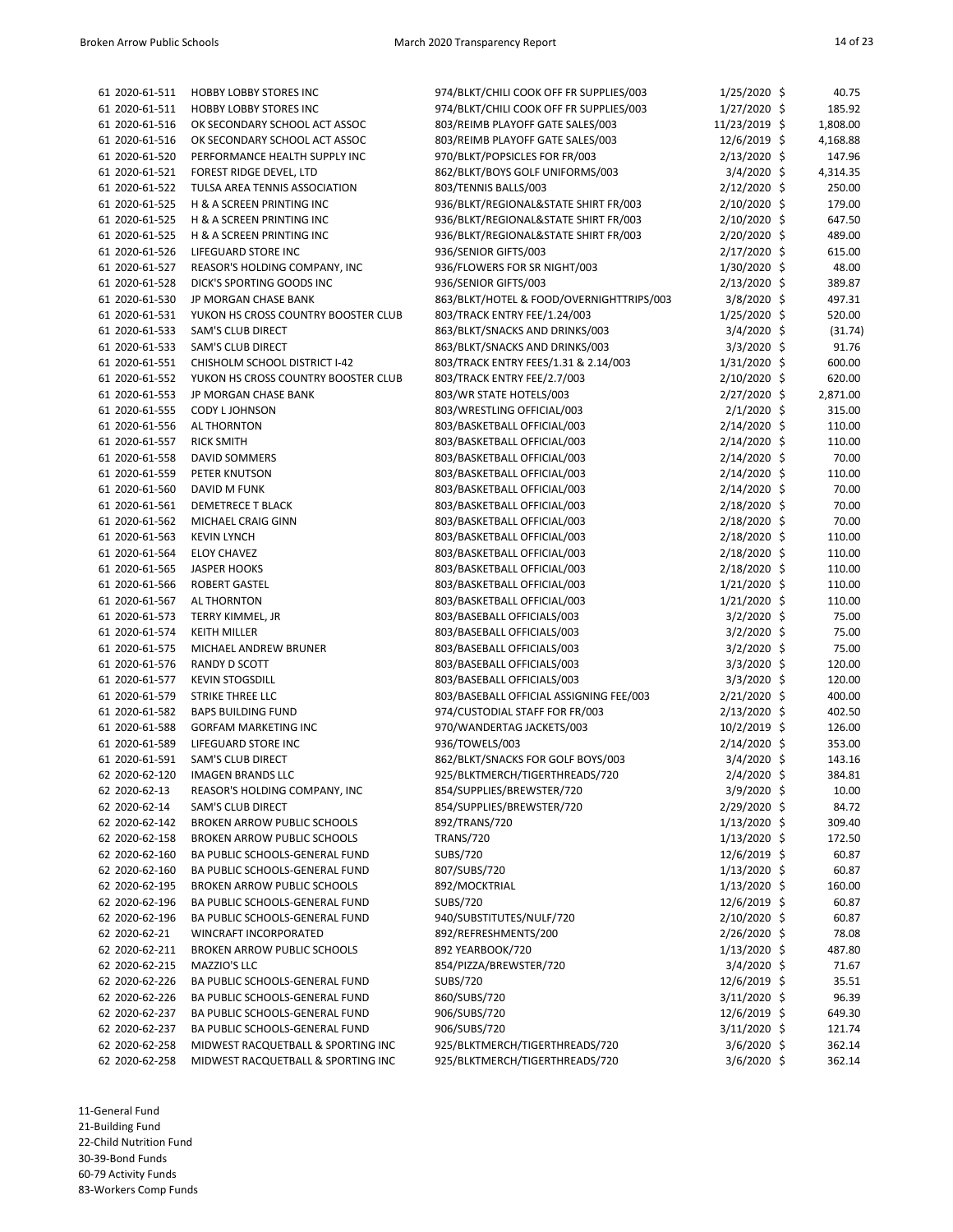| 62 2020-62-259 | <b>BROKEN ARROW PUBLIC SCHOOLS</b>   | ROBOTICS/720                             | $1/13/2020$ \$ | 150.15   |
|----------------|--------------------------------------|------------------------------------------|----------------|----------|
| 62 2020-62-271 | ARMY AND AIR FORCE EXCHANGE SERVICE  | 902/UNIFORMS/GAGAJEWSKI/720              | 9/18/2019 \$   | 1,400.94 |
| 62 2020-62-273 | BA PUBLIC SCHOOLS-GENERAL FUND       | SUB/720                                  | 12/6/2019 \$   | 71.02    |
| 62 2020-62-273 | BA PUBLIC SCHOOLS-GENERAL FUND       | 844/SUBS/720                             |                | 182.61   |
| 62 2020-62-274 | BA PUBLIC SCHOOLS-GENERAL FUND       | <b>SUBS/720</b>                          | 3/11/2020 \$   | 96.39    |
|                | BA PUBLIC SCHOOLS-GENERAL FUND       | 905/SUBS/720                             | 12/6/2019 \$   |          |
| 62 2020-62-274 |                                      |                                          | $3/11/2020$ \$ | 365.22   |
| 62 2020-62-289 | <b>BROKEN ARROW PUBLIC SCHOOLS</b>   | ap $art/720$                             | $1/13/2020$ \$ | 433.60   |
| 62 2020-62-310 | KISS INST FOR PRACTICAL ROBOTICS     | 877/REGISTRATION/LIM/720                 | $9/30/2020$ \$ | 1,500.00 |
| 62 2020-62-319 | <b>BROKEN ARROW PUBLIC SCHOOLS</b>   | 807/TRANSPORTATION/SPENCER/720           | 2/10/2020 \$   | 398.75   |
| 62 2020-62-328 | <b>BROKEN ARROW PUBLIC SCHOOLS</b>   | academic eam/720                         | 1/13/2020 \$   | 16.00    |
| 62 2020-62-333 | <b>BROKEN ARROW PUBLIC SCHOOLS</b>   | jrotc trans/720                          | $1/13/2020$ \$ | 448.75   |
| 62 2020-62-353 | <b>BROKEN ARROW PUBLIC SCHOOLS</b>   | ACADEMICTEAM/720                         | $1/13/2020$ \$ | 36.00    |
| 62 2020-62-361 | <b>BROKEN ARROW PUBLIC SCHOOLS</b>   | SPANISH CLUB/720                         | $1/13/2020$ \$ | 210.55   |
| 62 2020-62-365 | <b>HEARTLAND PAYMENT SYSTEMS INC</b> | 925/BLKT FEES&SERVICES/TIGER THREADS/720 | 2/29/2020 \$   | 720.18   |
| 62 2020-62-366 | CHICK-FIL-A BROKEN ARROW             | 854/MEALS/BREWSTER/720                   | 2/28/2020 \$   | 57.99    |
| 62 2020-62-371 | <b>BROKEN ARROW PUBLIC SCHOOLS</b>   | ACADEMIC TEAM/720                        | $1/13/2020$ \$ | 36.80    |
| 62 2020-62-38  | <b>BANKCARD CENTER</b>               | 925/BLKBANKFEES/TIGER THREADS/720        | 2/14/2020 \$   | 59.95    |
| 62 2020-62-397 | JP MORGAN CHASE/ADMIRAL EXPRESS      | 807/SUPPLIES/SPENCER/720                 | $2/12/2020$ \$ | 60.72    |
| 62 2020-62-397 | JP MORGAN CHASE/ADMIRAL EXPRESS      | 807/SUPPLIES/SPENCER/720                 | $2/19/2020$ \$ | 18.87    |
| 62 2020-62-403 | KOALA TEE SCREENPRINTING INC         | 893/920/FUNDRAISER/MASHBURN/720          | 12/17/2019 \$  | 169.91   |
| 62 2020-62-419 | <b>BROKEN ARROW PUBLIC SCHOOLS</b>   | ARTCLUB/720                              | $1/13/2020$ \$ | 24.00    |
| 62 2020-62-423 | <b>BROKEN ARROW PUBLIC SCHOOLS</b>   | ACADEMICTEAM/720                         | $1/13/2020$ \$ | 65.60    |
| 62 2020-62-430 | <b>BIXBY PUBLIC SCHOOLS</b>          | 860/REGISTRATION/WALTERS/720             | 12/17/2019 \$  | 200.00   |
| 62 2020-62-431 | <b>BAPS BUILDING FUND</b>            | 860/CUSTODIANS/WALTERS/720               | 12/5/2019 \$   | 218.75   |
| 62 2020-62-460 | <b>BROKEN ARROW PUBLIC SCHOOLS</b>   | ACADEMIC TEAM/720                        | $1/13/2020$ \$ | 39.20    |
| 62 2020-62-464 | JW PEPPER & SON INC                  | 818/BLKT/MUSIC/BAND                      | $2/3/2020$ \$  | 151.69   |
| 62 2020-62-464 | JW PEPPER & SON INC                  | 818/BLKT/MUSIC/BAND                      | $2/10/2020$ \$ | 66.79    |
| 62 2020-62-464 | JW PEPPER & SON INC                  | 818/BLKT/MUSIC/BAND                      | 2/19/2020 \$   | 103.79   |
| 62 2020-62-469 | <b>JANA ELAINE ELLIS</b>             | 844/REIMBURSEMENTS/MUSICAL/720           | $3/11/2020$ \$ | 420.34   |
| 62 2020-62-47  | VERIZON WIRELESS SERVICES LLC        | 934/blkt data/720                        | $3/6/2020$ \$  | 83.45    |
| 62 2020-62-477 | <b>BROKEN ARROW PUBLIC SCHOOLS</b>   | 835/TRANSPORTATION/CHASE/720             | $2/10/2020$ \$ | 304.00   |
| 62 2020-62-491 | <b>HOBBY LOBBY STORES INC</b>        | 896/SUPPLIES/WILSON/720                  | 12/12/2019 \$  | 360.49   |
| 62 2020-62-497 | <b>BANK OF OKLAHOMA</b>              | <b>BANK FEES/720</b>                     | $3/13/2020$ \$ | 69.57    |
| 62 2020-62-500 | HEARTLAND MUSIC FESTIVAL INC         | 905/BLKT/REGISTRATION/720                | $2/5/2020$ \$  | 50.00    |
| 62 2020-62-517 | <b>BAPS BUILDING FUND</b>            | 902/CUSTODIAL/GAGAJEWSKI/720             | 2/13/2020 \$   | 500.00   |
| 62 2020-62-518 | <b>B SEW INN INC</b>                 | 854/REPAIR/BREWSTER/720                  | $1/22/2020$ \$ | 705.58   |
| 62 2020-62-519 | LAYSON ENTERPRISES INC               | 934/DECORATIONS/SADIES/STECKER           | $2/3/2020$ \$  | 1,985.00 |
| 62 2020-62-525 | JP MORGAN CHASE BANK                 |                                          |                | 49.14    |
|                |                                      | 854/SUPPLIES/BREWSTER/720                | $2/29/2020$ \$ |          |
| 62 2020-62-525 | JP MORGAN CHASE BANK                 | 854/SUPPLIES/BREWSTER/720                | $1/30/2020$ \$ | 38.23    |
| 62 2020-62-529 | ROBOTICS EDUCATION & COMPETITION     | 877/REGISTRATION/LIM/720                 | $1/31/2020$ \$ | 150.00   |
| 62 2020-62-532 | DEANAN PRODUCTS INC                  | 854/FUNDRAISER/BREWSTER/720              | 2/17/2020 \$   | 1,000.00 |
| 62 2020-62-535 | NATIONAL FFA ORGANIZATION            | 853/SUPPLIES/LAWHORN/720                 | $1/29/2020$ \$ | 61.00    |
| 62 2020-62-539 | YALE CLEANERS LLC                    | 902/CLEANING/DAVIS/720                   | 1/14/2020 \$   | 369.65   |
| 62 2020-62-539 | YALE CLEANERS LLC                    | 902/CLEANING/DAVIS/720                   | 1/14/2020 \$   | 150.65   |
| 62 2020-62-539 | YALE CLEANERS LLC                    | 902/CLEANING/DAVIS/720                   | 1/21/2020 \$   | 13.70    |
| 62 2020-62-551 | FCCLA OF AMERICA                     | 854/FEE/BREWSTER/720                     | 2/27/2020 \$   | 140.00   |
| 62 2020-62-551 | FCCLA OF AMERICA                     | 854/FEE/BREWSTER/720                     | 2/27/2020 \$   | 14.00    |
| 62 2020-62-554 | NATIONAL SPEECH & DEBATE ASSOC       | 860/FEES/WALTERS/720                     | $1/13/2020$ \$ | 193.00   |
| 62 2020-62-554 | NATIONAL SPEECH & DEBATE ASSOC       | 860/FEES/WALTERS/720                     | $2/19/2020$ \$ | 60.00    |
| 62 2020-62-554 | NATIONAL SPEECH & DEBATE ASSOC       | 860/FEES/WALTERS/720                     | 2/26/2020 \$   | 20.00    |
| 62 2020-62-555 | UNION PUBLIC SCHOOLS ISD 9           | 860/REGISTRATION/WALTERS/720             | 2/11/2020 \$   | 200.00   |
| 62 2020-62-566 | OTC BRANDS INC                       | 934/BLANKET SUPPLIES/STECKER             | $2/6/2020$ \$  | 173.03   |
| 62 2020-62-571 | REASOR'S HOLDING COMPANY, INC        | 934/BLANKET/SUPPLIES/STECKER             | $3/3/2020$ \$  | 79.40    |
| 62 2020-62-579 | ARROW FLOWER & GIFTS INC             | 938/STAFF FLOWERS/KENNEDY/720            | 2/29/2020 \$   | 50.95    |
| 62 2020-62-579 | ARROW FLOWER & GIFTS INC             | 938/STAFF FLOWERS/KENNEDY/720            | 2/29/2020 \$   | 64.50    |
| 62 2020-62-579 | ARROW FLOWER & GIFTS INC             | 938/STAFF FLOWERS/KENNEDY/720            | 2/29/2020 \$   | 65.95    |
| 62 2020-62-579 | ARROW FLOWER & GIFTS INC             | 938/STAFF FLOWERS/KENNEDY/720            | 2/29/2020 \$   | 65.95    |
| 62 2020-62-579 | ARROW FLOWER & GIFTS INC             | 938/STAFF FLOWERS/KENNEDY/720            | 2/29/2020 \$   | 62.95    |
| 62 2020-62-588 | CHILD NUTRITION PROGRAMS DEPT        | 934/WATER/SPRING EVENTS/STECKER          | 2/14/2020 \$   | 270.00   |
| 62 2020-62-589 | PLASCO ID HOLDINGS LLC               | 869/SUPPLIES/RICE/720                    | $2/13/2020$ \$ | 121.50   |
| 62 2020-62-595 | OK SECONDARY SCHOOL ACT ASSOC        | 905/BLKT/FEES/HS/720                     | $1/28/2020$ \$ | 120.00   |
| 62 2020-62-595 | OK SECONDARY SCHOOL ACT ASSOC        | 905/BLKT/FEES/HS/720                     | 1/28/2020 \$   | 288.00   |

11-General Fund 21-Building Fund 22-Child Nutrition Fund

30-39-Bond Funds

60-79 Activity Funds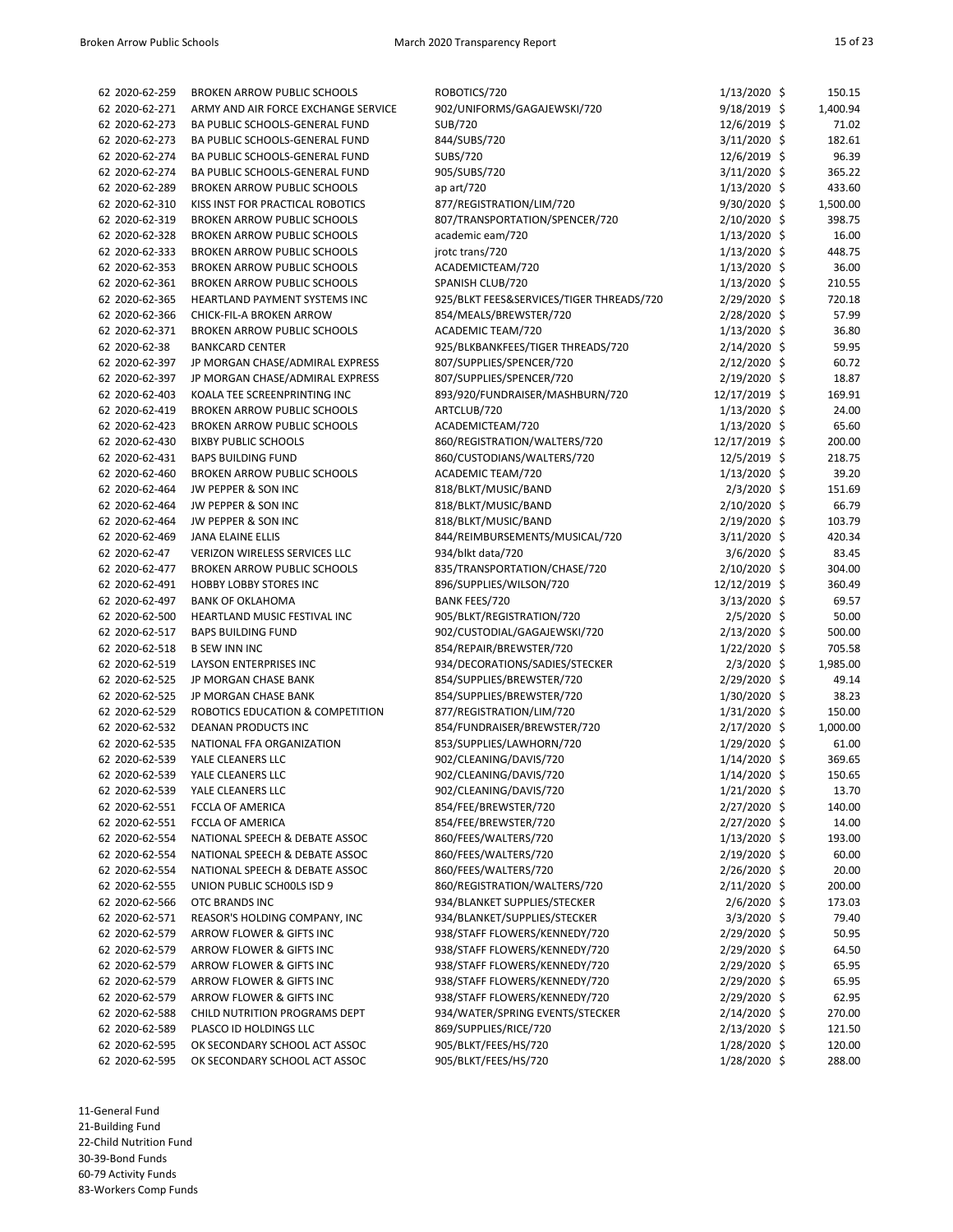| 62 2020-62-599 | LOWE'S HOME CENTERS                          | 877/SUPPLIES/MOWERY/720              | 1/26/2020 \$   | 94.57    |
|----------------|----------------------------------------------|--------------------------------------|----------------|----------|
| 62 2020-62-600 | <b>VEX ROBOTICS INC</b>                      | 877/SUPPLIES/MOWERY/720              | 1/28/2020 \$   | 110.53   |
| 62 2020-62-602 | <b>IMAGEN BRANDS LLC</b>                     | 925/BLKTMERCH/TIGERTHREADS/720       | 2/18/2020 \$   | 210.51   |
| 62 2020-62-602 | <b>IMAGEN BRANDS LLC</b>                     | 925/BLKTMERCH/TIGERTHREADS/720       | 2/25/2020 \$   | 282.10   |
| 62 2020-62-602 | <b>IMAGEN BRANDS LLC</b>                     | 925/BLKTMERCH/TIGERTHREADS/720       | 2/27/2020 \$   | 211.53   |
| 62 2020-62-602 | <b>IMAGEN BRANDS LLC</b>                     | 925/BLKTMERCH/TIGERTHREADS/720       | 2/29/2020 \$   | 556.11   |
| 62 2020-62-602 | <b>IMAGEN BRANDS LLC</b>                     | 925/BLKTMERCH/TIGERTHREADS/720       | 3/11/2020 \$   | 175.57   |
| 62 2020-62-604 | CI SPORT INC                                 | 925/BLKTMERCH/TIGERTHREADS/720       | 2/13/2020 \$   | 1,899.10 |
| 62 2020-62-606 | REASOR'S HOLDING COMPANY, INC                | 853/SUPPLIES/ARTHUR/720              | 3/3/2020 \$    | 176.58   |
| 62 2020-62-608 | ALPHA AWARDS & ENGRAVING LLC                 | 938/NAMEBADGES/OFFICE/720            | 1/29/2020 \$   | 82.50    |
| 62 2020-62-610 | <b>HOBBY LOBBY STORES INC</b>                | 896/SUPPLIES/TAYLOR/720              | 3/2/2020 \$    | 35.96    |
| 62 2020-62-611 | PALEN MUSIC CENTER                           | 818/BLKT/SUPPLIES&REPAIRS/BAND       | 1/29/2020 \$   | 122.64   |
| 62 2020-62-611 | PALEN MUSIC CENTER                           | 818/BLKT/SUPPLIES&REPAIRS/BAND       | 2/11/2020 \$   | 677.70   |
| 62 2020-62-611 | PALEN MUSIC CENTER                           | 818/BLKT/SUPPLIES&REPAIRS/BAND       | 3/11/2020 \$   | 120.00   |
| 62 2020-62-611 | PALEN MUSIC CENTER                           | 818/BLKT/SUPPLIES&REPAIRS/BAND       | $3/4/2020$ \$  | 641.79   |
| 62 2020-62-619 | CHILD NUTRITION PROGRAMS DEPT                | 934/MEALS/TIGER CHALLENGE/STECKER    | 2/27/2020 \$   | 54.00    |
| 62 2020-62-620 | MONDO BLOC INC                               | 925/BLKTMERCH/TIGERTHREADS/720       | 2/7/2020 \$    | 371.50   |
| 62 2020-62-620 | MONDO BLOC INC                               | 925/BLKTMERCH/TIGERTHREADS/720       | 2/7/2020 \$    | 298.75   |
| 62 2020-62-620 | MONDO BLOC INC                               | 925/BLKTMERCH/TIGERTHREADS/720       | 2/7/2020 \$    | 178.00   |
| 62 2020-62-620 | MONDO BLOC INC                               | 925/BLKTMERCH/TIGERTHREADS/720       | 2/7/2020 \$    | 1,937.00 |
|                | MONDO BLOC INC                               |                                      | 2/7/2020 \$    | 190.50   |
| 62 2020-62-620 |                                              | 925/BLKTMERCH/TIGERTHREADS/720       |                |          |
| 62 2020-62-620 | MONDO BLOC INC                               | 925/BLKTMERCH/TIGERTHREADS/720       | 2/7/2020 \$    | 201.00   |
| 62 2020-62-620 | MONDO BLOC INC                               | 925/BLKTMERCH/TIGERTHREADS/720       | 2/7/2020 \$    | 458.55   |
| 62 2020-62-620 | MONDO BLOC INC                               | 925/BLKTMERCH/TIGERTHREADS/720       | 2/28/2020 \$   | 430.25   |
| 62 2020-62-620 | MONDO BLOC INC                               | 925/BLKTMERCH/TIGERTHREADS/720       | 2/28/2020 \$   | 395.00   |
| 62 2020-62-620 | MONDO BLOC INC                               | 925/BLKTMERCH/TIGERTHREADS/720       | 2/28/2020 \$   | 665.00   |
| 62 2020-62-620 | MONDO BLOC INC                               | 925/BLKTMERCH/TIGERTHREADS/720       | 2/28/2020 \$   | 169.00   |
| 62 2020-62-627 | <b>COUNTRY LANE 4 &amp; 5TH GRADE CENTER</b> | 877/CONCESSION PROFIT/LIM/720        | 12/7/2019 \$   | 225.00   |
| 62 2020-62-628 | <b>HIGHLAND PARK PTA</b>                     | 877/CONCESSION PROFIT/LIM/720        | 12/7/2019 \$   | 175.00   |
| 62 2020-62-629 | DEVRA B KENNEDY                              | 938/SUPPLIES/720                     | $2/6/2020$ \$  | 60.29    |
| 62 2020-62-632 | JOHN F NIEBUHR III                           | 902/SUPPLIES/GAGAJEWSKI/720          | 2/13/2020 \$   | 112.60   |
| 62 2020-62-633 | <b>GORFAM MARKETING INC</b>                  | 925/BLKTMERCH/TIGERTHREADS/720       | 2/26/2020 \$   | 32.00    |
| 62 2020-62-633 | <b>GORFAM MARKETING INC</b>                  | 925/BLKTMERCH/TIGERTHREADS/720       | 2/26/2020 \$   | 640.60   |
| 62 2020-62-633 | <b>GORFAM MARKETING INC</b>                  | 925/BLKTMERCH/TIGERTHREADS/720       | 2/26/2020 \$   | 190.90   |
| 62 2020-62-633 | <b>GORFAM MARKETING INC</b>                  | 925/BLKTMERCH/TIGERTHREADS/720       | 2/26/2020 \$   | 103.50   |
| 62 2020-62-633 | <b>GORFAM MARKETING INC</b>                  | 925/BLKTMERCH/TIGERTHREADS/720       | 2/26/2020 \$   | 336.00   |
| 62 2020-62-633 | <b>GORFAM MARKETING INC</b>                  | 925/BLKTMERCH/TIGERTHREADS/720       | 2/29/2020 \$   | 96.00    |
| 62 2020-62-633 | <b>GORFAM MARKETING INC</b>                  | 925/BLKTMERCH/TIGERTHREADS/720       | 2/29/2020 \$   | 264.85   |
| 62 2020-62-633 | <b>GORFAM MARKETING INC</b>                  | 925/BLKTMERCH/TIGERTHREADS/720       | 2/29/2020 \$   | 120.80   |
| 62 2020-62-633 | <b>GORFAM MARKETING INC</b>                  | 925/BLKTMERCH/TIGERTHREADS/720       | 2/28/2020 \$   | 78.00    |
| 62 2020-62-633 | <b>GORFAM MARKETING INC</b>                  |                                      | 3/9/2020 \$    | 143.25   |
|                |                                              | 925/BLKTMERCH/TIGERTHREADS/720       |                |          |
| 62 2020-62-633 | <b>GORFAM MARKETING INC</b>                  | 925/BLKTMERCH/TIGERTHREADS/720       | 3/9/2020 \$    | 437.50   |
| 62 2020-62-635 | <b>B &amp; L PRINTING</b>                    | 878/PRINTING/PROJECT/STECKER         | 2/10/2020 \$   | 72.00    |
| 62 2020-62-636 | OTC BRANDS INC                               | 934/COSTUMES/DECOR/STECKER           | 2/6/2020 \$    | 229.55   |
| 62 2020-62-639 | CHRISTIAN DIXON WELBORN                      | 934/REIMBURSEMENT/SUPPLIES/STECKER   | $3/2/2020$ \$  | 62.81    |
| 62 2020-62-641 | <b>HOBBY LOBBY STORES INC</b>                | 934/BLANKET/SUPPLIES/STECKER         | 2/12/2020 \$   | 157.32   |
| 62 2020-62-644 | <b>TROPHY &amp; PLAQUE PLUS</b>              | 801/AWARDS/720                       | $3/8/2020$ \$  | 48.00    |
| 62 2020-62-655 | BKL MANAGEMENT INC                           | 934/MEALS/GYM NIGHT/STECKER          | 2/17/2020 \$   | 1,369.80 |
| 62 2020-62-657 | JP MORGAN CHASE BANK                         | 934/BLANKET SUPPLIES/STECKER         | $3/6/2020$ \$  | 32.99    |
| 62 2020-62-658 | <b>BA PARTY SUPPLY LLC</b>                   | 934/BALLOONS/GYM NIGHT/STECKER       | $2/18/2020$ \$ | 109.88   |
| 62 2020-62-659 | NORTHSIDE INDEPENDENT SCHOOL DIST            | 902/FEE/GAGAJEWSKI/720               | 2/22/2020 \$   | 370.00   |
| 62 2020-62-661 | BA PUBLIC SCHOOLS-GENERAL FUND               | 906/SUBS/720                         | 3/11/2020 \$   | 517.41   |
| 62 2020-62-663 | <b>BROKEN ARROW ROLLER SPORTS</b>            | 902/SKATING/GAGAJEWSKI/720           | 2/18/2020 \$   | 300.00   |
| 62 2020-62-666 | OKLAHOMA ART EDUCATION ASSOC/OAEA            | 811/ENTRIES/ART/720                  | 2/14/2020 \$   | 21.00    |
| 62 2020-62-667 | OKLAHOMA ART EDUCATION ASSOC/OAEA            | 811/ENTRIES/ART/720                  | 2/14/2020 \$   | 180.00   |
| 62 2020-62-668 | OKLAHOMA ART EDUCATION ASSOC/OAEA            | 811/ENRIES/ART/720                   | 2/14/2020 \$   | 165.00   |
| 62 2020-62-672 | <b>BAPS BUILDING FUND</b>                    | 902/CUSTODIAL/GAGAJEWSKI/720         | $2/13/2020$ \$ | 427.50   |
| 62 2020-62-673 | DEMCO INC                                    | 889/SUPPLIES/THOMAS/720              | 2/25/2020 \$   | 636.61   |
| 62 2020-62-674 | HOBBY LOBBY STORES INC                       | 809/BLANKET/SUPPLIES/STECKER         | $3/9/2020$ \$  | 35.49    |
| 62 2020-62-675 | STUMP PRINTING COMPANY INC                   | 809/BLANKET DECORATIONS/STECKER      | $3/2/2020$ \$  | 88.66    |
| 62 2020-62-676 | ERNEST RANDALL LUNDY                         | 934/DJ/GYM NIGHT/STECKER             | 2/17/2020 \$   | 450.00   |
| 62 2020-62-677 | LOWE'S HOME CENTERS                          | 925/STORE SUPPLIES/TIGER THREADS/720 | 2/24/2020 \$   | 90.08    |
|                |                                              |                                      |                |          |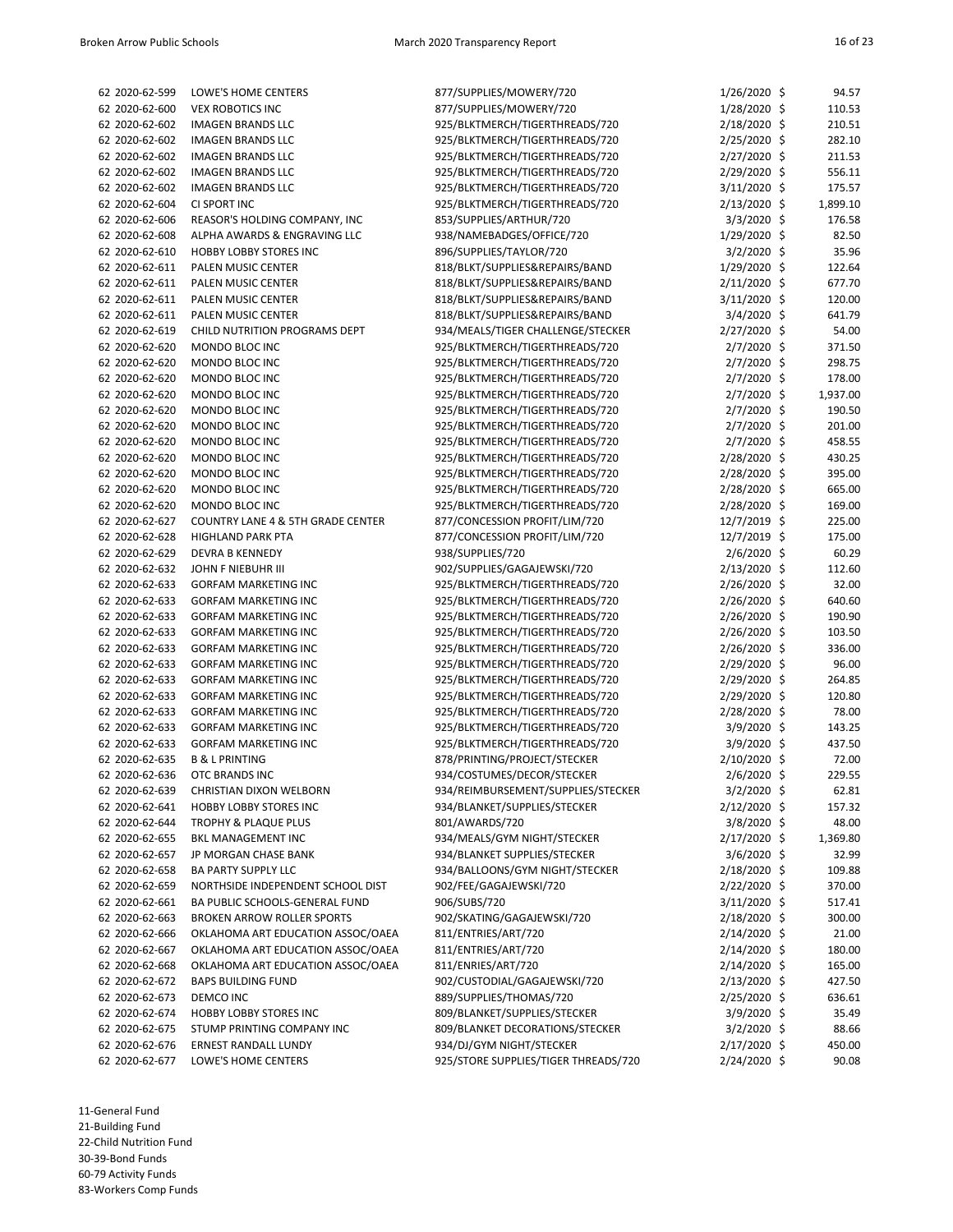| 62 2020-62-679                   | REASOR'S HOLDING COMPANY, INC      | 893/948/SUPPLIES/DOCTO/720            | $3/5/2020$ \$  | 84.80            |
|----------------------------------|------------------------------------|---------------------------------------|----------------|------------------|
| 62 2020-62-680                   | <b>CHEAPER T'S</b>                 | 809/SHIRTS/OASC DISTRICT/STECKER      | 3/2/2020 \$    | 2,497.00         |
| 62 2020-62-685                   | JP MORGAN CHASE/ADMIRAL EXPRESS    | 809/BLANKET SUPPLIES/STECKER          | 3/2/2020 \$    | 43.14            |
| 62 2020-62-685                   | JP MORGAN CHASE/ADMIRAL EXPRESS    | 809/BLANKET SUPPLIES/STECKER          | $3/3/2020$ \$  | 36.24            |
| 62 2020-62-685                   | JP MORGAN CHASE/ADMIRAL EXPRESS    | 809/BLANKET SUPPLIES/STECKER          | 3/4/2020 \$    | 52.84            |
| 62 2020-62-686                   | JP MORGAN CHASE BANK               | 877/TICKETS/MOWERY/720                | $3/5/2020$ \$  | 310.50           |
| 62 2020-62-687                   | ERNEST RANDALL LUNDY               | 934/DJ/SADIES/STECKER                 | $2/1/2020$ \$  | 1,995.00         |
| 62 2020-62-688                   | <b>TAYMARK</b>                     | 934/SUPPLIES/STECKER                  | 1/16/2020 \$   | 103.05           |
|                                  |                                    |                                       |                |                  |
| 62 2020-62-690                   | JP MORGAN CHASE/ADMIRAL EXPRESS    | 889/SUPPLIES/THOMAS/720               | 2/27/2020 \$   | 291.13           |
| 62 2020-62-691                   | <b>COLLEGE BOARD</b>               | 906/TESTS/GARRETT/720                 | 2/6/2020 \$    | 2,261.00         |
| 62 2020-62-699                   | MONDO BLOC INC                     | 925/BLKTMERCH/TIGERTHREADS/720        | 2/28/2020 \$   | 430.25           |
| 62 2020-62-699                   | MONDO BLOC INC                     | 925/BLKTMERCH/TIGERTHREADS/720        | 2/28/2020 \$   | 395.00           |
| 62 2020-62-699                   | MONDO BLOC INC                     | 925/BLKTMERCH/TIGERTHREADS/720        | 2/28/2020 \$   | 665.00           |
| 62 2020-62-699                   | MONDO BLOC INC                     | 925/BLKTMERCH/TIGERTHREADS/720        | 2/28/2020 \$   | 169.00           |
| 62 2020-62-699                   | MONDO BLOC INC                     | 925/BLKTMERCH/TIGERTHREADS/720        | $3/6/2020$ \$  | 640.75           |
| 62 2020-62-700                   | MIDWEST RACQUETBALL & SPORTING INC | 925/BLKTMERCH/TIGERTHREADS/720        | $3/1/2020$ \$  | 11,158.70        |
| 62 2020-62-702                   | SAM'S CLUB DIRECT                  | 809/BLANKET SUPPLIES/STECKER          | $3/2/2020$ \$  | 326.90           |
| 62 2020-62-703                   | PRO ICE LLC                        | 809/ICE SKATING/LOCK IN/STECKER       | $3/12/2020$ \$ | 350.00           |
| 62 2020-62-704                   | JP MORGAN CHASE BANK               | 809/MEALS/STUCO DISTRICT/STECKER      | 3/11/2020 \$   | 1,310.53         |
| 62 2020-62-705                   | <b>CHEAPER T'S</b>                 | 809/SHIRTS/SMILE WEEK/STECKER         | 3/2/2020 \$    | 272.00           |
| 62 2020-62-706                   | REASOR'S HOLDING COMPANY, INC      | 809/BLANKET SUPPLIES/STECKER          | 3/3/2020 \$    | 100.78           |
| 62 2020-62-707                   | <b>DEANAN PRODUCTS INC</b>         | 854/FUNDRAISER/BREWSTER/720           | $3/2/2020$ \$  | 500.00           |
| 62 2020-62-709                   | <b>BIXBY PUBLIC SCHOOLS</b>        | 860/REGISTRATION/WALTERS/720          | 12/17/2020 \$  | 382.00           |
| 62 2020-62-710                   | UNION PUBLIC SCHOOLS ISD 9         | 860/REGISTRATION/WALTERS/720          | 2/11/2020 \$   | 257.00           |
| 62 2020-62-711                   | MAZZIO'S LLC                       | 874/PIZZA/OGILVIE/720                 | 3/2/2020 \$    | 54.43            |
| 62 2020-62-712                   | FUTURE FARMERS OF AMERICA          | 853/REGISTRATION/ARTHUR/720           | $3/6/2020$ \$  | 1,320.00         |
| 62 2020-62-713                   | FUTURE FARMERS OF AMERICA          | 853/TICKETS/ARTHUR/720                | $3/6/2020$ \$  | 320.00           |
| 62 2020-62-715                   | MAZZIO'S LLC                       | 934/MEALS/LOCKIN/STECKER              | $3/4/2020$ \$  | 250.94           |
| 62 2020-62-720                   | ROBOTICS EDUCATION & COMPETITION   | 877/REGISTRATION/LIM/720              | 3/9/2020 \$    | 150.00           |
| 62 2020-62-728                   | JP MORGAN CHASE BANK               | 934/EQUIPMENT/SILENT DANCE/STECKER    | $3/2/2020$ \$  | 795.00           |
| 62 2020-62-732                   | ALBERT L MAY JR                    | 809/HYPNOTIST/STECKER                 | 3/11/2020 \$   | 900.00           |
| 62 2020-62-739                   | JEDAMSKI AND WINTZ LLC             | 809/FACILITATOR/OASC DISTRICT/STECKER | 3/11/2020 \$   | 4,000.00         |
| 62 2020-62-83                    | OKLAHOMA FCCLA                     | 854/REGISTRATION/BREWSTER/720         | 2/28/2020 \$   | 40.00            |
| 62 2020-62-9                     | <b>BROKEN ARROW PUBLIC SCHOOLS</b> | 854/TRANS/720                         | $1/13/2020$ \$ | 685.55           |
| 62 2020-62-97                    | <b>BANK OF OKLAHOMA</b>            | <b>BANKFEES</b>                       | 3/13/2020 \$   | 8.56             |
| 65 2020-65-104                   | IND SCH DIST #57 OF GARFLD CTY OK  | 897/REGISTRATION/505                  | 2/14/2020 \$   | 655.00           |
| 65 2020-65-116                   | <b>JACOB MEHLHOUSE</b>             | 905/REPAIR/505                        | $1/13/2020$ \$ | 180.00           |
| 65 2020-65-117                   | OK SECONDARY SCHOOL ACT ASSOC      | 833/REGISTRATION/505                  | $3/5/2020$ \$  | 120.00           |
| 65 2020-65-118                   | BLICK ART MATERIALS LLC            | 811/SUPPLIES/CUNNINGHAM/505           | $1/16/2020$ \$ | 591.93           |
| 65 2020-65-118                   | <b>BLICK ART MATERIALS LLC</b>     | 811/SUPPLIES/CUNNINGHAM/505           | 2/6/2020 \$    | 28.85            |
| 65 2020-65-118                   | <b>BLICK ART MATERIALS LLC</b>     | 811/SUPPLIES/CUNNINGHAM/505           | 2/12/2020 \$   | 17.31            |
| 65 2020-65-118                   | <b>BLICK ART MATERIALS LLC</b>     | 811/SUPPLIES/CUNNINGHAM/505           | $1/24/2020$ \$ | (79.80)          |
| 65 2020-65-123                   | <b>BLICK ART MATERIALS LLC</b>     | 811/SUPPLIES/RHOADES/505              | 1/21/2020 \$   | 93.90            |
| 65 2020-65-137                   | OK SECONDARY SCHOOL ACT ASSOC      | 905/REGISTRATION/505                  | 2/17/2020 \$   | 90.00            |
| 65 2020-65-138                   | SAM'S CLUB DIRECT                  | 949/SUPPLIES/505                      | $3/9/2020$ \$  | 151.78           |
| 65 2020-65-142                   | MAZZIO'S LLC                       | 892/PARENT CONF. STAFF DINNER/505     | 2/14/2020 \$   | 178.83           |
| 65 2020-65-147                   | JP MORGAN CHASE BANK               | 833/SHOW CHOIR TRAVEL/505             | $3/2/2020$ \$  | 2,164.61         |
| 65 2020-65-148                   | <b>BA SCHOOLS GENERAL FUND</b>     | 833/TRANSPORTATION/505                | $2/10/2020$ \$ | 254.55           |
|                                  |                                    |                                       |                |                  |
| 65 2020-65-149<br>65 2020-65-150 | JP MORGAN CHASE/ADMIRAL EXPRESS    | 811/SUPPLIES/RHOADES/505              | 2/24/2020 \$   | 120.84<br>334.56 |
|                                  | JP MORGAN CHASE/ADMIRAL EXPRESS    | 833/VARIOUS/RECEIPT BOOKS/505         | 2/25/2020 \$   |                  |
| 65 2020-65-155                   | JP MORGAN CHASE/ADMIRAL EXPRESS    | 811/SUPPLIES/505                      | $3/9/2020$ \$  | 19.00            |
| 65 2020-65-23                    | BA PUBLIC SCHOOLS-GENERAL FUND     | MASTERCLASS/505                       | 12/6/2019 \$   | 1,160.00         |
| 65 2020-65-23                    | BA PUBLIC SCHOOLS-GENERAL FUND     | PAYROLL/505                           | 12/11/2019 \$  | 140.00           |
| 65 2020-65-29                    | BA PUBLIC SCHOOLS-GENERAL FUND     | 892/MATHCLASS/505                     | $1/10/2020$ \$ | 180.00           |
| 65 2020-65-59                    | AVB BANK                           | 892/BANK FEES/505                     | 2/29/2020 \$   | 18.34            |
| 65 2020-65-62                    | SAIED MUSIC COMPANY                | 818/BLANKET SUPPLIES/MUSIC/505        | 2/25/2020 \$   | 134.00           |
| 65 2020-65-67                    | BA PUBLIC SCHOOLS-GENERAL FUND     | 818/SUBS/505                          | 12/6/2019 \$   | 60.88            |
| 65 2020-65-71                    | BA PUBLIC SCHOOLS-GENERAL FUND     | PAYROLL/505                           | 12/6/2019 \$   | 2,000.00         |
| 65 2020-65-73                    | BA PUBLIC SCHOOLS-GENERAL FUND     | 818/SUBS/505                          | 12/6/2019 \$   | 30.44            |
| 65 2020-65-91                    | SOUTHEASTERN CAREER APPAREL DBA    | 833/COSTUMES/505                      | 2/18/2020 \$   | 4,494.00         |
| 66 2020-66-107                   | JW PEPPER & SON INC                | 833/SUPPLIES/520                      | $1/3/2020$ \$  | 271.24           |
| 66 2020-66-110                   | BA PUBLIC SCHOOLS-GENERAL FUND     | 818/MASTERCLASS/520                   | 3/10/2020 \$   | 40.00            |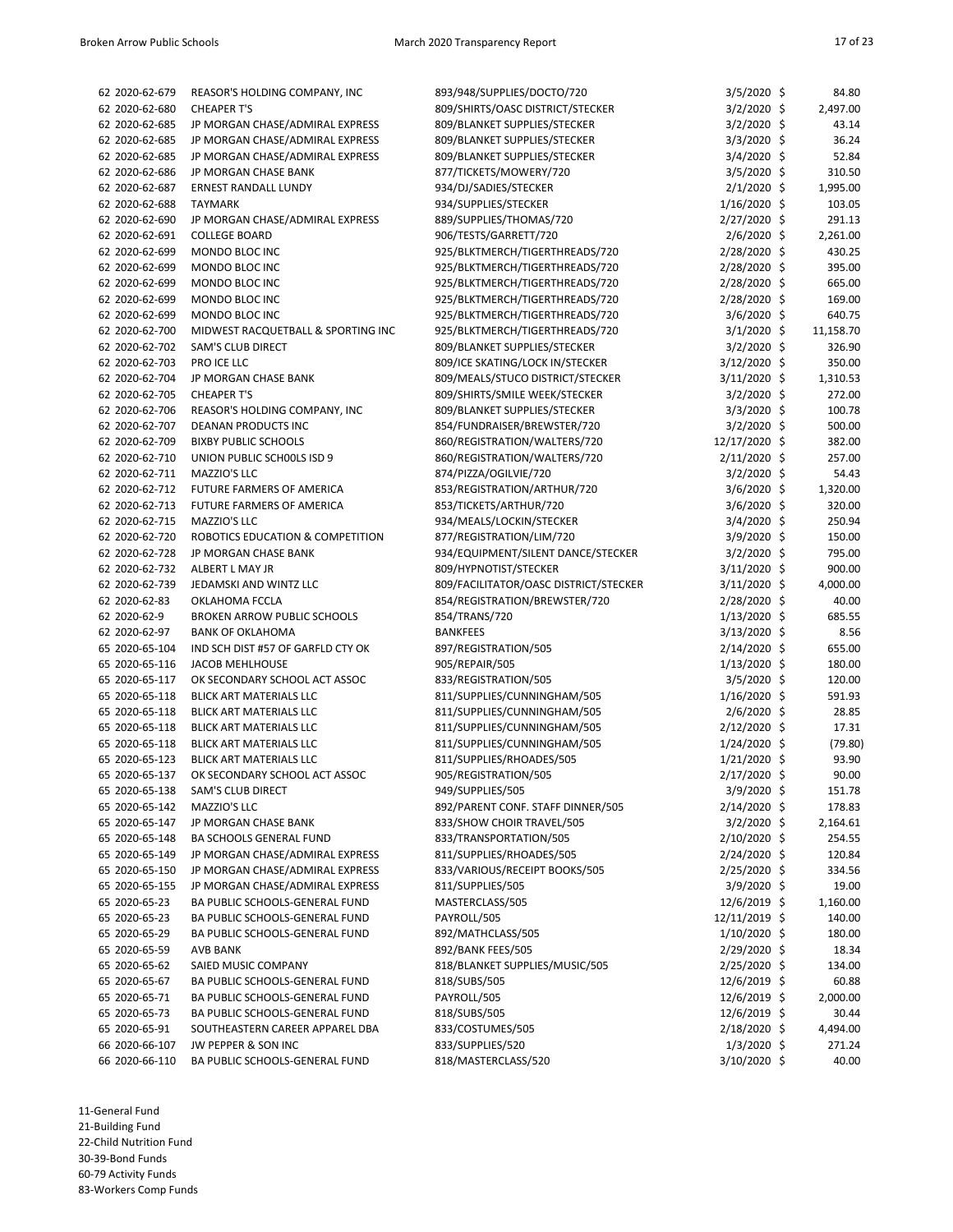| 66 2020-66-112 | BA PUBLIC SCHOOLS-GENERAL FUND     | 833/ACCOMPANIST/520      | 3/10/2020 \$                  | 506.25   |
|----------------|------------------------------------|--------------------------|-------------------------------|----------|
| 66 2020-66-117 | FLINN SCIENTIFIC COMPANY           | 893-930/SUPPLIES/520     | $2/24/2020$ \$                | 41.85    |
| 66 2020-66-117 | FLINN SCIENTIFIC COMPANY           | 893-930/SUPPLIES/520     | 2/26/2020 \$                  | 50.25    |
| 66 2020-66-117 | FLINN SCIENTIFIC COMPANY           | 893-930/SUPPLIES/520     | 2/26/2020 \$                  | 83.20    |
| 66 2020-66-118 | LOWE'S HOME CENTERS                | 844/SUPPLIES/520         | 2/20/2020 \$                  | 118.88   |
| 66 2020-66-119 | MARGARET C KING                    | 844/SUPPLIES/520         | 2/20/2020 \$                  | 29.00    |
| 66 2020-66-119 | MARGARET C KING                    | 844/SUPPLIES/520         | $2/11/2020$ \$                | 43.98    |
| 66 2020-66-119 | MARGARET C KING                    | 844/SUPPLIES/520         | 2/20/2020 \$                  | 98.46    |
| 66 2020-66-121 | YALE CLEANERS LLC                  | 892/EVENT/520            | $2/3/2020$ \$                 | 30.00    |
| 66 2020-66-123 | <b>BEEPCO INC</b>                  | 833/FUNDRAISER           | 2/10/2020 \$                  | 2,136.00 |
| 66 2020-66-124 | SIGNATURE FUNDRAISING INC          | 833/FUNDRAISER           | 2/10/2020 \$                  | 2,490.00 |
| 66 2020-66-124 | SIGNATURE FUNDRAISING INC          | 833/FUNDRAISER           | $2/12/2020$ \$                | 2,400.00 |
| 66 2020-66-127 | CHICK-FIL-A BROKEN ARROW           | 892/EVENT/520            | $2/13/2020$ \$                | 174.00   |
| 66 2020-66-129 | <b>SAM'S CLUB DIRECT</b>           | 938/SUPPLIES/520         | $3/2/2020$ \$                 | 174.58   |
| 66 2020-66-130 | <b>BROKEN ARROW PUBLIC SCHOOLS</b> | 833/TRANSPORTATION/520   | 3/10/2020 \$                  | 81.62    |
| 66 2020-66-131 | <b>BROKEN ARROW PUBLIC SCHOOLS</b> | 818/TRANSPORTATION/520   | 3/10/2020 \$                  | 81.62    |
| 66 2020-66-132 | <b>BROKEN ARROW PUBLIC SCHOOLS</b> | 905/TRANSPORTATION/520   | $3/10/2020$ \$                | 81.62    |
| 66 2020-66-133 | JEFFREY W GUNTHER                  | 892/EVENT/520            | 2/27/2020 \$                  | 204.00   |
| 66 2020-66-139 | REASOR'S HOLDING COMPANY, INC      | 892/EVENT/520            | 3/3/2020 \$                   | 37.98    |
| 66 2020-66-141 | REASOR'S HOLDING COMPANY, INC      | 938/EVENT/520            | $3/6/2020$ \$                 | 28.99    |
| 66 2020-66-148 | JP MORGAN CHASE/ADMIRAL EXPRESS    | 892/SUPPLIES/520         | $3/4/2020$ \$                 | 502.26   |
| 66 2020-66-149 | <b>MARDEL INC</b>                  | 897/EVENT/520            |                               | 39.98    |
| 66 2020-66-19  |                                    |                          | $3/6/2020$ \$<br>3/11/2020 \$ | 60.87    |
|                | BA PUBLIC SCHOOLS-GENERAL FUND     | 833/SUBSTITUTES/520      |                               |          |
| 66 2020-66-2   | <b>AVB BANK</b>                    | 892/BANK FEES/520        | 2/29/2020 \$                  | 14.58    |
| 66 2020-66-21  | BA PUBLIC SCHOOLS-GENERAL FUND     | 833/ACCOMPANIST/520      | $2/10/2020$ \$                | 150.00   |
| 66 2020-66-26  | PALEN MUSIC CENTER                 | 818/SUPPLIES/520         | 2/14/2020 \$                  | 40.00    |
| 66 2020-66-67  | NBDA: NATALIE AUNKO, TREASURER     | 818/FEES/520             | $1/21/2020$ \$                | 330.00   |
| 66 2020-66-69  | OKLAHOMA MUSIC EDUCATORS ASSOC     | 818/FEES/520             | $1/21/2020$ \$                | 100.00   |
| 66 2020-66-82  | <b>BA SCHOOLS GENERAL FUND</b>     | 877/TRANS/520            | 2/10/2020 \$                  | 36.80    |
| 66 2020-66-85  | LIBRARY JOURNALS LLC               | 889/SUBSCRIPTION/520     | $1/17/2020$ \$                | 136.99   |
| 66 2020-66-89  | BA PUBLIC SCHOOLS-GENERAL FUND     | 833/SUBS/520             | $2/10/2020$ \$                | 121.74   |
| 66 2020-66-89  | BA PUBLIC SCHOOLS-GENERAL FUND     | 833/SUBSTITUTES/520      | $3/11/2020$ \$                | 60.87    |
| 66 2020-66-97  | JW PEPPER & SON INC                | 833/SUPPLIES/520         | 12/11/2019 \$                 | 102.49   |
| 66 2020-66-97  | JW PEPPER & SON INC                | 833/SUPPLIES/520         | 12/12/2019 \$                 | 1,372.72 |
| 66 2020-66-97  | JW PEPPER & SON INC                | 833/SUPPLIES/520         | 12/11/2019 \$                 | 33.15    |
| 67 2020-67-106 | DUNCAN PUBLIC SCHOOLS              | 833/CHOIR/530            | $2/14/2020$ \$                | 100.00   |
| 67 2020-67-115 | HEARTLAND MUSIC FESTIVAL INC       | 818/BAND/530             | $2/8/2020$ \$                 | 100.00   |
| 67 2020-67-119 | JP MORGAN CHASE BANK               | 833/CHOIR/530            | $3/2/2020$ \$                 | 27.95    |
| 67 2020-67-122 | JW PEPPER & SON INC                | 818/BAND/530             | 2/5/2020 \$                   | 49.00    |
| 67 2020-67-130 | BKL MANAGEMENT INC                 | 892/STAFF/530            | $2/13/2020$ \$                | 404.55   |
| 67 2020-67-140 | PAPA JOHNS PIZZA                   | 897/NJHS/530             | $2/13/2020$ \$                | 36.69    |
| 67 2020-67-140 | PAPA JOHNS PIZZA                   | 897/NJHS/530             | 2/18/2020 \$                  | 28.66    |
| 67 2020-67-149 | <b>B &amp; L PRINTING</b>          | 818/BAND/530             | 2/20/2020 \$                  | 236.00   |
| 67 2020-67-151 | SOUTHEASTERN CAREER APPAREL DBA    | 833/CHOIR/530            | 2/18/2020 \$                  | 302.40   |
| 67 2020-67-153 | OFFICE DEPOT INC                   | 844/DRAMA/530            | 3/22/2020 \$                  | 158.47   |
| 67 2020-67-155 | H & A SCREEN PRINTING INC          | 994/TIGER CHALLENGE/530  | 2/20/2020 \$                  | 224.00   |
| 67 2020-67-160 | SAM'S CLUB DIRECT                  | 833/CHOIR/530            | 2/24/2020 \$                  | 46.38    |
| 67 2020-67-164 | JP MORGAN CHASE/ADMIRAL EXPRESS    | 897/NJHS/530             | 2/25/2020 \$                  | 5.85     |
| 67 2020-67-169 | OKLAHOMA TSA                       | 940/TECH ED/REGISTRATION | $3/2/2020$ \$                 | 50.00    |
| 67 2020-67-2   | <b>AVB BANK</b>                    | 892/BANK FEES/530        | 2/29/2020 \$                  | 22.38    |
| 67 2020-67-29  | BA PUBLIC SCHOOLS-GENERAL FUND     | PAYROLL/530              | 3/24/2020 \$                  | 320.00   |
| 67 2020-67-41  | JW PEPPER & SON INC                | 905/ORCHESTRA/530        | $2/4/2020$ \$                 | 44.96    |
| 68 2020-68-1   | <b>AVB BANK</b>                    | 892/BANK FEES/525        | 2/29/2020 \$                  | 10.14    |
| 68 2020-68-102 | <b>EAGLE FUND RAISING</b>          | 833/FUNDRAISER/525       | 11/15/2019 \$                 | 2,494.40 |
| 68 2020-68-103 | BA PUBLIC SCHOOLS-GENERAL FUND     | 833/ACCOMPANIST/525      | $2/10/2020$ \$                | 200.00   |
| 68 2020-68-124 | DUNCAN PUBLIC SCHOOLS              | 833/REGISTRATION/525     | $2/14/2020$ \$                | 100.00   |
| 68 2020-68-126 | OK SECONDARY SCHOOL ACT ASSOC      | 833/REGISTRATION/525     | $2/7/2020$ \$                 | 180.00   |
| 68 2020-68-130 | BA PUBLIC SCHOOLS-GENERAL FUND     | 833/SUBS/525             | $2/10/2020$ \$                | 91.31    |
| 68 2020-68-139 | TARA L RICHARDSON                  | 833/FUNDRAISER/525       | 11/4/2019 \$                  | 590.93   |
| 68 2020-68-14  | PALEN MUSIC CENTER                 | 818/SUPPLIES/525         | $1/24/2020$ \$                | 57.18    |
| 68 2020-68-142 | PLAYSCRIPTS INC                    | 844/SUPPLIES/525         | $1/29/2020$ \$                | 434.61   |
| 68 2020-68-143 | WEISSMAN'S THEATRICAL SUPPLY INC   | 833/SUPPLIES/525         | 1/31/2020 \$                  | 587.89   |
|                |                                    |                          |                               |          |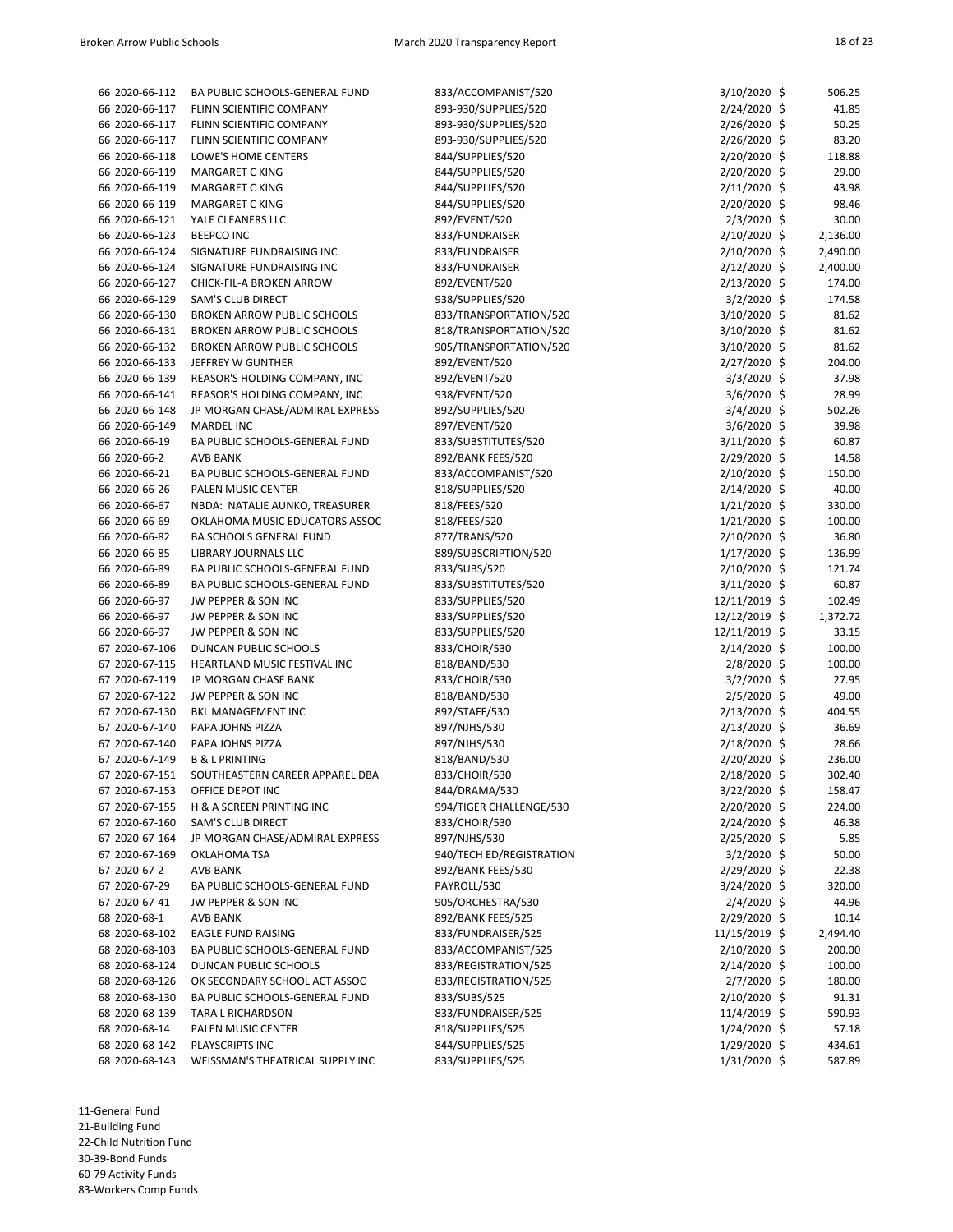| 68 2020-68-154 | CHICK-FIL-A AT REGAL PLAZA         | 892/CONFERENCE DINNER/525                | $2/18/2020$ \$                | 399.64   |
|----------------|------------------------------------|------------------------------------------|-------------------------------|----------|
| 68 2020-68-157 | LEE & JEONG INC                    | 978/DONUTS/525                           | $2/20/2020$ \$                | 48.60    |
| 68 2020-68-161 | EZFUND.COM LLC                     | 892/FUNDRAISER/525                       | $2/19/2020$ \$                | 180.00   |
| 68 2020-68-162 | JW PEPPER & SON INC                | 833/SHEET MUSIC/525                      | $2/20/2020$ \$                | 43.49    |
| 68 2020-68-162 | JW PEPPER & SON INC                | 833/SHEET MUSIC/525                      | $2/20/2020$ \$                | 147.50   |
| 68 2020-68-163 | <b>STORY FIRST INC</b>             | 844/SUPPLIES/525                         | $2/27/2020$ \$                | 432.39   |
| 68 2020-68-164 | <b>IMPERIAL LLC</b>                | 938/COFFEE SERVICE/525                   | $2/26/2020$ \$                | 47.90    |
| 68 2020-68-97  | BA PUBLIC SCHOOLS-GENERAL FUND     | 833/CLINICIAN/525                        | $2/10/2020$ \$                | 300.00   |
|                |                                    |                                          |                               |          |
| 69 2020-69-1   | <b>AVB BANK</b>                    | 892/BANK FEES/510                        | $2/29/2020$ \$                | 9.50     |
| 69 2020-69-110 | DUNCAN PUBLIC SCHOOLS              | <b>FEES/510</b>                          | $2/14/2020$ \$                | 100.00   |
| 69 2020-69-120 | OK SECONDARY SCHOOL ACT ASSOC      | 905/ENTRY/FEE/510                        | $1/28/2020$ \$                | 54.00    |
| 69 2020-69-120 | OK SECONDARY SCHOOL ACT ASSOC      | 905/ENTRY/FEE/510                        | $1/28/2020$ \$                | 20.00    |
| 69 2020-69-129 | MAZZIO'S LLC                       | pizza/510                                | $2/17/2020$ \$                | 159.06   |
| 69 2020-69-137 | BA PUBLIC SCHOOLS-GENERAL FUND     | 818/MASTERCLASS/510                      | $2/10/2020$ \$                | 160.21   |
| 69 2020-69-138 | JP MORGAN CHASE BANK               | 938/JUICE/DONUTS/510                     | $2/25/2020$ \$                | 22.47    |
| 69 2020-69-140 | JP MORGAN CHASE BANK               | 889/PASTRIES/510                         | $3/2/2020$ \$                 | 33.65    |
| 69 2020-69-146 | JP MORGAN CHASE/ADMIRAL EXPRESS    | 934/SUPPLIES/510                         | $3/9/2020$ \$                 | 89.77    |
| 69 2020-69-73  | SOUTHEASTERN CAREER APPAREL DBA    | 833/COSTUMES/510                         | $2/6/2020$ \$                 | 183.60   |
| 69 2020-69-75  | <b>BROKEN ARROW PUBLIC SCHOOLS</b> | 905/BUS/510                              | $2/10/2020$ \$                | 31.85    |
| 69 2020-69-77  | BA PUBLIC SCHOOLS-GENERAL FUND     | 818/MSTRCLASS/510                        | $2/10/2020$ \$                | 80.14    |
| 69 2020-69-84  | BA PUBLIC SCHOOLS-GENERAL FUND     | 818/SUB/510                              | 2/10/2020 \$                  | 131.89   |
| 69 2020-69-91  | BA PUBLIC SCHOOLS-GENERAL FUND     | 818/MSTRCLASS/510                        | $2/10/2020$ \$                | 600.00   |
| 69 2020-69-92  | BA PUBLIC SCHOOLS-GENERAL FUND     | 833/SUB/510                              | $2/10/2020$ \$                | 263.78   |
| 69 2020-69-98  | JP MORGAN CHASE BANK               | 833/HOTEL/510                            | $3/2/2020$ \$                 | 1,376.43 |
| 70 2020-70-142 | WILJACKAL LLC FRECKLES             | 892/BLKTICE CREAM FUNDRAISER/110         | $2/21/2020$ \$                | 279.00   |
| 70 2020-70-168 | <b>BROKEN ARROW PUBLIC SCHOOLS</b> | 892/TRANS/165                            | 1/10/2020 \$                  | 60.50    |
| 70 2020-70-210 | <b>BROKEN ARROW PUBLIC SCHOOLS</b> | 892/TRANS/165                            | $1/10/2020$ \$                | 405.75   |
| 70 2020-70-213 | WILJACKAL LLC FRECKLES             | 892/BLANKET/ FUNDRAISER/135              | 1/30/2020 \$                  | 619.20   |
| 70 2020-70-213 | WILJACKAL LLC FRECKLES             | 892/BLANKET/ FUNDRAISER/135              | $2/27/2020$ \$                | 625.50   |
| 70 2020-70-218 | KISS INST FOR PRACTICAL ROBOTICS   | 877/BOTBALLKIT/125                       | $9/26/2019$ \$                | 508.03   |
| 70 2020-70-238 | REASOR'S HOLDING COMPANY, INC      | 938/REFRESHMENT, ITEMS, FLOWERS/200      | $3/3/2020$ \$                 | 68.99    |
| 70 2020-70-359 | WILJACKAL LLC FRECKLES             | 892/FUNDRAISER/200                       | $2/7/2020$ \$                 | 335.70   |
| 70 2020-70-370 | <b>COSTLEY ENTERPRISES INC</b>     | 892/PIZZA/LUNCH WITH THE PRINCIPAL       | $2/7/2020$ \$                 | 102.00   |
| 70 2020-70-400 | ELIZABETH A SCHMIDT                | 892/INCENTIVES/SUPPLIES/MISC             | $2/13/2020$ \$                | 16.82    |
| 70 2020-70-420 | <b>BROKEN ARROW PUBLIC SCHOOLS</b> | 70/TRANS/110                             | $2/10/2020$ \$                | 108.70   |
| 70 2020-70-439 | <b>IMPERIAL LLC</b>                | 938/COFFEE/SUPPLIES/MISC/135             | $2/25/2020$ \$                | 28.95    |
| 70 2020-70-454 | <b>BROKEN ARROW PUBLIC SCHOOLS</b> | 877/MINI BUS/EXPO SQUARE                 | $2/10/2020$ \$                | 16.00    |
| 70 2020-70-505 | MA & PA KETTLE CORN                | 877/FUNDRAISER ITEMS/180                 | 12/20/2020 \$                 | 250.00   |
| 70 2020-70-51  | REASOR'S HOLDING COMPANY, INC      | 892/938/REFRESHMENTS, ITEMS, FLOWERS/220 | $3/3/2020$ \$                 | 60.09    |
| 70 2020-70-51  | REASOR'S HOLDING COMPANY, INC      | 892/938/REFRESHMENTS, ITEMS, FLOWERS/220 | $3/3/2020$ \$                 | 48.57    |
| 70 2020-70-51  | REASOR'S HOLDING COMPANY, INC      | 892/938/REFRESHMENTS, ITEMS, FLOWERS/220 | $3/3/2020$ \$                 | 5.00     |
| 70 2020-70-531 | <b>TIGER THREADS</b>               | 877/ROBOTICS T-SHIRTS/220                | 12/5/2019 \$                  | 300.00   |
| 70 2020-70-554 | BA PUBLIC SCHOOLS-GENERAL FUND     | SUBS/170                                 | $2/10/2020$ \$                | 320.00   |
| 70 2020-70-554 | BA PUBLIC SCHOOLS-GENERAL FUND     | 892 SUBS/170                             | 3/12/2020 \$                  | 60.87    |
| 70 2020-70-557 | TEAM NEXT LEVEL INC                | 892/BLKT/TOMLUNCHEON/215                 | 2/28/2020 \$                  | 51.73    |
| 70 2020-70-558 | WILJACKAL LLC FRECKLES             | 892/BLKT/FRECKLES/215                    | 2/10/2020 \$                  | 189.90   |
| 70 2020-70-558 | WILJACKAL LLC FRECKLES             | 892/BLKT/FRECKLES/215                    | $2/14/2020$ \$                | 202.50   |
| 70 2020-70-589 | ALPHA AWARDS & ENGRAVING LLC       | 892/SUPPLIES/170                         | $1/17/2020$ \$                | 5.50     |
| 70 2020-70-596 | BA PUBLIC SCHOOLS-GENERAL FUND     | PAYROLL/205                              | 2/10/2020 \$                  | 52.50    |
| 70 2020-70-621 | JP MORGAN CHASE/ADMIRAL EXPRESS    | 892/SUPPLIES/125                         | 12/12/2019 \$                 | 32.16    |
| 70 2020-70-625 | REASOR'S HOLDING COMPANY, INC      | 938/SUPPLIES/170                         | 3/3/2020 \$                   | 92.36    |
| 70 2020-70-634 | OTC BRANDS INC                     | 892/PAWPRINTREWARD/165                   | 12/13/2019 \$                 | 83.34    |
| 70 2020-70-634 | OTC BRANDS INC                     | 892/PAWPRINTREWARD/165                   | $1/22/2020$ \$                | (12.99)  |
| 70 2020-70-642 |                                    |                                          |                               |          |
|                | BA PUBLIC SCHOOLS-GENERAL FUND     | TRANSPORTATION/530                       | $2/10/2020$ \$                | 1,729.99 |
| 70 2020-70-653 | BA PUBLIC SCHOOLS-GENERAL FUND     | 892/SUB/200                              | $2/10/2020$ \$<br>3/3/2020 \$ | 30.44    |
| 70 2020-70-658 | REASOR'S HOLDING COMPANY, INC      | 892/SUPPLIES/170                         |                               | 87.79    |
| 70 2020-70-661 | <b>TIGER THREADS</b>               | 892/RUNNING CLUB T-SHIRTS/175            | $2/13/2020$ \$                | 180.00   |
| 70 2020-70-664 | JP MORGAN CHASE BANK               | 892/STUDENT INCENTIVE REWARD/110         | $3/5/2020$ \$                 | 140.82   |
| 70 2020-70-668 | <b>BROKEN ARROW PUBLIC SCHOOLS</b> | 892/TRANSFIELDTRIP/165                   | $3/10/2020$ \$                | 226.20   |
| 70 2020-70-669 | BA PUBLIC SCHOOLS-GENERAL FUND     | 892/SUB/200                              | $2/10/2020$ \$                | 121.75   |
| 70 2020-70-671 | REASOR'S HOLDING COMPANY, INC      | 892/BLANKET/SUPPLIES/REFRESHMENTS/135    | $3/3/2020$ \$                 | 25.61    |
| 70 2020-70-671 | REASOR'S HOLDING COMPANY, INC      | 892/BLANKET/SUPPLIES/REFRESHMENTS/135    | $3/3/2020$ \$                 | 13.56    |

11-General Fund 21-Building Fund 22-Child Nutrition Fund

30-39-Bond Funds

60-79 Activity Funds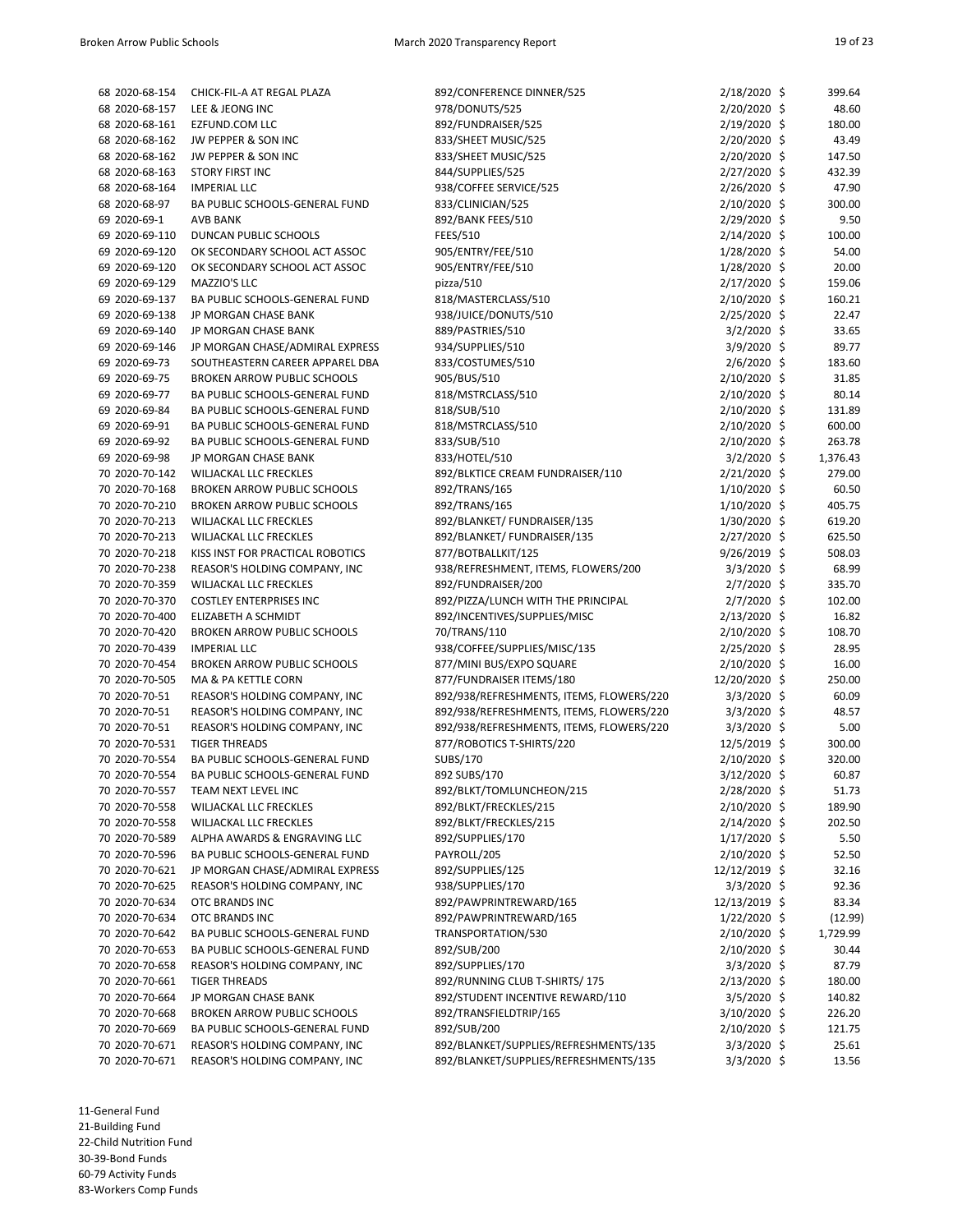| 70 2020-70-672 | BA PUBLIC SCHOOLS-GENERAL FUND      | SUBS/170                                                  | 3/12/2020 \$   | 30.44    |
|----------------|-------------------------------------|-----------------------------------------------------------|----------------|----------|
| 70 2020-70-676 | HOBBY LOBBY STORES INC              | 892/ KRAFT PAPER/ 175                                     | 1/27/2020 \$   | 32.89    |
| 70 2020-70-678 | WILJACKAL LLC FRECKLES              | 892/BLKT/FUNDRAISER/150                                   | $1/31/2020$ \$ | 227.70   |
| 70 2020-70-682 | BA PUBLIC SCHOOLS-GENERAL FUND      | 892/SUBS/170                                              | 3/12/2020 \$   | 131.89   |
| 70 2020-70-683 | BA PUBLIC SCHOOLS-GENERAL FUND      | 892/SUBS/170                                              | 2/10/2020 \$   | 55.39    |
| 70 2020-70-683 | BA PUBLIC SCHOOLS-GENERAL FUND      | 892/SUBS/170                                              | 3/12/2020 \$   | 71.02    |
| 70 2020-70-696 | <b>TIGER THREADS</b>                | 892/5TH GRADE T-SHIRTS/140                                | 1/16/2020 \$   | 484.00   |
| 70 2020-70-704 | WILJACKAL LLC FRECKLES              | 892/supplies/170                                          | 2/21/2020 \$   | 558.00   |
| 70 2020-70-704 | WILJACKAL LLC FRECKLES              | 892/SUPPLIES/170                                          | $1/24/2020$ \$ | 571.50   |
| 70 2020-70-704 | <b>WILJACKAL LLC FRECKLES</b>       | 892/SUPPLIES/170                                          | $3/5/2020$ \$  | 535.50   |
| 70 2020-70-707 | CHICK-FIL-A BROKEN ARROW            | 892/REFRESHMENTS/PDMEETING/150                            | 1/31/2020 \$   | 120.60   |
| 70 2020-70-713 |                                     | 938/TOY BREAKFAST/215                                     | 2/26/2020 \$   | 49.99    |
|                | REASOR'S HOLDING COMPANY, INC       |                                                           |                |          |
| 70 2020-70-714 | HOBBY LOBBY STORES INC              | 938/TOY BREAKFAST/215                                     | $2/20/2020$ \$ | 24.65    |
| 70 2020-70-716 | <b>CNP CATERING</b>                 | 892/PD TEACHER MEAL/200                                   | 2/19/2020 \$   | 125.20   |
| 70 2020-70-721 | HERTZBERG-NEW METHOD, INC           | 889/BOOKS/160                                             | $1/31/2020$ \$ | 472.34   |
| 70 2020-70-721 | HERTZBERG-NEW METHOD, INC           | 889/BOOKS/160                                             | 3/3/2020 \$    | 191.35   |
| 70 2020-70-722 | REASOR'S HOLDING COMPANY, INC       | 938/WIMBERLYSHOWER/150                                    | 3/3/2020 \$    | 47.96    |
| 70 2020-70-731 | REASOR'S HOLDING COMPANY, INC       | 889/BOOKFAIRBREAKFAST/215                                 | $2/13/2020$ \$ | 60.00    |
| 70 2020-70-734 | OTC BRANDS INC                      | 994/TIGERCHALLENGECANDYGRAM/120                           | 1/24/2020 \$   | 63.32    |
| 70 2020-70-736 | <b>BROKEN ARROW PUBLIC SCHOOLS</b>  | 892/5TH GRMUSICALBUSES/205                                | 3/10/2020 \$   | 201.45   |
| 70 2020-70-742 | WILJACKAL LLC FRECKLES              | 892/BLKT/CUSTARD-FR/140                                   | 2/21/2020 \$   | 292.50   |
| 70 2020-70-745 | BERRY ENTERPRISES INC               | 892/REFRESHMENT/200                                       | 2/12/2020 \$   | 94.00    |
| 70 2020-70-748 | THE PROPHET CORPORATION             | 892/PESUPPLIES/150                                        | $1/27/2020$ \$ | 222.13   |
| 70 2020-70-753 | WILJACKAL LLC FRECKLES              | 892/FRECKLES FUND RAISER/220                              | 1/24/2020 \$   | 301.50   |
| 70 2020-70-764 | JP MORGAN CHASE/ADMIRAL EXPRESS     | 892/INDEXCARDS/125                                        | 1/30/2020 \$   | 27.90    |
| 70 2020-70-765 | JP MORGAN CHASE/ADMIRAL EXPRESS     | 892/HEADPHONESANDBATTERIES/125                            | 1/30/2020 \$   | 1,829.28 |
| 70 2020-70-766 | JP MORGAN CHASE/ADMIRAL EXPRESS     | 892/ SUPPLIES/ 175                                        | 1/30/2020 \$   | 166.74   |
| 70 2020-70-766 | JP MORGAN CHASE/ADMIRAL EXPRESS     | 892/ SUPPLIES/ 175                                        | $1/31/2020$ \$ | 16.66    |
|                |                                     |                                                           |                |          |
| 70 2020-70-766 | JP MORGAN CHASE/ADMIRAL EXPRESS     | 892/ SUPPLIES/ 175                                        | $2/3/2020$ \$  | 41.70    |
| 70 2020-70-766 | JP MORGAN CHASE/ADMIRAL EXPRESS     | 892/ SUPPLIES/ 175                                        | 2/19/2020 \$   | 16.66    |
| 70 2020-70-766 | JP MORGAN CHASE/ADMIRAL EXPRESS     | 892/ SUPPLIES/ 175                                        | 2/20/2020 \$   | (16.66)  |
| 70 2020-70-768 | LAKESHORE EQUIPMENT CO              | 892/SUPPLIES/170                                          | $1/30/2020$ \$ | 28.48    |
| 70 2020-70-776 | JP MORGAN CHASE/ADMIRAL EXPRESS     | 892/BLANKET/SUPPLIES/150                                  | $3/2/2020$ \$  | 25.40    |
| 70 2020-70-776 | JP MORGAN CHASE/ADMIRAL EXPRESS     | 892/BLANKET/SUPPLIES/150                                  | 3/3/2020 \$    | 97.93    |
| 70 2020-70-776 | JP MORGAN CHASE/ADMIRAL EXPRESS     | 892/BLANKET/SUPPLIES/150                                  | $3/4/2020$ \$  | 61.64    |
| 70 2020-70-776 | JP MORGAN CHASE/ADMIRAL EXPRESS     | 892/BLANKET/SUPPLIES/150                                  | 3/9/2020 \$    | 97.82    |
| 70 2020-70-777 | WILJACKAL LLC FRECKLES              | 892/BLANKET/FUNDRAISER/150                                | 2/14/2020 \$   | 256.50   |
| 70 2020-70-777 | WILJACKAL LLC FRECKLES              | 892/BLANKET/FUNDRAISER/150                                | $2/21/2020$ \$ | 236.70   |
| 70 2020-70-777 | WILJACKAL LLC FRECKLES              | 892/BLANKET/FUNDRAISER/150                                | $2/28/2020$ \$ | 232.20   |
| 70 2020-70-779 | TEACHER SYNERGY LLC                 | 892/DOWNLOADS/SPEECH/150                                  | 2/28/2020 \$   | 42.99    |
| 70 2020-70-782 | REASOR'S HOLDING COMPANY, INC       | 892/BLKT/ INCENTIV/ SUPPLIES/MISC./                       | $3/3/2020$ \$  | 73.53    |
| 70 2020-70-790 | REASOR'S HOLDING COMPANY, INC       | 938/BABYSHOWER/215                                        | 2/19/2020 \$   | 46.86    |
| 70 2020-70-792 | JP MORGAN CHASE/ADMIRAL EXPRESS     | 892/LAMINATOR/125                                         | $2/7/2020$ \$  | 499.24   |
| 70 2020-70-794 | <b>BERRY ENTERPRISES INC</b>        | 892/ POPCORN INCENTIVE/175                                | 2/13/2020 \$   | 17.00    |
|                | REASOR'S HOLDING COMPANY, INC       |                                                           | 3/11/2020 \$   |          |
| 70 2020-70-797 |                                     | 892/BLANKET-SUPPLIES/175<br>892/ PIZZA PARTY WINNERS/ 175 |                | 24.02    |
| 70 2020-70-798 | OZARK PIZZA COMPANY LLC             |                                                           | $2/13/2020$ \$ | 64.61    |
| 70 2020-70-801 | <b>BARNES &amp; NOBLE INC</b>       | NOT RECD 892/BOOKS/150                                    | $2/12/2020$ \$ | 836.22   |
| 70 2020-70-803 | MARDEL INC                          | 892/BLANKET SUPPLIES/135                                  | $2/15/2020$ \$ | 224.26   |
| 70 2020-70-804 | TIM SPENCER ENTERPRISES INC DBA     | 892/HP MESSAGE TO STUDENTS PADS/135                       | $2/28/2020$ \$ | 84.00    |
| 70 2020-70-806 | PIONEER VALLEY EDUCATIONAL PRESS    | 892/CLASSROOMSUPPLIES/150                                 | $2/17/2020$ \$ | 793.10   |
| 70 2020-70-807 | ALPHA AWARDS & ENGRAVING LLC        | 892/SUPPORT STAFF NAME BADGE/180                          | $2/20/2020$ \$ | 5.50     |
| 70 2020-70-811 | WILJACKAL LLC FRECKLES              | 892/FRECKLES FUNDRAISER/220                               | 2/14/2020 \$   | 285.30   |
| 70 2020-70-812 | LAKESHORE EQUIPMENT CO              | 892/LISTENING CENTERS/220                                 | $2/13/2020$ \$ | 270.74   |
| 70 2020-70-814 | EHRLE'S PARTY & CARNIVAL SUPPLY INC | 70/STUDENT INCENTIVE REWARD/110                           | $2/19/2020$ \$ | 112.95   |
| 70 2020-70-817 | REASOR'S HOLDING COMPANY, INC       | 938/HOSPITALITY SUPPLIES/180                              | $3/3/2020$ \$  | 9.92     |
| 70 2020-70-818 | TULSA ZOO                           | 892/ZOOFEE/205                                            | $2/21/2020$ \$ | 142.50   |
| 70 2020-70-824 | MONDO BLOC INC                      | 892/5THGRADEDAY/215                                       | $3/3/2020$ \$  | 1,700.00 |
| 70 2020-70-825 | HOBBY LOBBY STORES INC              | 938/BABYSHOWER/215                                        | 3/10/2020 \$   | 20.00    |
| 70 2020-70-826 | REASOR'S HOLDING COMPANY, INC       | 892/STUDENTDANCE/120                                      | $3/3/2020$ \$  | 55.70    |
| 70 2020-70-828 | WILJACKAL LLC FRECKLES              | 892/FUNDRAISER/160                                        | 2/11/2020 \$   | 436.50   |
| 70 2020-70-829 | NASCO EDUCATION LLC                 | 892/SUPPLIES/135                                          | 2/17/2020 \$   | 187.54   |
| 70 2020-70-831 | PIZZA HUT                           | 892/STUNDENTINCENTIVE/150                                 | $3/5/2020$ \$  | 50.00    |
|                |                                     |                                                           |                |          |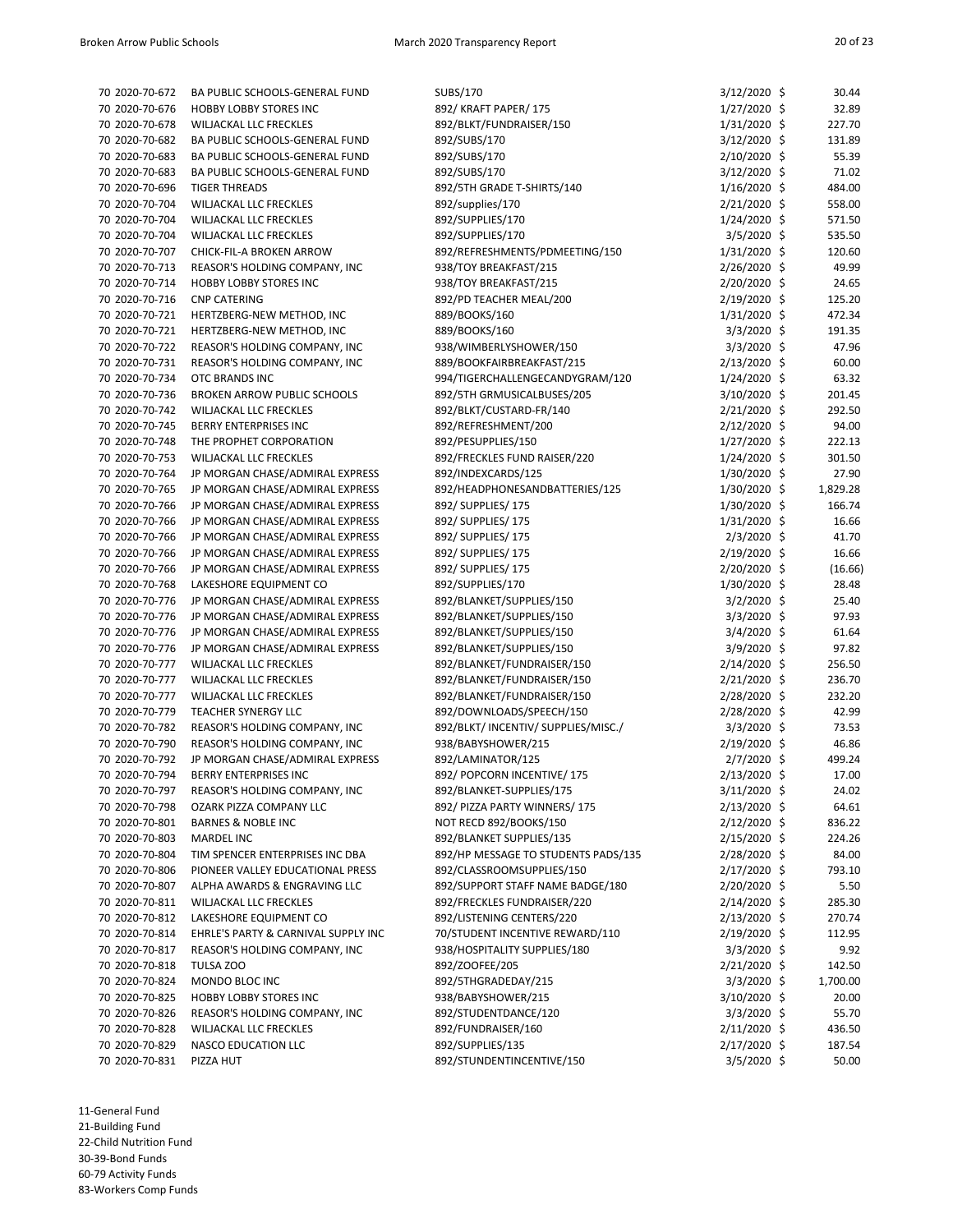| 70 2020-70-833 | OFFICE DEPOT INC                     | 892/SUPPLIES/135                       | 3/10/2020 \$   | 775.10   |
|----------------|--------------------------------------|----------------------------------------|----------------|----------|
|                |                                      |                                        |                |          |
| 70 2020-70-834 | BEEN VISUAL COMMUNICATIONS LLC       | 892/STUDENTSIGNS/215                   | 2/17/2020 \$   | 210.00   |
| 70 2020-70-836 | <b>BERRY ENTERPRISES INC</b>         | 70/STUDENT INVOLVE NIGHT SUPPLIES/110  | $2/18/2020$ \$ | 48.00    |
| 70 2020-70-839 | REASOR'S HOLDING COMPANY, INC        | 889/BOOKFAIRBREAKFAST/215              | $2/13/2020$ \$ | 37.21    |
| 70 2020-70-841 | <b>COSTLEY ENTERPRISES INC</b>       | 892/STUDENTLUNCHEON/205                | $3/6/2020$ \$  | 42.00    |
| 70 2020-70-844 | <b>KAY ANN LONG</b>                  | 892/ BLANKET TRAVEL/ 175               | 3/2/2020 \$    | 145.85   |
| 70 2020-70-850 | JP MORGAN CHASE BANK                 | 892/ NEHS AWARDS/ 175                  | $3/3/2020$ \$  | 92.31    |
| 70 2020-70-854 | JP MORGAN CHASE/ADMIRAL EXPRESS      | 889/LIBRARY SUPPLIES/200               | $2/19/2020$ \$ | 78.70    |
| 70 2020-70-855 | TAMYRA LYNNE SLISH/PETTY CASH        | 889/PETTY CASH BF/140                  | 3/2/2020 \$    | 100.00   |
| 70 2020-70-859 | TEACHER SYNERGY LLC                  | 892/DOWNLOAD/SAWYER/150                | 2/25/2020 \$   | 52.99    |
| 70 2020-70-860 | <b>SAM'S CLUB DIRECT</b>             | 892/REFRESHMENTS/SCHOOLEVENT/150       | $2/27/2020$ \$ | 122.56   |
| 70 2020-70-863 | <b>BERRY ENTERPRISES INC</b>         | 892/ASSTPRINCIPALMEETING/205           | $2/25/2020$ \$ | 20.00    |
| 70 2020-70-864 | REASOR'S HOLDING COMPANY, INC        | 892/ASSTPRINCIPALMEETING/205           | $3/3/2020$ \$  | 20.67    |
| 70 2020-70-87  |                                      |                                        |                | 5.50     |
|                | ALPHA AWARDS & ENGRAVING LLC         | 892/REPLACEMENT NAME BADGE/180         | 8/20/2019 \$   |          |
| 70 2020-70-870 | WILJACKAL LLC FRECKLES               | 892/FEB-FRECKLES/165                   | 2/21/2020 \$   | 324.00   |
| 70 2020-70-871 | H & A SCREEN PRINTING INC            | 892/SCRABBLE CLUB T-SHIRTS/BLANKET/135 | $2/25/2020$ \$ | 314.00   |
| 70 2020-70-879 | <b>ERIC ARMIN INC</b>                | 892/CLASSROOMSANDTIMERS/165            | $2/26/2020$ \$ | 128.86   |
| 70 2020-70-881 | LAKESHORE EQUIPMENT CO               | 892/CLASSROOMSUPPLIES/1ST GRADE/150    | $2/25/2020$ \$ | 61.70    |
| 70 2020-70-882 | <b>BAUDVILLE</b>                     | 892/TOY GIFT/180                       | $2/25/2020$ \$ | 95.94    |
| 70 2020-70-885 | OTC BRANDS INC                       | 892/ STEM NIGHT SUPPLIES/ 175          | 2/27/2020 \$   | 438.67   |
| 70 2020-70-885 | OTC BRANDS INC                       | 892/ STEM NIGHT SUPPLIES/ 175          | 2/27/2020 \$   | 126.28   |
| 70 2020-70-886 | HOBBY LOBBY STORES INC               | 892/STUDENT AWARDS/160                 | $3/2/2020$ \$  | 41.95    |
| 70 2020-70-886 | <b>HOBBY LOBBY STORES INC</b>        | 892/STUDENT AWARDS/160                 | $3/5/2020$ \$  | 56.06    |
| 70 2020-70-886 | <b>HOBBY LOBBY STORES INC</b>        | 892/STUDENT AWARDS/160                 | $3/5/2020$ \$  | (9.54)   |
| 70 2020-70-886 | <b>HOBBY LOBBY STORES INC</b>        | 892/STUDENT AWARDS/160                 | 3/5/2020 \$    | (2.69)   |
| 70 2020-70-886 | HOBBY LOBBY STORES INC               | 892/STUDENT AWARDS/160                 | $3/5/2020$ \$  | 12.10    |
| 70 2020-70-888 | ALPHA AWARDS & ENGRAVING LLC         | 892/SUPPLIES/170                       | 2/26/2020 \$   | 5.50     |
| 70 2020-70-889 | OTC BRANDS INC                       | 892/SUPPLIES/170                       | 2/27/2020 \$   | 17.77    |
|                |                                      |                                        |                |          |
| 70 2020-70-890 | <b>HOBBY LOBBY STORES INC</b>        | 892/SUPPLIES/170                       | $3/6/2020$ \$  | 43.08    |
| 70 2020-70-892 | REASOR'S HOLDING COMPANY, INC        | 938/HOSPITALITY/FLOWERS/180            | $3/3/2020$ \$  | 29.98    |
| 70 2020-70-893 | <b>COSTLEY ENTERPRISES INC</b>       | 889/PIZZA AND REFRESHMENTS/135         | $2/27/2020$ \$ | 60.00    |
| 70 2020-70-895 | <b>TROPHY &amp; PLAQUE PLUS</b>      | 892/TRACKTROPHIES/215                  | $3/2/2020$ \$  | 78.00    |
| 70 2020-70-896 | JP MORGAN CHASE BANK                 | 370/HOTEL/125                          | $3/10/2020$ \$ | 117.00   |
| 70 2020-70-897 | SCHOLASTIC CORPORATION               | 889/BOOK FAIR/200                      | 2/17/2020 \$   | 3,911.14 |
| 70 2020-70-899 | SCHOOL SPECIALTY INC                 | 892/GLUE/215                           | 3/2/2020 \$    | 54.89    |
| 70 2020-70-90  | ALPHA AWARDS & ENGRAVING LLC         | 892/SUPPORT STAFF NAME BADGE/180       | $8/20/2019$ \$ | 5.50     |
| 70 2020-70-900 | SAM'S CLUB DIRECT                    | 892/ P/T CONFERENCE SUPPLIES/ 175      | $3/4/2020$ \$  | 38.94    |
| 70 2020-70-901 | WILJACKAL LLC FRECKLES               | 892/FUNDRAISER/150                     | 3/6/2020 \$    | 230.40   |
| 70 2020-70-903 | JP MORGAN CHASE/ADMIRAL EXPRESS      | 892/SUPPLIES/CERTIFICATES/135          | 3/3/2020 \$    | 49.90    |
| 70 2020-70-904 | JENNIFER JACKSON/REFUND              | 889/REFUND/220                         | $3/2/2020$ \$  | 10.50    |
| 70 2020-70-905 | <b>VERENICE RIZIK LOPEZ / REFUND</b> | 889/REFUND/220                         | 3/2/2020 \$    | 10.50    |
| 70 2020-70-906 | JP MORGAN CHASE BANK                 | 892/P/T CONFERENCE FOOD/220            | $3/5/2020$ \$  | 346.90   |
| 70 2020-70-908 | <b>DEMCO INC</b>                     | 889/ MEDIA LABELS/ 175                 | 3/3/2020 \$    | 45.83    |
| 70 2020-70-909 |                                      | 892/ PD PIZZA/ 175                     | 3/3/2020 \$    | 56.62    |
|                | OZARK PIZZA COMPANY LLC              | 892/SANDWICHES/175                     |                |          |
| 70 2020-70-910 | CHICK-FIL-A BROKEN ARROW             |                                        | 3/5/2020 \$    | 137.50   |
| 70 2020-70-913 | JP MORGAN CHASE BANK                 | 938/MARCH-MAYINCENTIVES/165            | 3/5/2020 \$    | 230.08   |
| 70 2020-70-914 | LAKESHORE EQUIPMENT CO               | 892/CLASSROOMSUPPLIES/HOLDERNESS/150   | $3/3/2020$ \$  | 29.42    |
| 70 2020-70-916 | REASOR'S HOLDING COMPANY, INC        | 892/DONUTSFORDAD/120                   | 3/5/2020 \$    | 49.90    |
| 70 2020-70-917 | REASOR'S HOLDING COMPANY, INC        | 889/FOODANDPAPERSUPPLIES/165           | 3/3/2020 \$    | 28.70    |
| 70 2020-70-922 | REASOR'S HOLDING COMPANY, INC        | 938/FLOWERS/205                        | 3/4/2020 \$    | 24.98    |
| 70 2020-70-926 | JP MORGAN CHASE/ADMIRAL EXPRESS      | 892/SUPPLIES/120                       | $3/4/2020$ \$  | 86.36    |
| 70 2020-70-928 | JP MORGAN CHASE BANK                 | 938/ STAFF MORALE SONIC/ 175           | $3/10/2020$ \$ | 62.37    |
| 70 2020-70-929 | HOBBY LOBBY STORES INC               | 938/BABYSHOWER/215                     | 2/18/2020 \$   | 7.59     |
| 70 2020-70-931 | MONDO BLOC INC                       | 892/5THGRADEDAY/215                    | $3/3/2020$ \$  | 121.00   |
| 70 2020-70-933 | REASOR'S HOLDING COMPANY, INC        | 892/AWARDS/160                         | $3/8/2020$ \$  | 94.97    |
| 70 2020-70-934 | WILJACKAL LLC FRECKLES               | 892/FUNDRAISER/160                     | $3/6/2020$ \$  | 460.80   |
| 70 2020-70-937 | SAM'S CLUB DIRECT                    | 892/CONFERENCES/150                    | $3/8/2020$ \$  | 194.32   |
| 70 2020-70-940 | R. K. BLACK INC                      | 892/INK/215                            | 3/9/2020 \$    | 679.80   |
| 70 2020-70-96  | <b>COSTLEY ENTERPRISES INC</b>       | 892/LUNCH WITH PRINCIPAL/200           | $2/4/2020$ \$  | 36.00    |
|                |                                      | <b>BANK FEES</b>                       |                |          |
| 72 2020-72-1   | <b>BANK OF OKLAHOMA</b>              |                                        | 3/30/2020 \$   | 14.82    |
| 72 2020-72-1   | <b>BANK OF OKLAHOMA</b>              | <b>BANK FEES</b>                       | 3/30/2020 \$   | 9.15     |
| 72 2020-72-34  | REASOR'S HOLDING COMPANY, INC        | 982/BLKT/SUPPLIES/082                  | $3/3/2020$ \$  | 169.33   |

11-General Fund 21-Building Fund 22-Child Nutrition Fund 30-39-Bond Funds 60-79 Activity Funds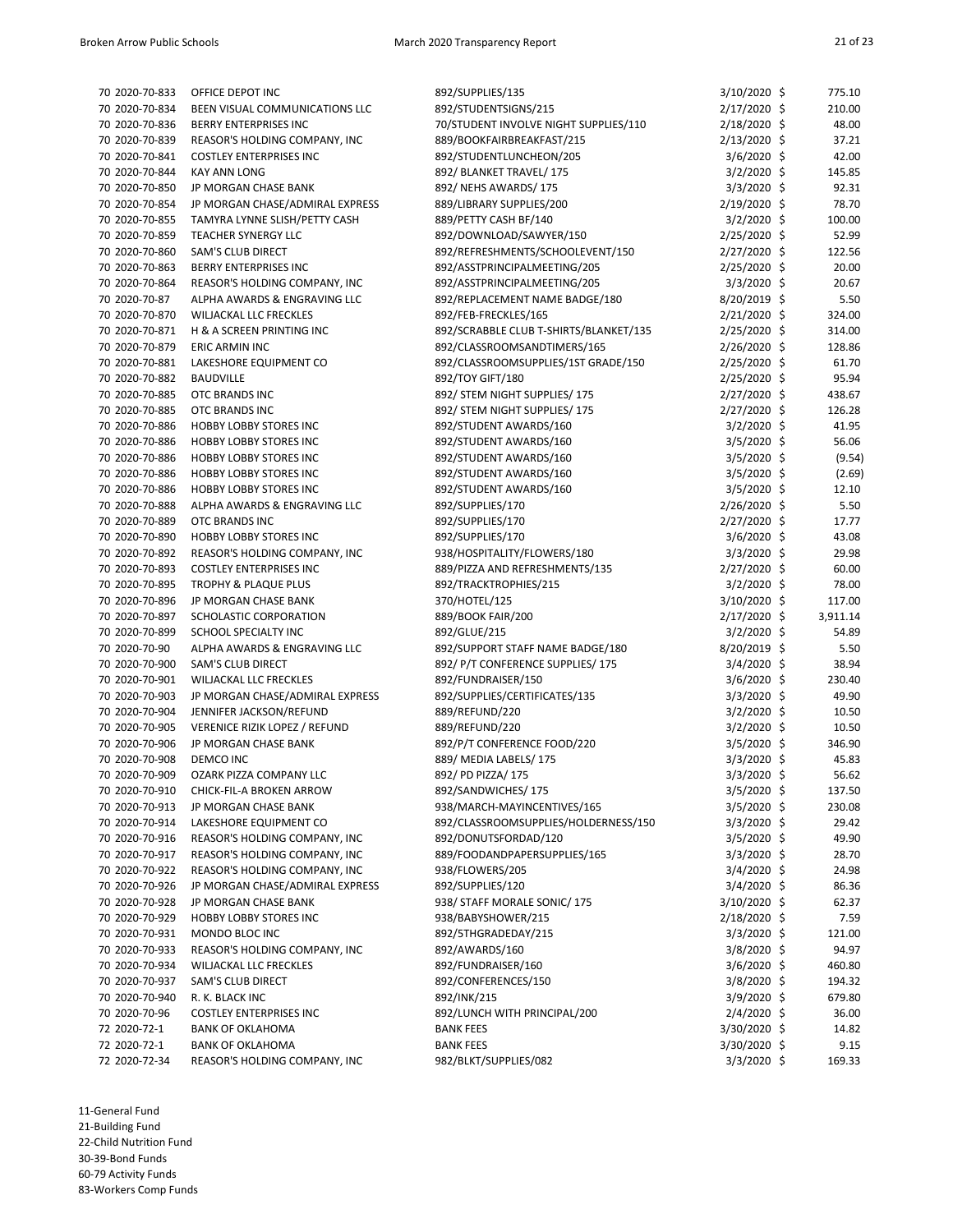| 72 2020-72-34  | REASOR'S HOLDING COMPANY, INC                                       | 982/BLKT/SUPPLIES/082                   | $3/3/2020$ \$  | 1,333.51  |
|----------------|---------------------------------------------------------------------|-----------------------------------------|----------------|-----------|
| 72 2020-72-34  | REASOR'S HOLDING COMPANY, INC                                       | 982/BLKT/SUPPLIES/082                   | 3/3/2020 \$    | 173.71    |
| 72 2020-72-34  | REASOR'S HOLDING COMPANY, INC                                       | 982/BLKT/SUPPLIES/082                   | $3/3/2020$ \$  | 374.52    |
| 72 2020-72-39  | BA PUBLIC SCHOOLS-GENERAL FUND                                      | 982/TRSFAFTOGF/082                      | $3/9/2020$ \$  | 73,733.12 |
| 72 2020-72-42  | FORTE PAYMENT SYSTEMS INC                                           | 982/BLKT/FEES/082                       | $2/29/2020$ \$ | 4,440.46  |
| 73 2020-73-1   | <b>BANK OF OKLAHOMA</b>                                             | <b>BANKFEES</b>                         | 3/13/2020 \$   | 7.69      |
| 73 2020-73-4   | <b>HOBBY LOBBY STORES INC</b>                                       | 892/BLANKET/075/AL                      | 2/27/2020 \$   | 54.81     |
| 73 2020-73-4   | <b>HOBBY LOBBY STORES INC</b>                                       | 892/BLANKET/075/AL                      | $2/27/2020$ \$ | 62.01     |
|                |                                                                     |                                         |                | 16.80     |
| 73 2020-73-5   | <b>BROKEN ARROW PUBLIC SCHOOLS</b><br>REASOR'S HOLDING COMPANY, INC | 892/SEVERAL TRIPS/075/AL                | 3/10/2020 \$   | 171.74    |
| 73 2020-73-9   | <b>BANK OF OKLAHOMA</b>                                             | 892/BLANKET/075/AL<br>BANKFEES/725      | $3/3/2020$ \$  |           |
| 74 2020-74-1   |                                                                     |                                         | $3/13/2020$ \$ | 8.87      |
| 74 2020-74-21  | BA PUBLIC SCHOOLS-GENERAL FUND                                      | SUBS/725                                | 12/11/2019 \$  | 121.74    |
| 74 2020-74-33  | BA PUBLIC SCHOOLS-GENERAL FUND                                      | 934/STEMTRIP/AL                         | $1/10/2020$ \$ | 32.00     |
| 74 2020-74-34  | BA PUBLIC SCHOOLS-GENERAL FUND                                      | 934/SUBS/725                            | 12/11/2019 \$  | 60.87     |
| 74 2020-74-52  | PAPA JOHNS PIZZA                                                    | 892/FOOD FOR PARENT TEACHERS/725/AL     | $2/20/2020$ \$ | 49.00     |
| 74 2020-74-53  | ALPHA AWARDS & ENGRAVING LLC                                        | 892/TEACHER DOOR PLAQUES/725/AL         | $2/27/2020$ \$ | 60.00     |
| 75 2020-75-101 | WILJACKAL LLC FRECKLES                                              | 892/FUNDRAISER/100                      | $3/5/2020$ \$  | 191.70    |
| 75 2020-75-103 | HOBBY LOBBY STORES INC                                              | 892/SUPPLIES/100                        | 2/4/2020 \$    | 52.13     |
| 75 2020-75-130 | DEBORAH DIANE MCCLELLAN                                             | 938/STAFF-EVENT-EXTRA-CURRIC/103        | 2/19/2020 \$   | 2.70      |
| 75 2020-75-130 | DEBORAH DIANE MCCLELLAN                                             | 938/STAFF-EVENT-EXTRA-CURRIC/103        | $2/19/2020$ \$ | 7.98      |
| 75 2020-75-130 | DEBORAH DIANE MCCLELLAN                                             | 938/STAFF EVENT EXTRACURRICULAR/103     | $2/18/2020$ \$ | 42.88     |
| 75 2020-75-130 | DEBORAH DIANE MCCLELLAN                                             | 938/STAFF-EVENT-EXTRA-CURRIC/103        | $3/2/2020$ \$  | 7.58      |
| 75 2020-75-137 | LOWE'S HOME CENTERS                                                 | 892/OUTDOOR CLASS SUPPLY/103            | 3/2/2020 \$    | 205.50    |
| 75 2020-75-137 | LOWE'S HOME CENTERS                                                 | 892/OUTDOOR CLASS SUPPLY/103            | 3/7/2020 \$    | 65.78     |
| 75 2020-75-163 | <b>HOBBY LOBBY STORES INC</b>                                       | 892/WINTER EVENT SUPPLY/103             | 2/27/2020 \$   | 141.75    |
| 75 2020-75-174 | REASOR'S HOLDING COMPANY, INC                                       | 938/HOSPITALITY TEACHER EVENTS/103      | $2/10/2020$ \$ | 3.79      |
| 75 2020-75-176 | BLICK ART MATERIALS LLC                                             | 892/ARTIST STUDY SUPPLIES/107           | 12/20/2019 \$  | 177.30    |
| 75 2020-75-176 | BLICK ART MATERIALS LLC                                             | 892/ARTIST STUDY SUPPLIES/107           | $1/16/2020$ \$ | 35.82     |
| 75 2020-75-177 | <b>HOBBY LOBBY STORES INC</b>                                       | 892/ARTIST STUDY & SUPPLIES/107         | $1/22/2020$ \$ | 159.11    |
| 75 2020-75-177 | <b>HOBBY LOBBY STORES INC</b>                                       | 892/ARTIST STUDY & SUPPLIES/107         | 1/25/2020 \$   | 30.57     |
| 75 2020-75-182 | DEBORAH DIANE MCCLELLAN                                             | 892/MARCH 6 TRAVEL EDMOND/103           | $3/16/2020$ \$ | 128.80    |
| 75 2020-75-204 | H & A SCREEN PRINTING INC                                           | 892/FUNDRAISER/107                      | $1/31/2020$ \$ | 280.00    |
| 75 2020-75-206 | REASOR'S HOLDING COMPANY, INC                                       | 938/STAFF SPLYS & REFRESHMENTS/105      | $2/16/2020$ \$ | 18.50     |
| 75 2020-75-206 | REASOR'S HOLDING COMPANY, INC                                       | 938/STAFF SUPPLIES & REFRESHMENTS/105   | $2/16/2020$ \$ | 5.57      |
| 75 2020-75-217 | BEEN VISUAL COMMUNICATIONS LLC                                      | 892/WALL ART/100                        | $2/26/2020$ \$ | 2,753.00  |
| 75 2020-75-222 | BA PUBLIC SCHOOLS-GENERAL FUND                                      | 892/SUBS/100                            | $3/11/2020$ \$ | 243.48    |
| 75 2020-75-230 | WILJACKAL LLC FRECKLES                                              | 892/FRECKLES FRIDAY/105                 | $2/21/2020$ \$ | 176.40    |
| 75 2020-75-235 | REASOR'S HOLDING COMPANY, INC                                       | 938/TEACHER LUNCHEONS/107               | $3/3/2020$ \$  | 236.92    |
| 75 2020-75-238 | LEE ANN ROTH                                                        | 892/CLASSROOM T-SHIRTS MADE BY KIDS/107 | $2/26/2020$ \$ | 2,500.00  |
| 75 2020-75-240 | EL CHICO                                                            | 938/WORK CONF NIGHT DINNER/103          | $2/18/2020$ \$ | 154.45    |
| 75 2020-75-241 | LOS CABOS                                                           | 892/PT CONFERENCE DINNER/105            | $2/18/2020$ \$ | 241.55    |
| 75 2020-75-242 | LEE ANN ROTH                                                        | 892/CLASSROOM T-SHIRTS MADE BY KIDS/107 | $2/26/2020$ \$ | 840.00    |
| 75 2020-75-243 | SCHOLASTIC CORPORATION                                              | 892/SPRING BOOK FAIR/107                | $3/3/2020$ \$  | 1,689.18  |
| 75 2020-75-244 | JP MORGAN CHASE/ADMIRAL EXPRESS                                     | 892/SUPPLIES/100                        | 2/27/2020 \$   | 449.49    |
| 75 2020-75-245 | JP MORGAN CHASE/ADMIRAL EXPRESS                                     | 892/SUPPLIES TO SUPPORT STUDENTS/105    | 2/28/2020 \$   | 148.94    |
| 75 2020-75-246 | BROKEN ARROW PUBLIC SCHOOLS                                         | 892/SUPPLIES FOR STUDENTS/105           | 3/10/2020 \$   | 30.88     |
| 75 2020-75-248 | SCHOOL SPECIALTY INC                                                | 892/STUDENT SENSORY ITEMS/105           | 3/4/2020 \$    | 34.27     |
| 75 2020-75-249 | JP MORGAN CHASE BANK                                                | 892/WALMART-OUTDR CLASS-CARNIVAL/103    |                |           |
| 75 2020-75-250 |                                                                     |                                         | $3/5/2020$ \$  | 202.78    |
|                | JOSTENS, INC                                                        | 892/YEARBOOK2020/103                    | $3/1/2020$ \$  | 1,305.60  |
| 75 2020-75-257 | LAKESHORE EQUIPMENT CO                                              | 892/BLKT/STUDENT-SUPPLIES/105           | $3/11/2020$ \$ | 1,297.13  |
| 75 2020-75-35  | TERESA D SLANE BOWKER                                               | 938/HOSPITALITY/100                     | $1/13/2020$ \$ | 4.46      |
| 75 2020-75-35  | <b>TERESA D SLANE BOWKER</b>                                        | 938/HOSPITALITY/100                     | $2/4/2020$ \$  | 6.26      |
| 75 2020-75-52  | <b>JULIE WALLACE</b>                                                | 892/PHOTO-REIMBURSEMENT/105             | $2/17/2020$ \$ | 8.50      |
| 75 2020-75-68  | REASOR'S HOLDING COMPANY, INC                                       | 892/SCHOOL FAMILY EVENTS/105            | $2/28/2020$ \$ | 38.58     |
| 75 2020-75-68  | REASOR'S HOLDING COMPANY, INC                                       | 892/SCHOOL FAMILY EVENTS/105            | $2/16/2020$ \$ | 8.99      |
| 75 2020-75-68  | REASOR'S HOLDING COMPANY, INC                                       | 892/SCHOOL FAMILY EVENTS/105            | $2/18/2020$ \$ | 22.65     |
| 75 2020-75-68  | REASOR'S HOLDING COMPANY, INC                                       | 892/SCHOOL FAMILY EVENTS/105            | $2/13/2020$ \$ | 77.76     |
| 75 2020-75-85  | BLICK ART MATERIALS LLC                                             | 892/SUPPLIES/100                        | $9/30/2019$ \$ | 328.12    |
| 75 2020-75-85  | BLICK ART MATERIALS LLC                                             | 892/SUPPLIES/100                        | $10/1/2019$ \$ | 12.88     |
| 75 2020-75-85  | BLICK ART MATERIALS LLC                                             | 892/SUPPLIES/100                        | 12/6/2019 \$   | 7.64      |
| 75 2020-75-85  | BLICK ART MATERIALS LLC                                             | 892/SUPPLIES/100                        | 12/31/2019 \$  | 28.36     |
| 75 2020-75-87  | REASOR'S HOLDING COMPANY, INC                                       | 938/HOSPITALITY SUPPLIES/107            | 3/11/2020 \$   | 40.00     |

11-General Fund 21-Building Fund 22-Child Nutrition Fund

30-39-Bond Funds

60-79 Activity Funds